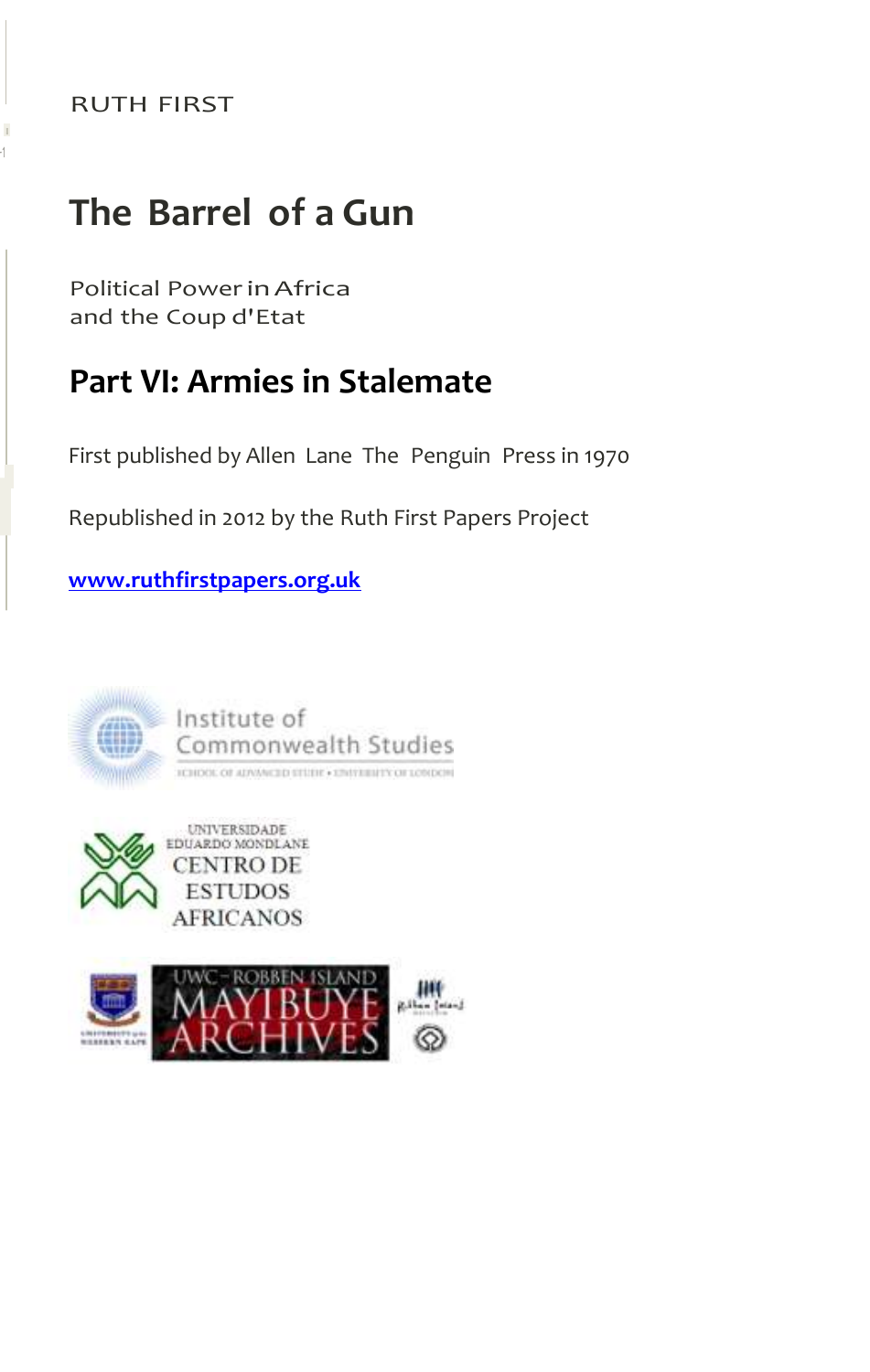I

l

1 I

# **Armies in Stalemate**

We have today two soldiers at the head of state, that is two national citizens. We are in power as cadres not as military personnel. I do not see why it is necessary to give power back to civilians, there is no problem of military government.

Captain Raoul of Congo-Brazzaville, September 1968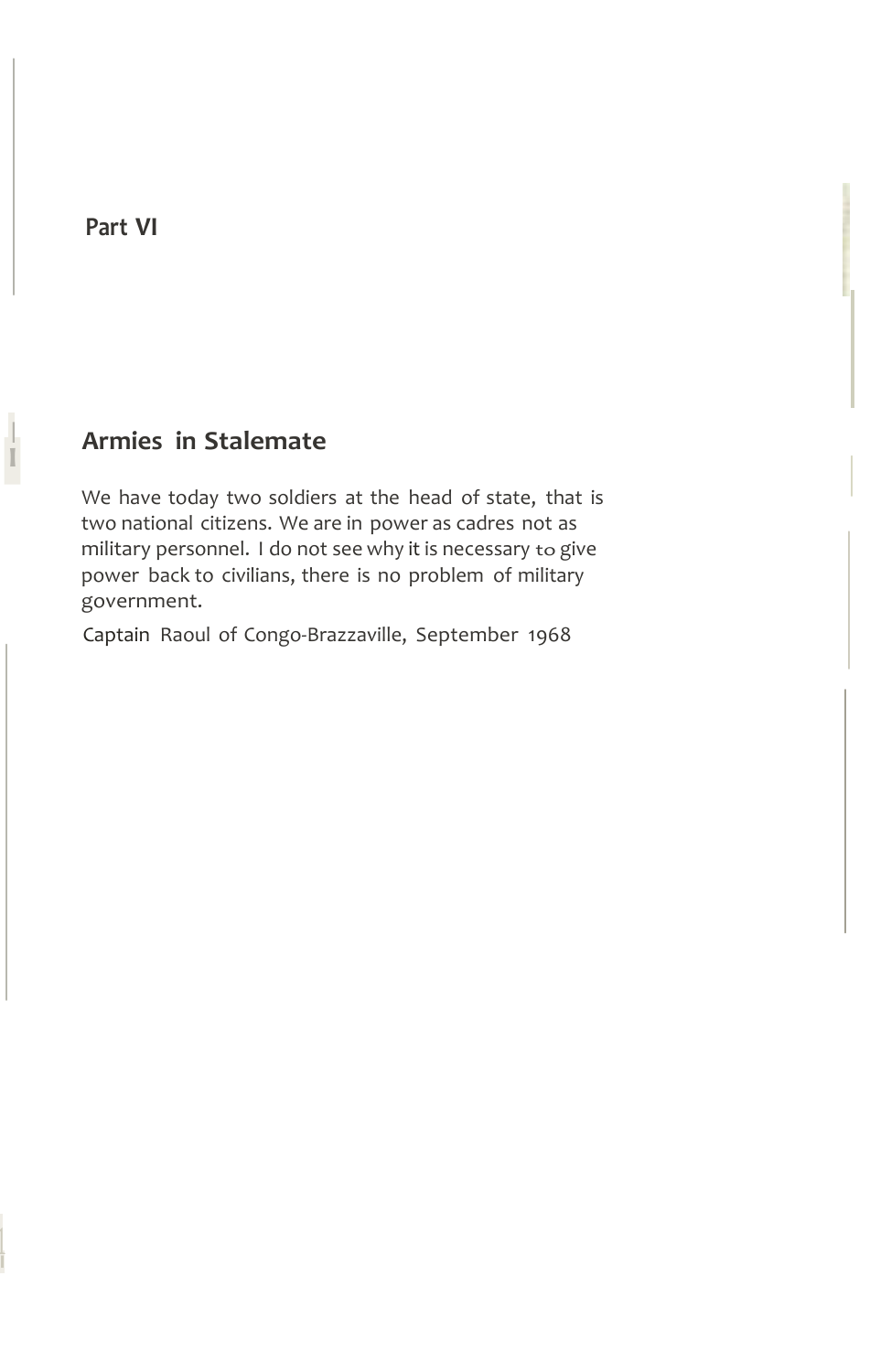All the African states in which the army has invaded government - and others where the army has not yet left the barracks, but could well do so under provocation – share an incipient state of social crisis. There is a general condition of coup fertility in *Africa* manifested in four main ways.

1. There is cumulative economic crisis, because political independence alone does not enable Africa to break through the vicious circle of backwardness and dependence which is the condition of colonialism. Some states are visibly and irremediably stagnant; others have some prospects of growth, though not of real development. African states strain to find jobs or opportunity for new entrants to the elite, let alone the vast mass of conspicuously poor. Government is the principal provider of employment, but also, therefore, the principal butt of discontent. Africa's already inflated bureaucracies are confronted by each secondary school and university graduation. There is a constant flow of contestants for the top positions and top salaries in a society growing far too slowly to absorb them.

2. Political crisis *is* endemic because the temporary and shallow unity of political movements in the pursuit of political independence broke down under the fierce contests for power. Political power is more than office in local council, parliament and cabinet; it is access to the key levers of the economy. Elite *\_)* leaderships in power use the state to manipulate jobs and con tracts for themselves and their followers and, ultimately, to facilitate their emergence as a class. And the conflict of classes in formation can be as intense, if more elusive of analysis, than that of classes long and clearly established. A central conflict, if not the only one, soon developed between the politicianbusinessmen who dominated the first phase of independence,

·1

I

I

I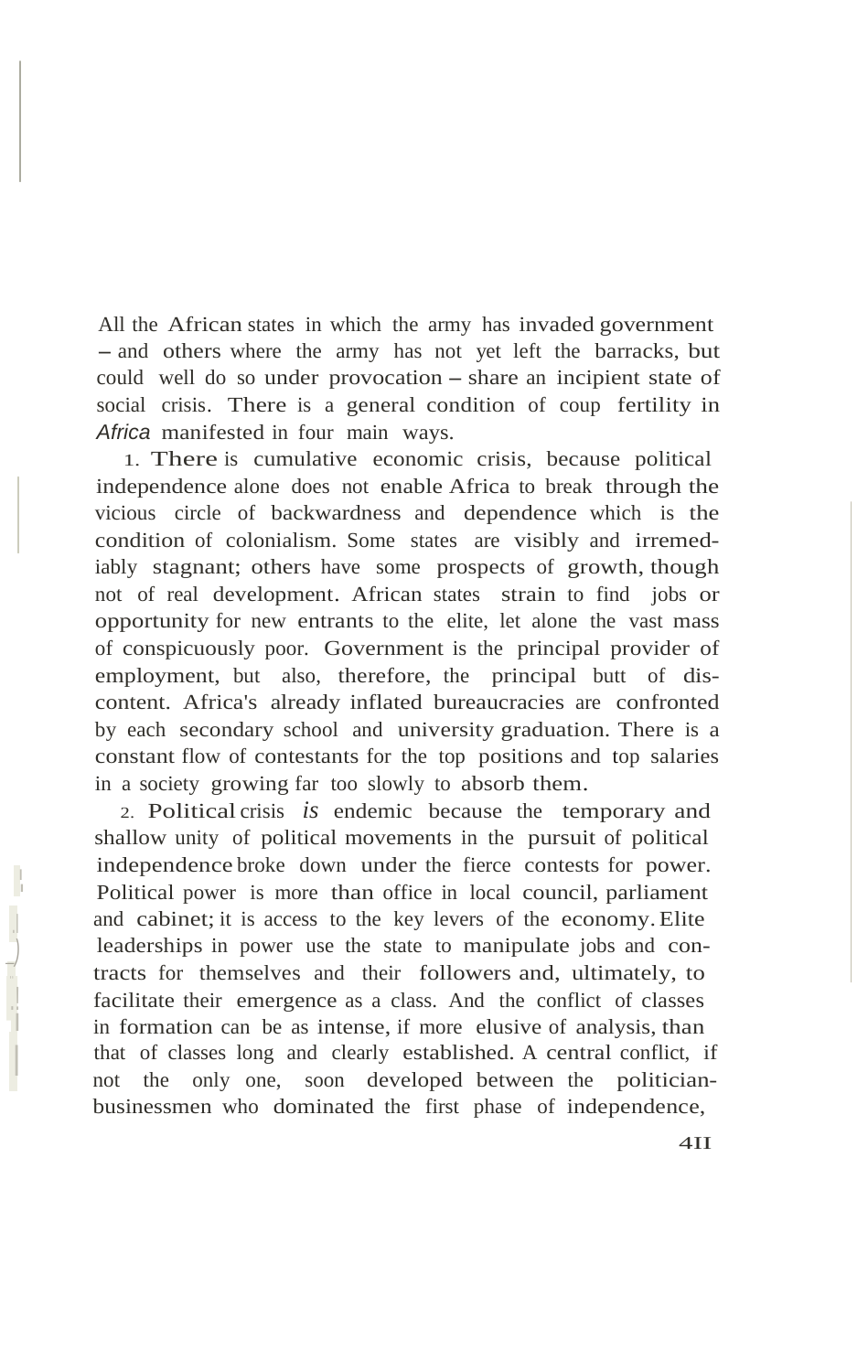and the power bureaucrats, the army men and the civil servants, of the second phase. But the shift from venal politicians to civil servants, however skilled, did not in itself diminish the conflict, or resolve the dilemma of these new states. These are rooted in the manipulation of the state by huge self-serving, fundamentally parasitic elites, while the economy stagnates.

In addition to these ingredients of political turmoil, many of the African states, artificially assembled in the course of conquest, combine disparate peoples; and where there is a faltering supply or an uneven allocation of resources, different sections of the elite fortify their own claims and grievances by identifying them with their particular regional or communal groupings. There are no disputes between the peoples of Africa, only between elites, Amilcar Cabral has said; 1 but in one country after another, if most notably in Nigeria, these elite leaderships have succeeded in polarizing disputes for power and the battle for the spoils along regional and  $-$  because region and community often coincide - communal lines.

When the political system is no longer able to contain these conflicts, it has a final resort to a system of reserve authority. This lies in the bureaucracy, the army and the civil service together. Colonialism made Africa essentially a continent of bureaucratic rule and control. After independence, ruling groups, unsupported by the pillars of the economy, were feeble; the bureaucracy, by contrast, was inherited virtually intact and, with direct control over the state's instruments of coercion, proved the more effectual. The last reserve of the bureaucracy has been the army, as cohesive and tightly disciplined as the political parties have been diffuse and slack.

Some' African governments tried to assert the political party as against the bureaucracy, but this was done administratively, and not by popular mobilization. These governments succeeded to some extent in changing the forms of administration and even in building a new social base of political power. But as the governments of politicians collapsed, or were challenged, the institutions of power, which had been inherited more or less unaltered from the colonizers, i:ook over control from the forces to which they were expected to be subservient.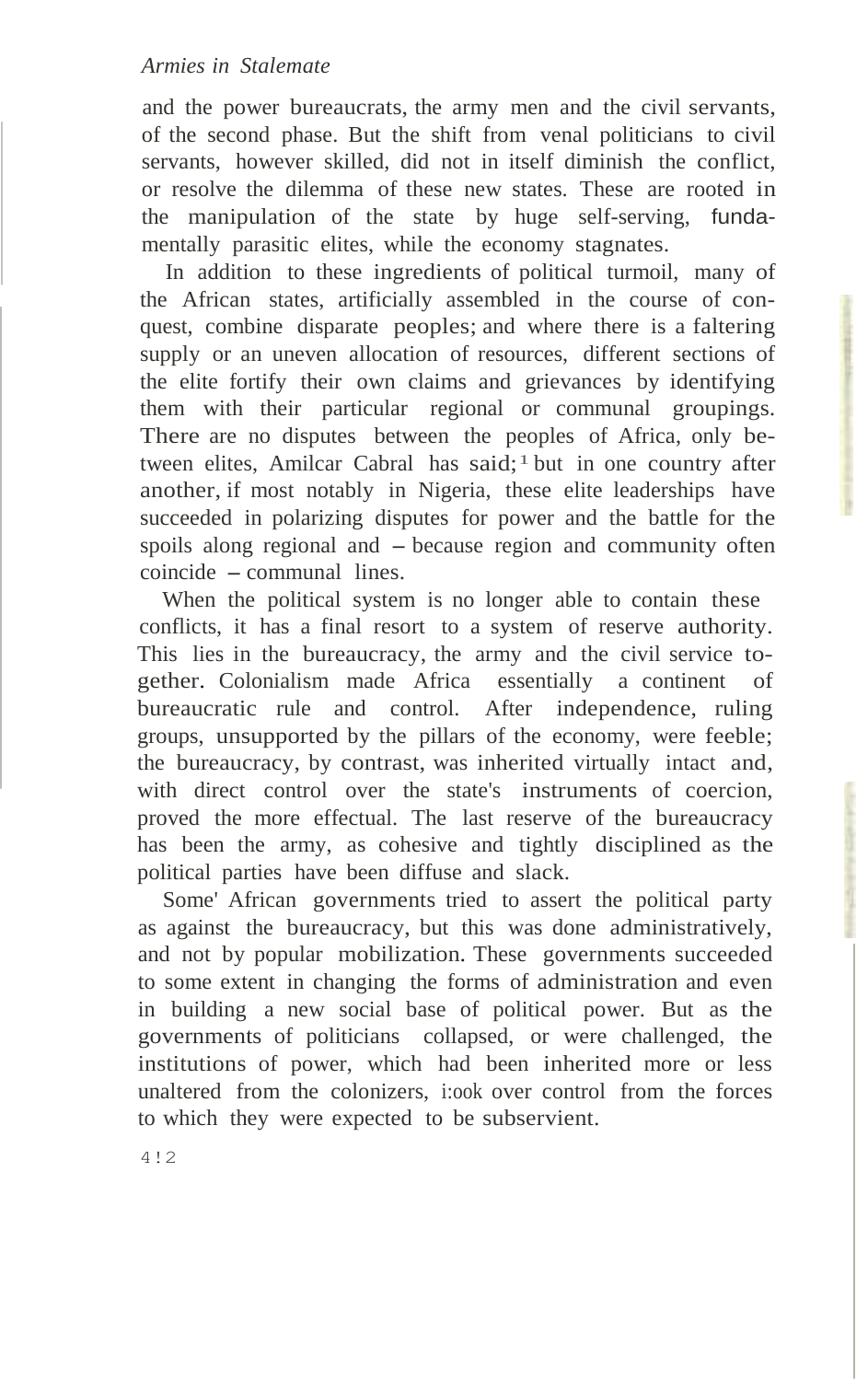3 and 4· Two other sets of factors swing into play in a state vulnerable to crisis, and separately or together they decide whether the army will intervene or not. The one is the role of external forces, the degree of external hostility or encouragement to coup-making. The other is the condition of the army.

# **Agents or Allies?**

.I I The external pressures on Africa can be silent; almost invisible, in the regular rhythm of Africa's dependence. On the other hand, they can be blatant and direct, in the shape of physical intervention; either to incite the collapse of a government and to install a new one, as in the Congo; or to protect a government, even to reinstate 0ne already tumbled by forces within the state, as in Gabon. The elements of crisis – economic and political and military - exist to greater or lesser extent in <sup>a</sup> number of states where there have been as yet no army coups d'etat. It is the external presence that can be decisive in the rising or declining level of incidence; for the absence of coup-making opportunity, or success, is often largely a matter of the protective role exercised by outside forces.

For the West, and especially for the United States, military governments in the Third World have not uncommonly been preferred to civilian ones for their supposedly greater efficiency and resistance to 'communism'. Thus the United States Senate Committee on Foreign Relations heard advice like this in 1959, about Asia:

The lesson to be derived from recent political developments in South-East Asia is that in most countries of the area the hope for genuinely representative government was premature. It should be the poEcy of the United States to help wherever possible the officer corps of South-East Asian countries to acquire the administration and the managerial skills necessary in the new tasks they are assuming as the guarantors of their countries' stability. 2

By 1965, however, the policy-makers of the United States were receiving different advice: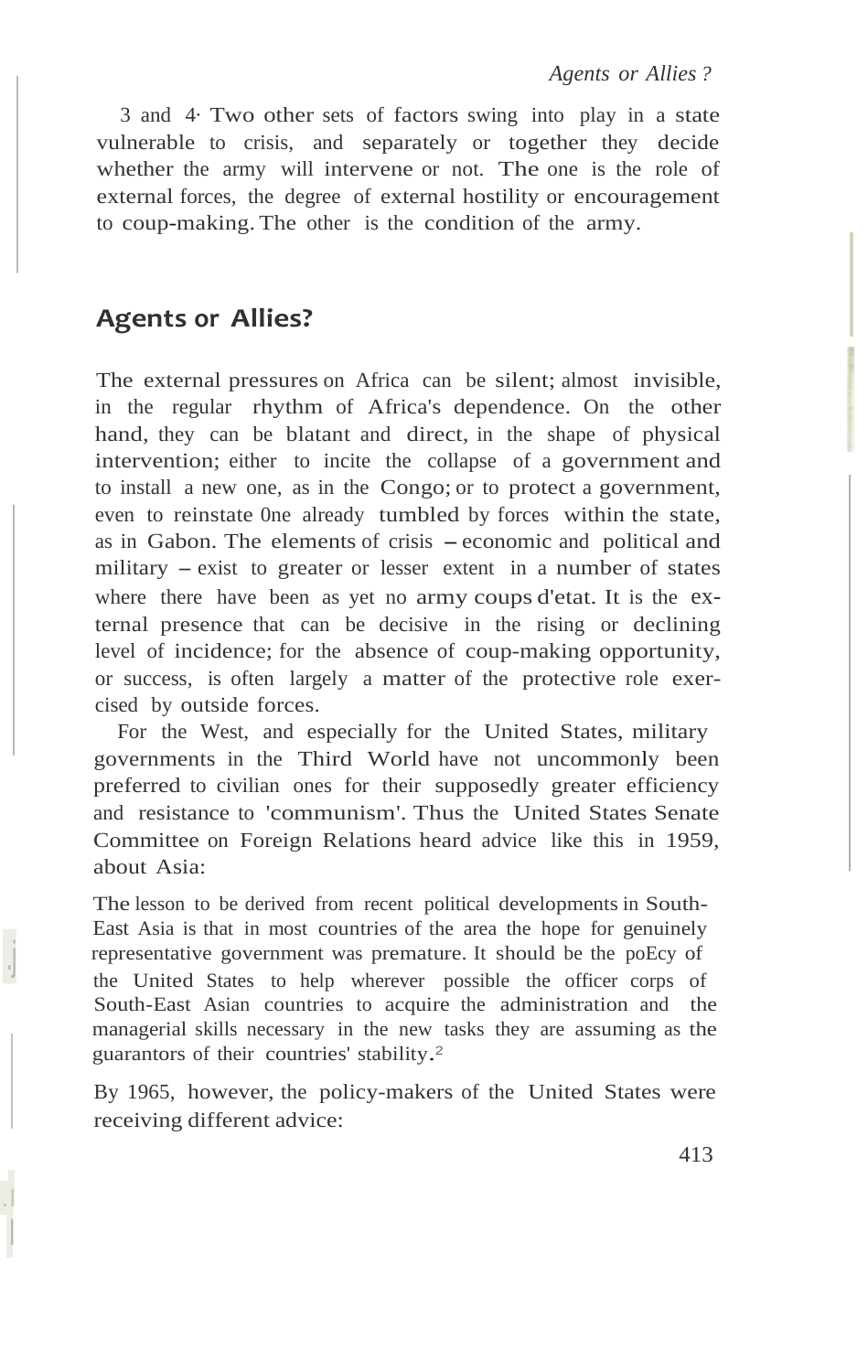Military coups and military juntas necessarily spur modernization but they cannot produce a stable political order. Instead of relying on the military, American policy should be directed to the creation within modernizing countries of at least one strong non-Communist political party. If such a parry already exists, and it is in <sup>a</sup> dominant position, support of that party should be the keystone of policy.3

When it came to the coup d'etat in Ghana, Nkrumah himself found the cause transparently clear. In Ghana, he said, the embassies of the United States, Britain and West Germany had all been 'implicated in the plot to overthrow my government. It is alleged' (he does not state by whom) 'that the US Ambassador Franklin Williams offered the traitors thirteen million dollars to carry out a coup d'etat.<sup>14</sup>

The CIA is the agency whose job it has been to topple governments objectionable to the United States. There has been, among much else, the instance of Iran in 1952; of Guatemala in 1954; of Guyana in 1961; and the abortive Bay of Pigs assault on Cuba. In Ghana, as I have shown, the Western powers had every reason to seek the downfall of the Nkrumah regime. And even though no dollars need pass hands, and no secret codes pass between intelligence operators, the West has its own ways of influencing events before and after a coup d'etat, to spur its occurrence and secure its survival. But need the CIA have made the coup d'etat in Ghana? It is not good enough to argue that it must have done so because Western purposes ultimately benefitted. The indiscriminate use of the conspiracy explanation is too easily a substitute for analysis of the deeper reasons for political crisis in Africa. The basic structures of African society 1 in new states, Ghana and Mali included, hold the seeds of a coup d'etat within themselves. It is precisely because foreign powers and bodies like the CIA understand this well, that their interventions, even very indirect ones, are so effective.

In Africa, except in the pivotal case of the Congo, and of some very small and malleable states, like the former French colonies, the primary initiative for the coup d'etat does not seem to have come from outside, but from inside the countries themselves. The principal thrust of the CIA, and of other such exterHal agencies, need not necessarily lie in the instigation or financing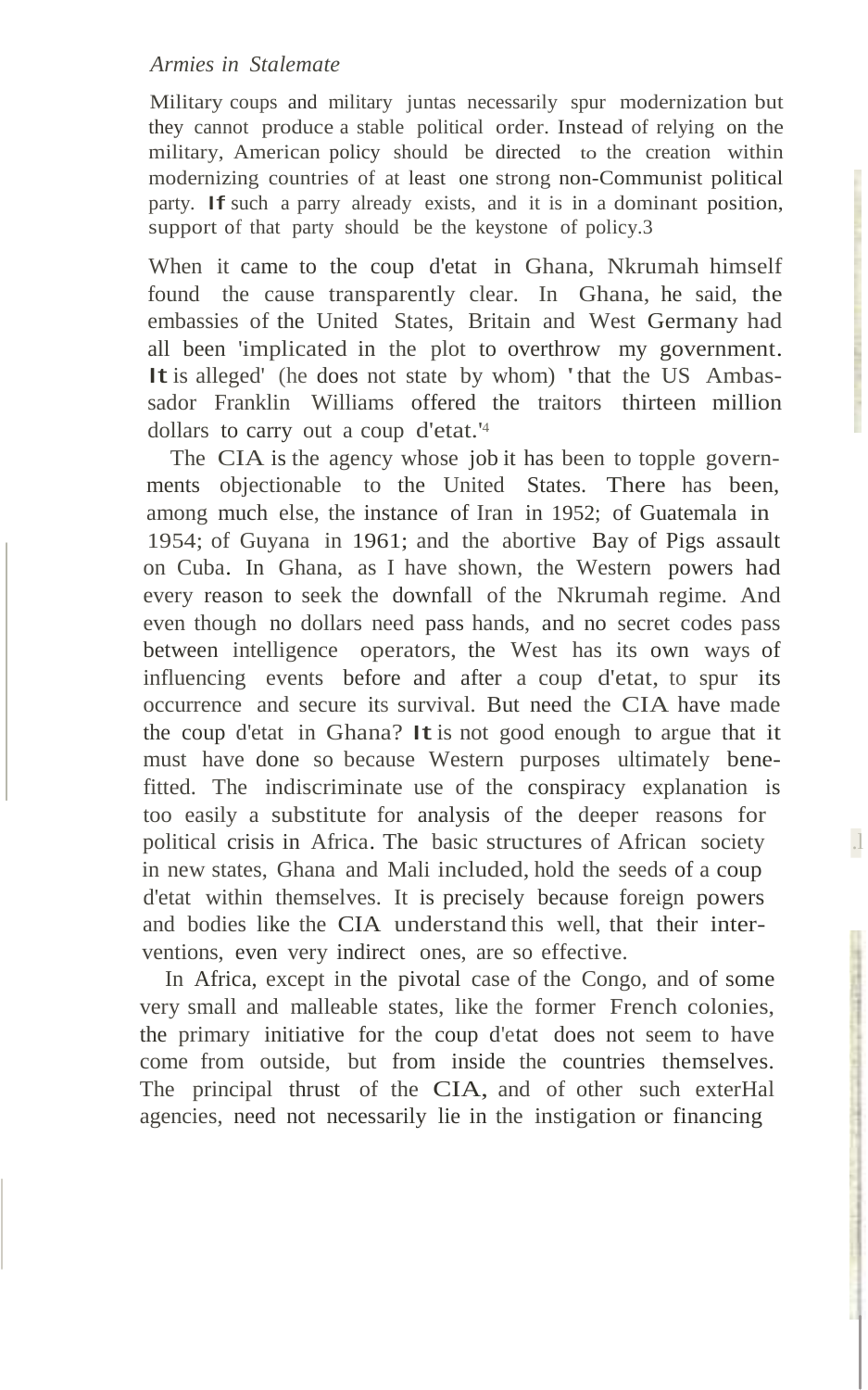of coups. The coup d'etat is generally a last resort. More than once, even, a coup d'etat in an African state has taken foreign powers by surprise. The intelligence and diplomatic activity of such powers have, rather, been directed to devising mechanisms of control and instigation far more devious and complex than has been credited. They are calculated essentially to influence processes alTeady under way; perhaps to obstruct alternative, and more radical options: but essentially to circumscribe the movement that new states may *enjoy .* They are designed to avoid rather than to provoke emergency fire-brigade actions.

Who says this? None other than those who conduct these covert intelligence operations. The primary purpose of such operations in the under-developed world, for the CIA and related agencies, 'is to provide Washington with *timely !mow/edge of the internal power balance,* a form of intelligence that is primarily of tactical significance' (my emphasis). This description comes from no imagined handbook for operators, but from a record of discussions conducted by members of the Group on *Intelligence and Foreign Policy in the Council on Foreign Relations Inc.* The document was 'liberated' from the files of political scientist David Truman, Dean of Columbia College, during a student strike there in 1968. As far as I am aware, the authenticity of this document has not been disputed.It contains none of the startling disclosures usually to be found in forgeries, but rather a more convincing statement of a new and subtle approach to manipulating governments, and one which has been amply substantiated by events. The Group's members included Allen Dulles, academics, journalists, prominent New York lawyers and corporation executives. The Council on Foreign Relations receives financing from the CIA and plays an important part in policy formulation. The 'liberated' document to be published by the Africa Research Group, purports to be the official minute of the meeting held on 8 January 1968, where the discussion leader was Richard M. Bissell Jr; his subject was the nature and means of 'covert intelligence'.

Covert operations, Mr Bissell declared, fall into two classes: intelligence collection, primarily espionage or the obtaining of intelligence by covert means; and covert action, or 'attempting

*!*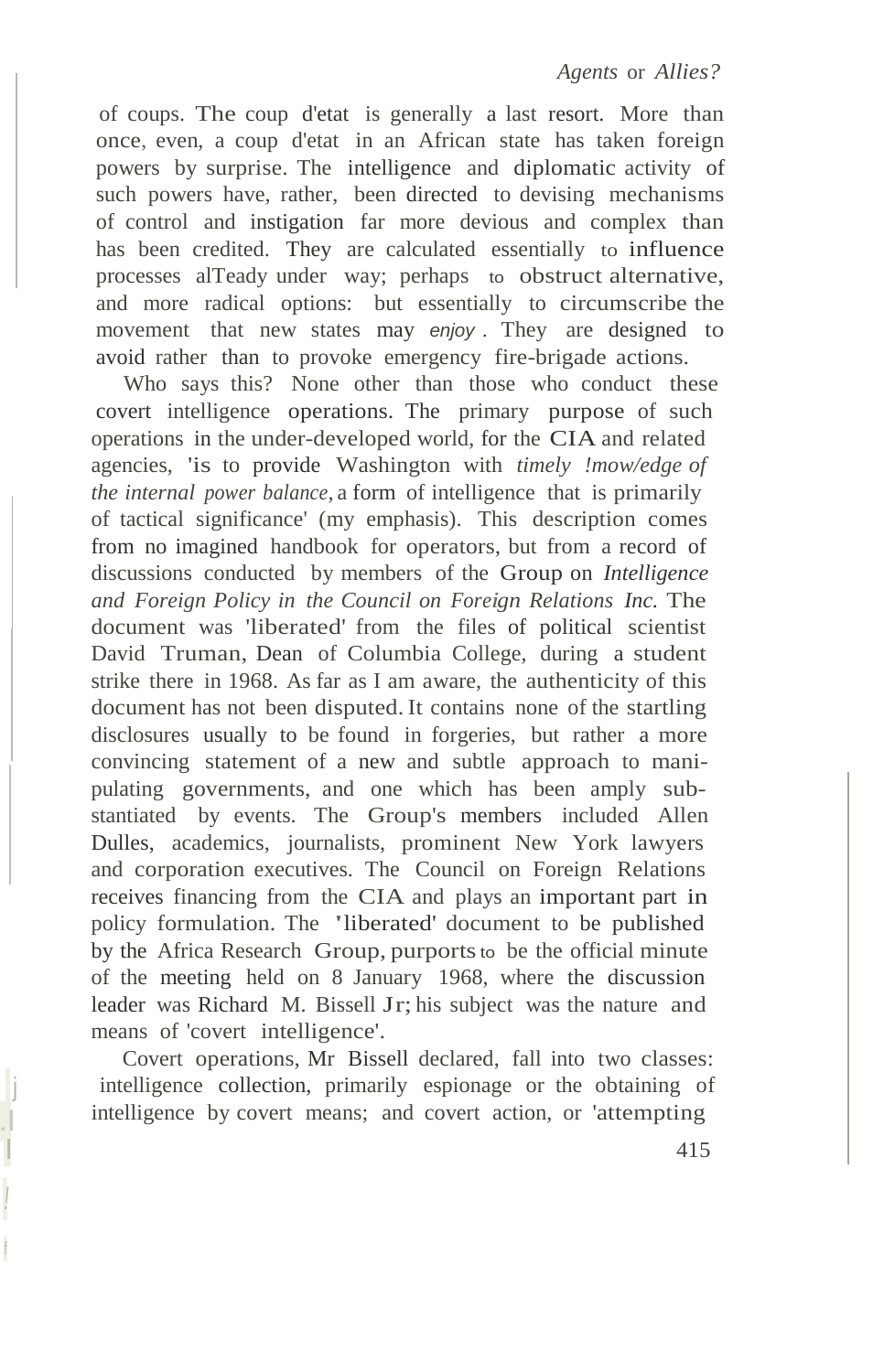to influence the internal affairs of other nations, sometimes called "intervention" by covert means '. Mr Bissell explained with some precision that:

the underdeveloped world presents greater opportunities for covert intelligence collection, simply because governments are much less highly organised; there is less security consciousness; and there is apt to be more actual or potential diffusion of power among parties, localities, organisations and individuals outside of the central governments. The primary purpose of espionage in these areas is to provide Washington with timely knowledge of the internal power balance, a form of intelligence that is primarily of tactical significance.

# Why is this relevant ?

Changes in the balance of power are extremely difficult to discern except through frequent contacts with power elements. Time and again we have been surprised at coups within the military; often, we have failed to talk to the junior officers or non-coms who are involved in the coups. The same problem applies to labour leaders and others. Frequently we don't know of power relationships because power balances are murky and sometimes not well known even to the principal actors. Only by knowing the principal players well do you have a chance of careful prediction. There is real scope for action in this area; the technique is essentially that of 'penetration', including 'penetrations' of the sort which horrify classicists of covert operations with a disregard for the 'standards' and 'agent recruitment rules'. Many of the 'penetrations' don't take the form of 'hiring' but of establishing a close or friendly relationship (which may or may not be furthered by the provision of money from time to time). In some countries the CIA representative has served as a close counselor (and in at least one case <sup>a</sup> drinking companion) of the chief of state ...

There were situations in which 'the tasks of intelligence collection and political action overlap to the point of being almost indistinguishable'.

In one state, the CIA man might serve as 'private adviser' to a head of state: private, so as to shield this fact from politicians of the local government.In another,the head of state might have 'a special relationship with the senior CIA officers without the knowledge of the US Ambassador because the President of the Republic has so requested it'.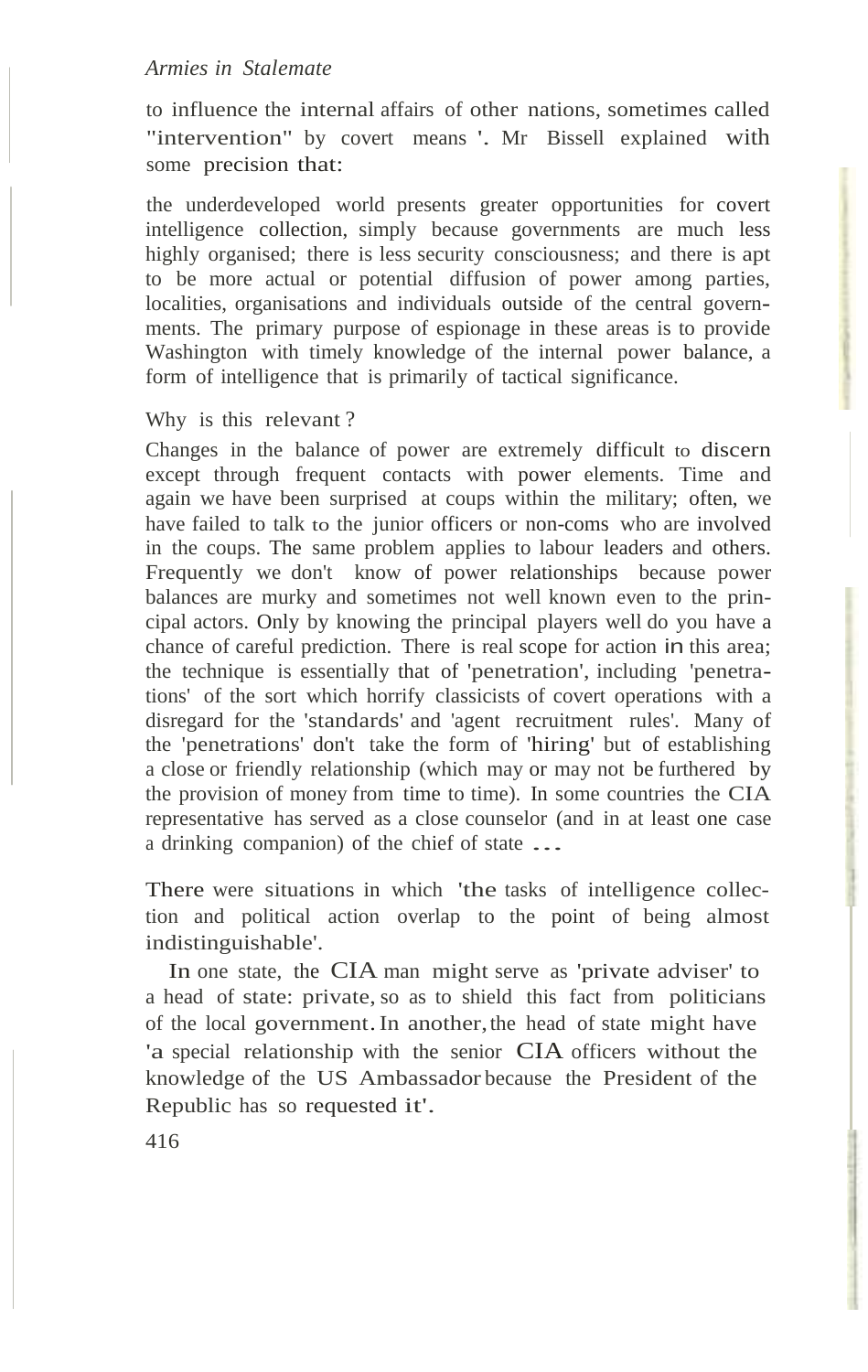# *Agents or Allies?*

Diplomacy seeks results by bargaining on a government-to-government basis, sometimes openly - sometimes privately. Foreign economic policy and cultural programs seek to modify benignly the economics of other cowltries [like the Papanek exercise in Ghana described in Part 5] and the climate of opinion within them. Covert intervention is usually designed to operate on the internal power balance, often with fairly short-term objectives in view. An effort to build up the economy of an underdeveloped country must be subtle, long continued, probably quite costly, and must openly enlist the cooperat1on of major groups within the country if it is to have much influence. On the other hand an effort to weaken the local Communist Party or to win an election, and to achieve results within at most two or three years, must obviously be covert, it must pragmatically use the people and the instrumentalities that are available and the methods that seem likely to work.

#### And there is more:

·j

I .

(

The essence of such intervention in the internal power balance is the identification of allies who can be rendered more effective, more powerful, and perhaps wiser through covert assistance. ... (Typically these local allies know the source of the assistance but neither they nor the United States could afford to admit to its existence.) Agents for fairly minor and low sensitivity interventions, for instance some covert propaganda and certain economic activities, can be recruited simply with money. But for the larger and more sensitive interventions, *the allies must have their ozun motivation* [my emphasis]. On the whole the Agency has been remarkably successful in finding individuals and instrumentalities with which and through which it would work in this fashion. Implied in the requirement for a pre-existing motivation is the corollary that an attempt to induce *the local ally* to follow a course of action he does not believe in will at least destroy his effectiveness and may destroy the whole operation.

Local allies, not agents, are the key. The very use of the word is a necessary corrective to the obsolete theories of external intervention in the Thlrd World. It is not a matter of <sup>a</sup> few foreign plotters springing coups d'etat or assassinations on unsuspecting states. This does happen, but may be regarded as the exception rather than the rule. To make it the whole picture, or even the main ingredient, is simplistic; it distorts not only the function and purpose of foreign intelligence agencies, but above all the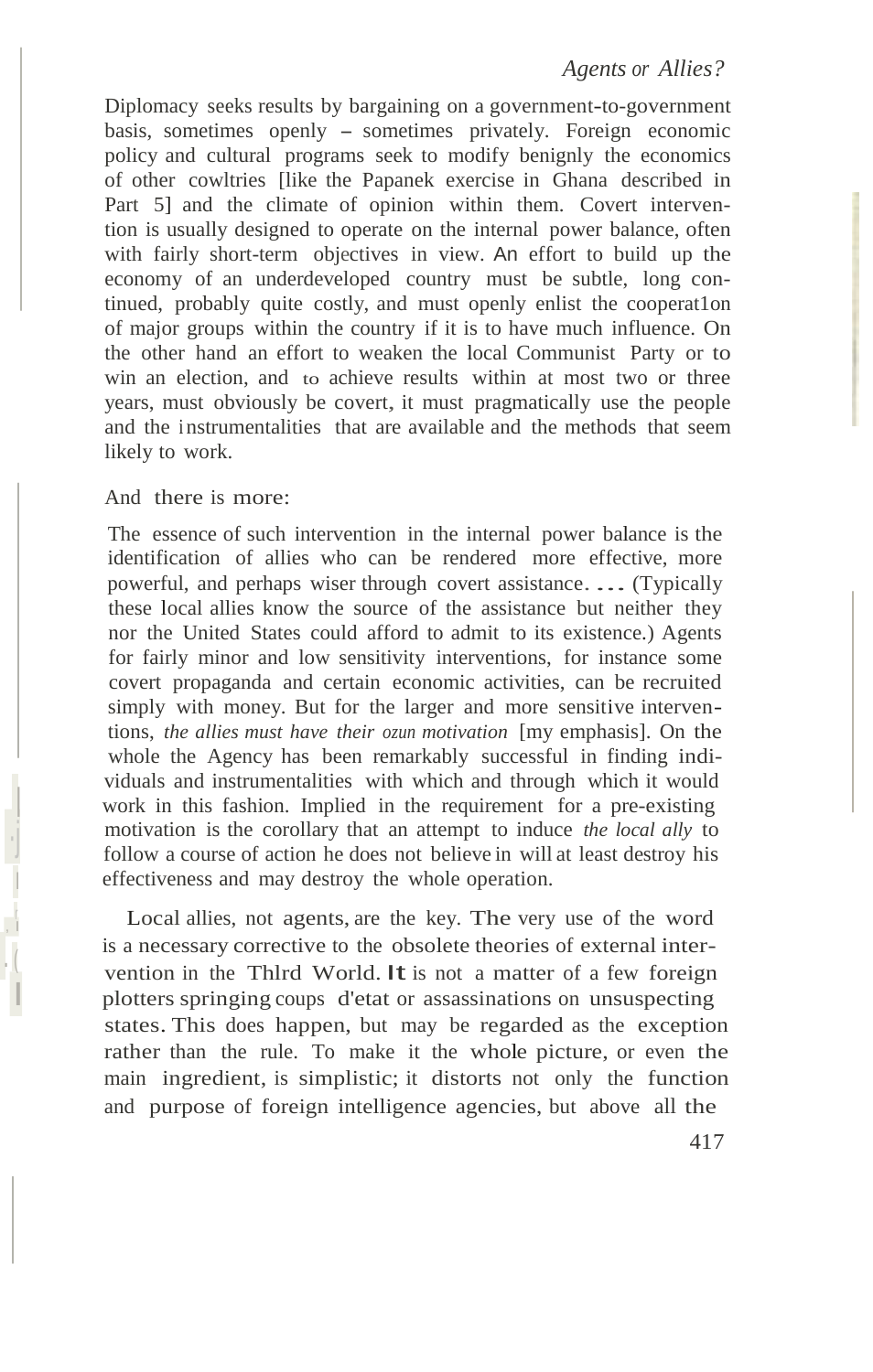tender and vulnerable condition of Africa. The CIA promotes a strategy to anticipate rather than to initiate  $-$  until, as in the Congo, the case is considered urgent. When intervention is ordered, it works because certain groups in the internal power balance want it to work; because the interests of these groups converge with those of external forces.

Not all states in Africa are of equal concern to the big powers. George W. Ball, Under-Secretary of State for Presidents Kennedy and Johnson and a former United States ambassador to the United Nations, argues that the power of the poor countries is limited to creating local situations of violence and instability. They do not by themselves have the ability to precipitate great power conflict, and there are many parts of the world where 'a less anxious policy on our part would pay off'.Patterns of military aid show where the United States places its strongest hopes in Africa. Such aid goes to those states in Africa in which the United States bas a 'traditional external responsibility', or special interests, and to those which 'experienced abrupt breaks with the former metropole that threatened to leave voids which Communist powers could fill'.<sup>6</sup> The Congo has been one such state, of course. Ethiopia, strategic not only in relation to Egypt, but also to the Red Sea and the whole Middle East, received 77 per cent of all United States grant aid under the Military Assistance Programme to Sub-Saharan Africa for 195o-66. 7 Kagnew station in Asmara is a United States military communications base involving some I,Joo United States personnel and their dependants. Thus it is understandable that the attempted coup d'etat in Ethiopia during r96o was put down with United States air force, military and diplomatic assistance; 8 and that, in particular, the Emperor was able to fly back into Ethiopia through a United States-run airfield in Asmara. Thus, too, United States has aided Ethiopia in battle against the Eritrean guerrilla movement. The United States is visibly grateful for the Emperor's 'moderating' influence in Pan-African politics. Among the powers training and aiding African armies, Israel has played a phenomenal role, for its military assistance programmes currently operate in at least fifteen African states. Through its own search for allies in the Third World, Israel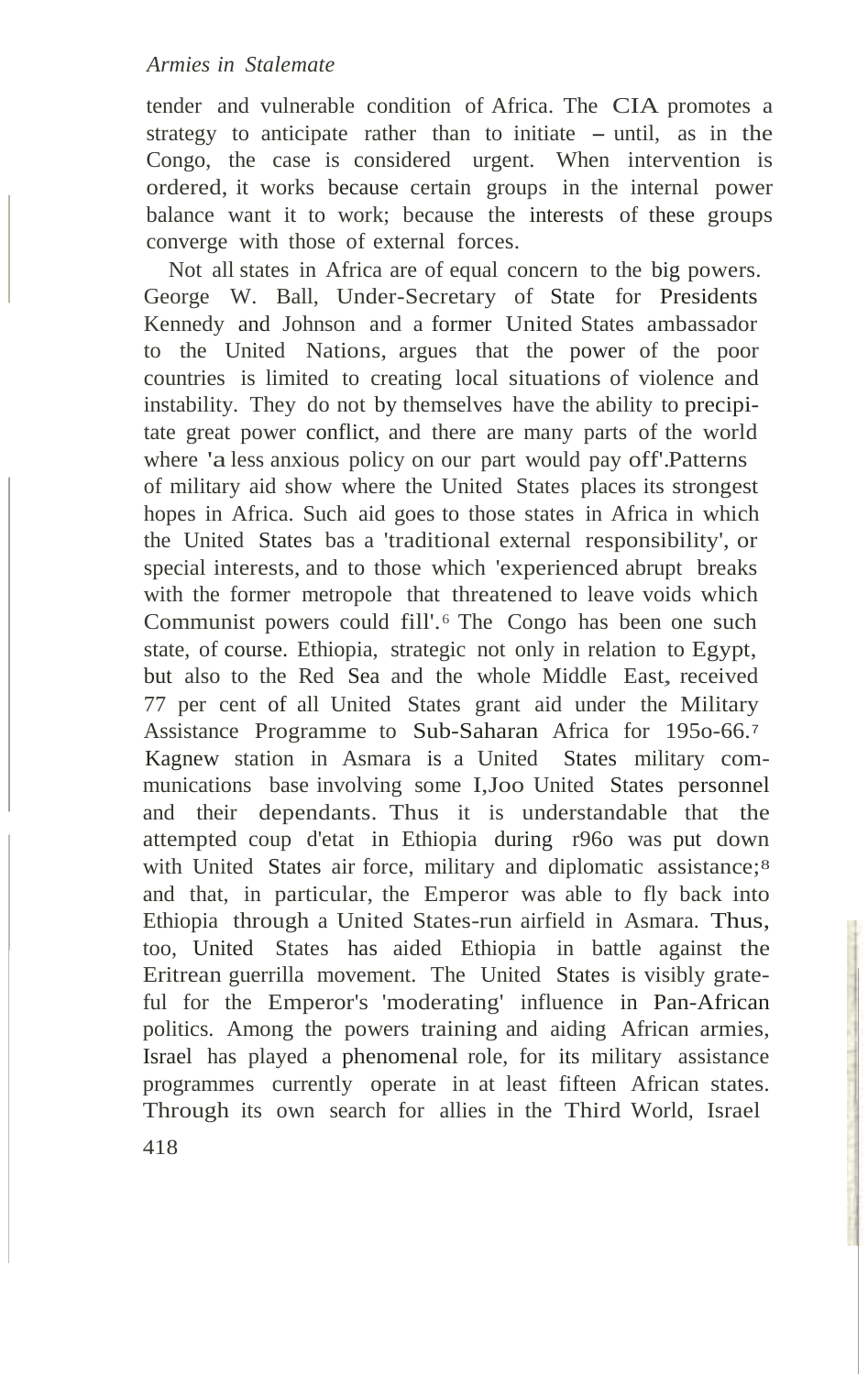has apparently become useful for the Third Country technique, elaborated by United States strategists who argue:

Israel's role ... might be reinforced *by* imaginative use of the Third Country technique. A free world state wishing to enlarge its assistance flow to Africa might channel some part of it through Israel because of Israel's special qualifications and demonstrated acceptability to many African nations.n

(Israel's most important assistance programunes have been in Tunisia and the Ivory Coast, Ethiopia and Congo-Kinshasa: i Mobutu had his paratrooper training in Israel, after all, and specialized units like paratroop commandos are the most effective coup-makers.)

> Why such emphasis here on the United States and the CIA, in a continent formerly divided among several foreign powers not including the United States ? As Conor Cruise O'Brien has shown, l the logic of the struggle against 'Communism' has required the United States, in Africa as in south-east Asia, to take over responsibilities abandoned by former colonial powers. In Africa, it was in the wake of the Congo crisis that the United States actively entered the political scene. Up to then, it had been largely a bystander; but after 1960 it came bit by bit to play a role as large as and often far larger than that of the former colonial power, <sup>11</sup> though somewhat different in kind. Since 1945, the Africa Research Group asserts in analysing the role of the United States in Nigeria, <sup>12</sup> it has been a speciality of American foundations and consulting firms to rebuild war-torn economies so that they can more easily be dominated by American companies. For the new shape of Africa's dependence is increasingly the product of huge United States financial and industrial concerns. While, for instance, the State Department was officially neutral in the Nigeria-Biafra war, the corporations were expanding their influence in the spirit of 'reconstruction'. Six months after the war began, Arthur D. Little Incorporated- which has been advising the Federal government on investment promotion and industrial policy for seven years – started work on reconstruction planning. Likewise, an American foundation sponsored Nigeria's Conference on Reconstruction and Development

*l*

·j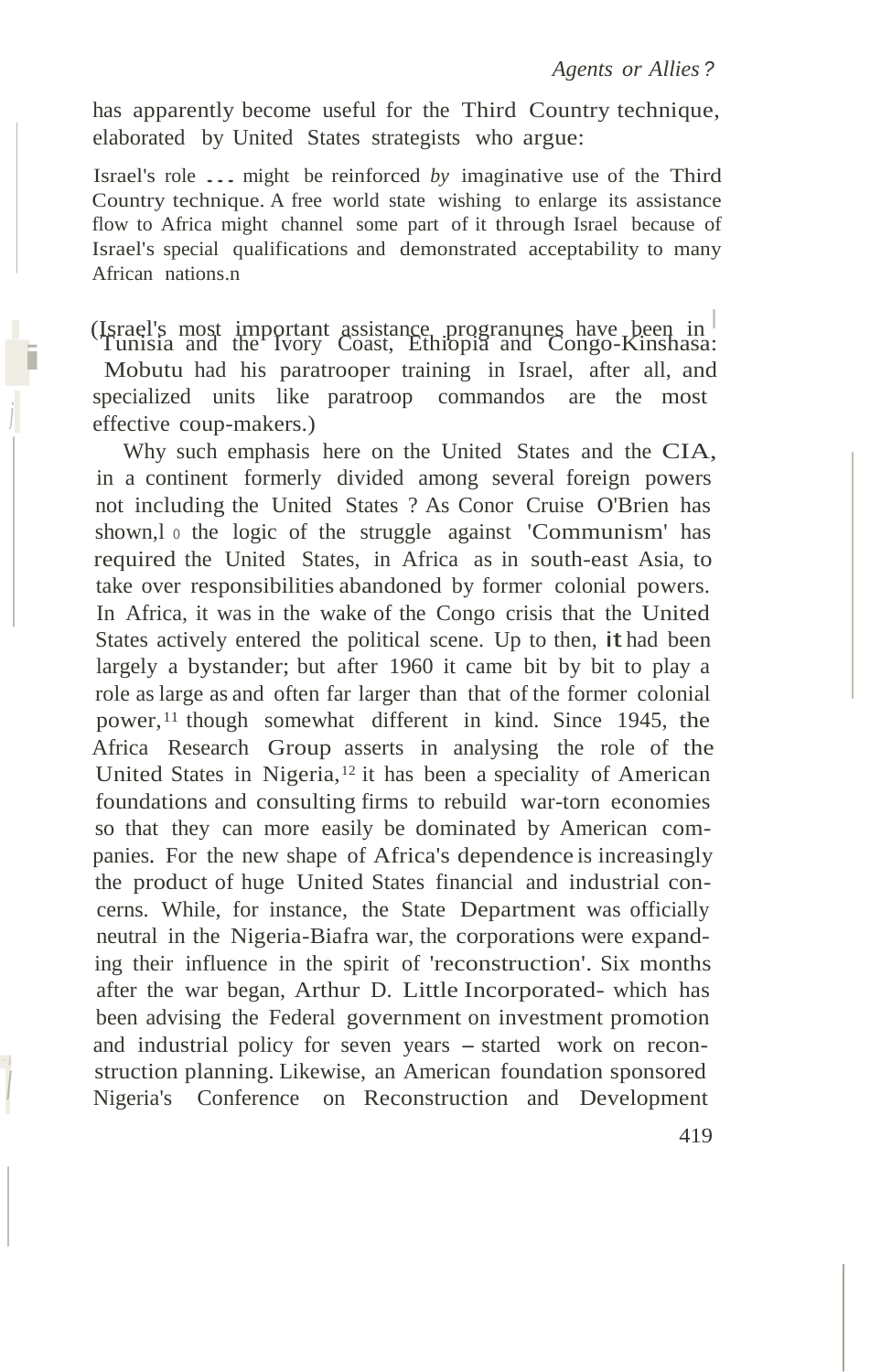during 1969. The corporations were getting in early; by the time they are finished Nigeria's dependence on them will be deeply embedded.

It was as a result of United States preoccupation with the Congo that we have the single major instance of a coup d'etat  $$ two, in fact, in the same country, at an interval of five years -engineered by external forces. Lumumba's offence was to have asked the Soviet Union, once the West had refused, for transport for his troops to defeat the Katanga secession. The issue was not whether the Congo should have a government headed by Lumumba, Kasavubu, Mobutu or Tshombe; but whether an African state should seek an option other than dependence on the West.

In his history of the CIA, Andrew Tully – who records his considerable debt of gratitude to Allen Dulles, and others similarly placed – claims that the CIA came up with the right man at the right time. It seems safe to say that Mobutu was 'discovered' by CIA. 13 Colonel Mobutu was assisted in staging one coup d'etat to save the Congo for the West in 196o; and in 1965 he was installed again by a second externally engineered coup. After the first coup d'etat, the army played only a caretaker role, The American commitment and presence remained throughout, to buttress the regime in office. It was the CIA that organized WIGM 0 (Western International Ground Maintenance Organization) to look after the aircraft used by the Congolese army and by the mercenaries whom the Congolese government hired to put down the rebellion in Orientale province. (Later WI GMO was no longer financed by the CIA, but by the Congolese government itself, from money routed to it by the CIA, so that the Congolese should appear more persuasively to be running their own country.)<sup>14</sup> Between them, the United States and Belgium shared the role that Belgium alone had played as colonial power; a Belgian presence, in the shape of teachers, technical assistance, planters and business interests, was augmented by US financial assistance and military support. From Kasavubu to Tshombe there was a succession of governments, all United States-backed, but an increasingly unstable political system in the Congo. Tshombe's governing formula,for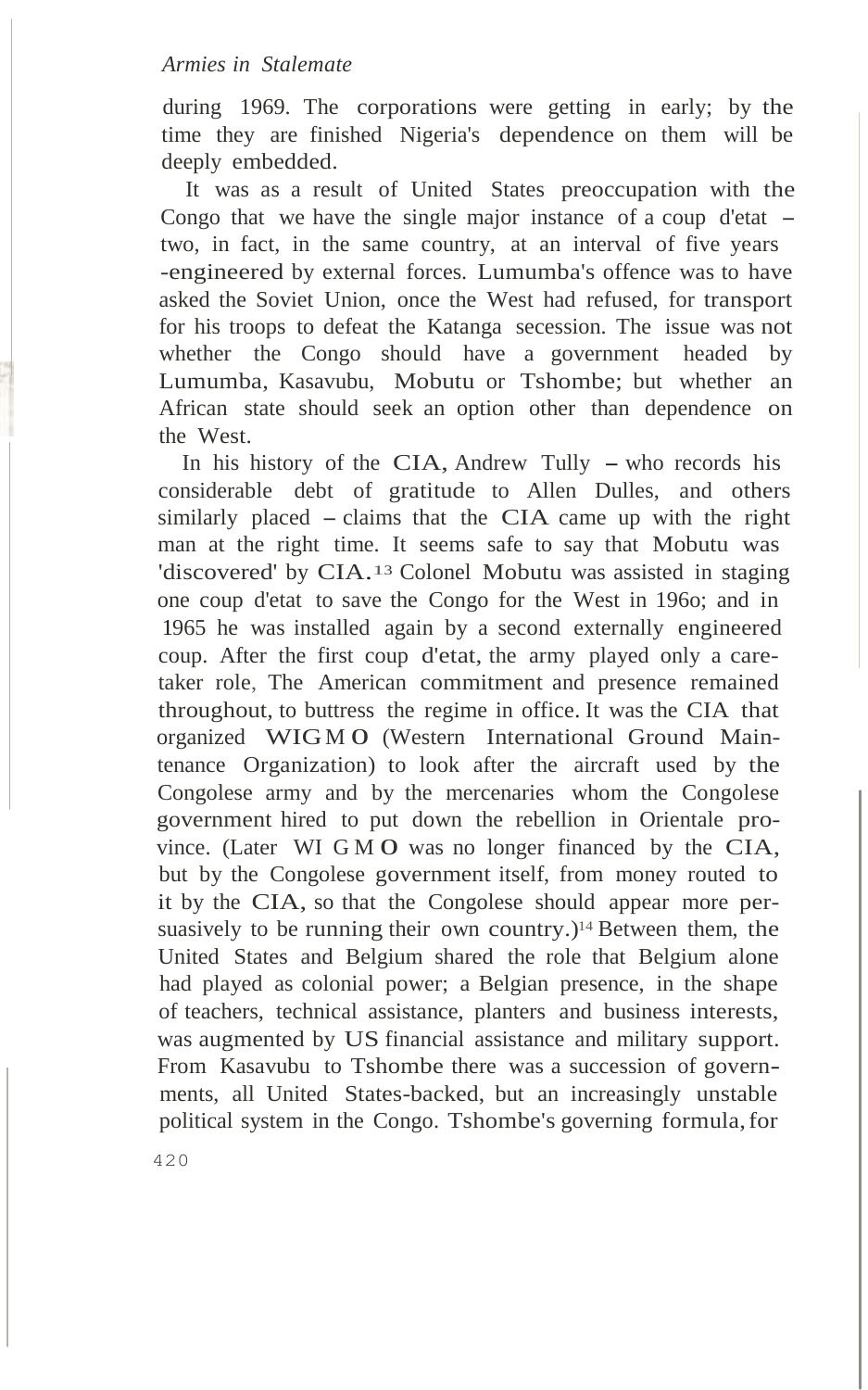instance, depended on an alliance of provincial bosses, and was producing a dissipation of central authority, with much harm to the country's economy, by the plethora of corrupt provincial officials. In 1965, on United States initiative, the army switched from being the power behind the scene, to taking direct control. Mobutu's regime, under United States tutelage, fused the power of the army with that of the new technocratic elite, and by so doing consolidated the centralized power of the state and stabilized the Congo for international capital.

#### FRANCE THE ARBITER

I .,

I

..,

I I

·(

I ., I

*:J* <j

1

-l

By contrast with its knowledgeable and active role in other parts of Africa, the United States, far from having instigated the coup d'etat in Gabon, as it was accused by France of having done, was taken by surprise. (That is, if the account by former Ambassador Darlington15 is the complete version: one of the consequences of Bissell-type covert operations is that information about them is sometimes withheld from the ambassador.) 16 In Gabon the American ambassador had kept in constant touch with the senior army officers as well as with the French colonel and his staff who were in overall command, and his reports to Washington 'reflected what they told us, namely that the army was entirely loyal to President Leon Mba. I offer no excuses for our failure to be better informed.' For it was not the command but the junior officers who staged the coup against the president.

While it was French hostility that reversed the Gabon attempt, it was American and Bridsh acceptance that sustained two other coups d'etat, in Ghana and Nigeria. Britain suffered initially from delayed reaction to the Ghana coup, but the United States rapidly filled the breach. The close attention that U S military attaches and training teams now give to the middle and junior levels of the officer corps suggest that it will not easily repeat the error made in Gabon. In Nigeria British action stabilized two post-coup sheet-anchor governments: first the Ironsi regime, which Britain's High Commissioner prompted into existence to | counteract the revolt led by the young majors; and then the Gowan government, which Britain coaxed and consolidated after its own successful intercession to stop a Northern break-  $\frac{1}{2}$  421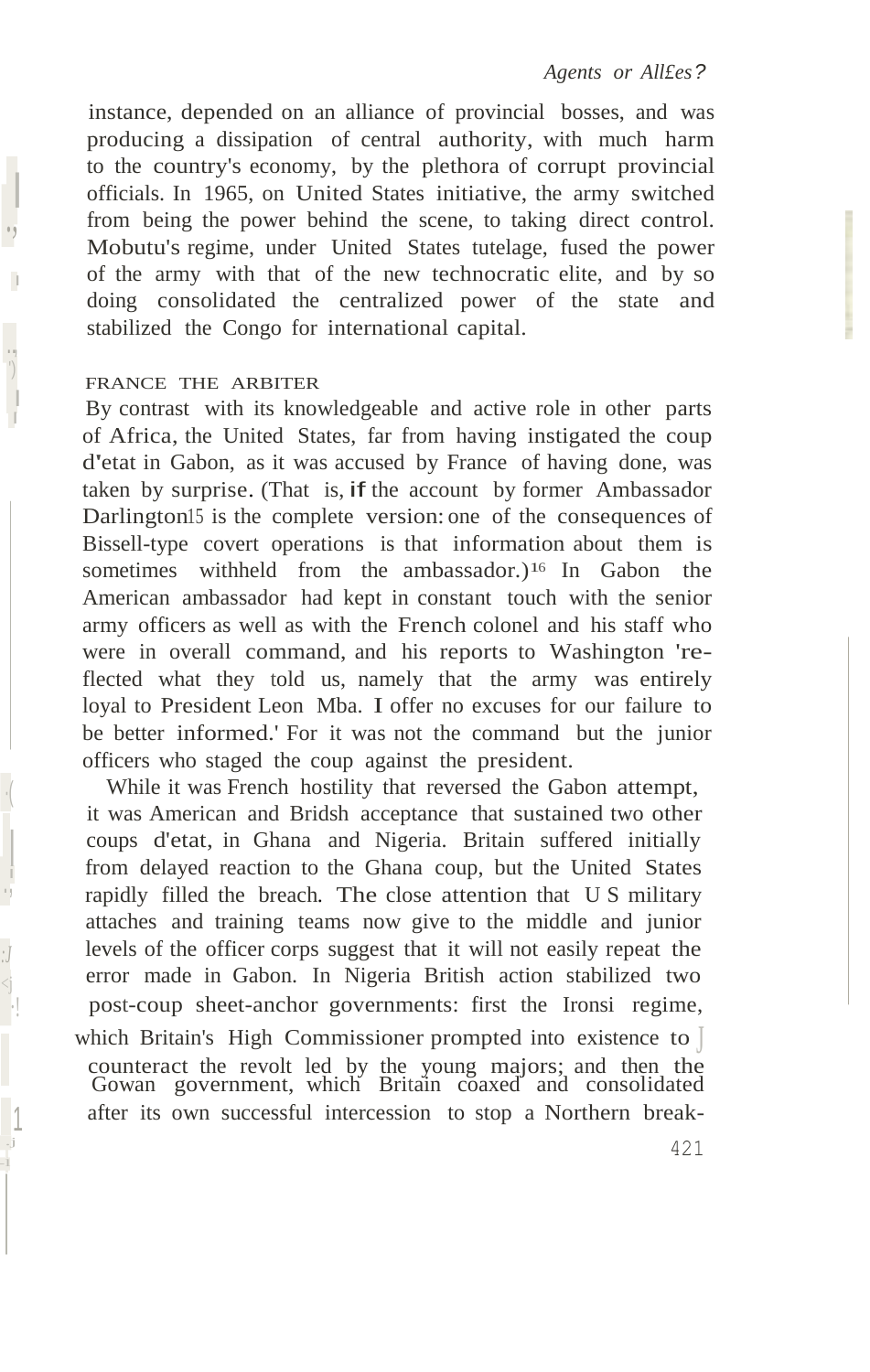away. Once the break between Nigeria and Biafra was final, and Britain and the oil companies could not play along with both sides, the purposes of Nigeria's ruling elite and the oil companies converged, and Britain committed itself to full-scale support of the Federal army. Where less crucial interests have been at stake, foreign powers have been content merely to watch the conflict and let the contestants themselves decide the issue.

When it comes to the internal power balance so scrupulously observed by foreign powers, African armies are pivotal. The African armies were the creation of the colonial powers; were moulded to the needs of the West; and have been the least decolonized, on the whole, among all African structures and institutions. In the post-colonial period, they remain bonded to the West for training and equipment and aid; their supply lifelines are not inside but outside the country.l7 The African army is also a defence reserve of the Western powers. This is nowhere more strikingly seen than in the case of France and its former possessions in Africa.

France's defence policy in the independence era has been based on two needs : to maintain its own strategic position in Africa 'without an overly conspicuous deployment of forces in Africa itself'; and, as an extension of this, to reserve the right of intervention 'on behalf of' African states and regimes.l B The policy was devised after the fall of France in 1940, when French strategists reasoned that the bulk of French fighting power could have been withdrawn intact to the strategic North African platform until an African-centred resuscitation could confront Nazi power. From the lesson of its humiliation, it subsequently positioned itself to organize its defences on a Euro-African basis, and thus be able to hold its own in Allied councils as a strong military power.<sup>19</sup> Accordingly, when decolonization came, France not only built national armies for its former possessions with the military hardware coming directly from its own resources, and with the *quid pro quo* that the African states were committed to France for supplies and training,\* but it also erected

\*The magazine of the French army, *L'Armee,* disclosed during 1968 that about 1o400 senior officers and Ncos of the French army, marines and air 422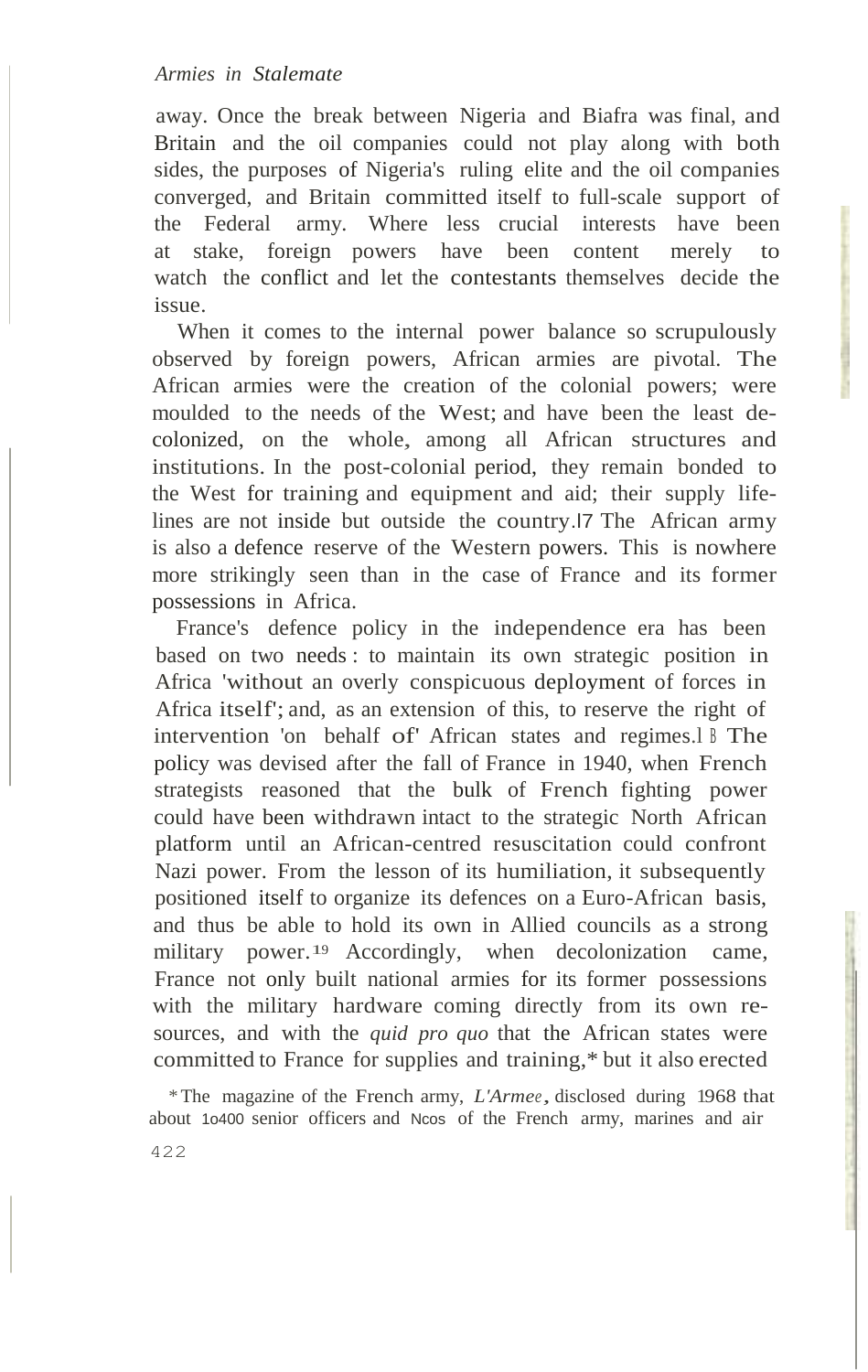an elaborate system of defence cooperation. Thus, inside Africa, French-trained, French-supervised and French-attuned armies are France's most dependable allies; while outside, France maintains, apart from economic control, a military strike force that in an emergency can make *o*; break an African government.<br>The ∎Ith Division, based in south-west France, stands ready to answer any call for help from any of the eleven African countries bound to France by defence agreements. It consists of five parachute infantry regiments, and three seaborne assault infantry regiments, with adequate provision for men and weapons to be transported by air.<sup>20</sup> The defence agreements generally carry a provision that while the African state alone is responsible for its external and internal defence, it can call on French help under special conditions.

In several instances, the defense accords included a convention relative *au maintien de l'ordre.* Limited in duration, though with renewal options, these imply a more intimate French commitment to incumbent regimes - a form of personal pact - and they define the channels of appeal and authorisation so that the local French Ambassador has a central role in determining whether French troops shall be brought in and to what use they shall be put.21

France's special intervention force is organized to respond within hours to calls for help from African governments; but the help, it has been made clear by France, is to be given only exceptionally. Intervention is not a duty for France. In other words, France has its own criteria. The French Minister for Information, M. Alain Peyrefitte, revealed that at the request of the legitimate African governments, French forces had intervened at least twelve times in Africa between 1960 and 1963; several times in Chad to combat 'insurgency'; in the Cameroun; in Niger in December 1963, to 'discourage' a military uprising against President Diori; twice in Mauretania; in Congo- Brazzaville in September 1962; and, of course, in Gabon. <sup>22</sup> The spate of coups d'etat in French Africa in 1966 brought a warning

I

.

force, the medical corps and the gendarmerie were employed as technical assistants in twelve Francophone countries. These -troops are in addition to the 6-7,000 troops of the French army actually stationed in Senegal, Chad, Niger, Ivory Coast, Central African Republic, Gabon and Madagascar.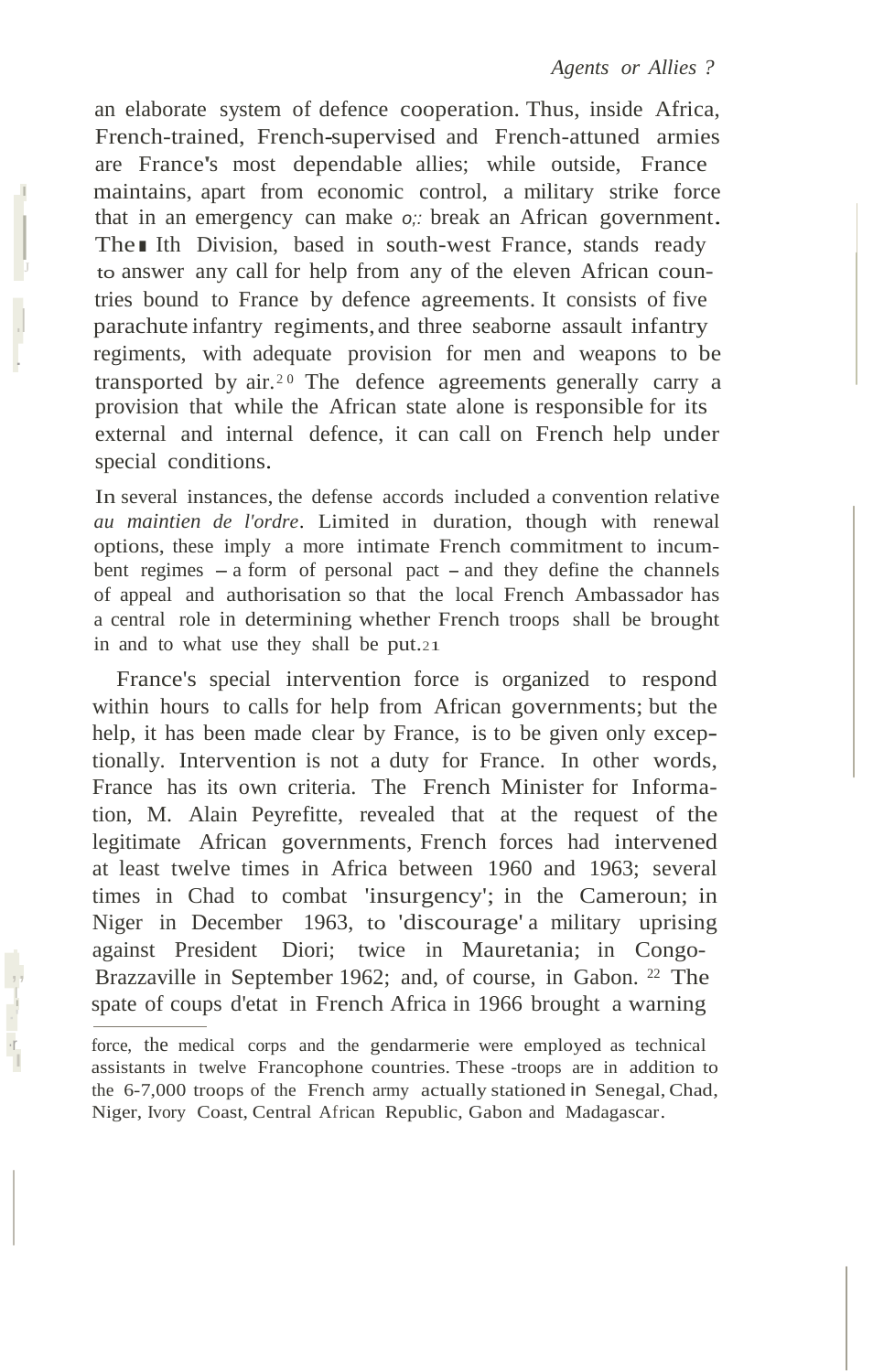from General de Gaulle to African military leaders not to spring any more, or he would cut off French aid.<sup>23</sup> A few years later a company of French troops, sent to the Central African Republic ostensibly on a training exercise, was thwarting a counter-coup against the regime of coup-maker General Bokassa;<sup>24</sup> France was protecting the pretender regime. By *1969* it could no longer be concealed that French legions were regularly riding out in Chad to President Tombalbaye's rescue. Sporadic actions against tax collectors and isolated attacks against 'brigands' had become sustained armed resistance under the leadership of the National Liberation Front (F <sup>R</sup> 0LINAT). The 'rebellion' (Tombalbaye's term) is in its sixth year. Chad's geographical position largely explains France's anxiety: it is bordered by Nigeria and the Sudan, Niger, the Cameroun and the Central African Republic. Events there could affect the whole core of Africa.<sup>25</sup> And besides, its garrison air base and defence telecommunications system at Fort Lamy are the keystones of the French military organization in Africa.

France thus remains the arbiter of which regimes in Africa are to endure, and which to fall, whether sooner or later. The governments in the smaller, feeble states tend to be expendable; those in the larger and more important ones, which maintain close ties with Paris, could expect France to reinforce them in authority. France's long-standing relationship with President Houphouet-Boigny of the Ivory Coast is the sonndest insurance ; against a successful coup d'etat there. The Ivory Coast is not only the richest of the West African states linked with France, but also France's most dependable political ally in Africa. This is not to say that the Ivory Coast is coup-proof. There was an attempt in 1963, when six ministers, including the Minister of Defence, were arrested for plotting, and the loyalty of the army was so suspect that it was sent up-country to be out of the way. But while Houphouet-Boigny lasts, France will play protector; and after he goes, in the event of any dispute over the succession, the outcome will be largely determined by the preference of the French government. Senghor's government in Senegal enjoys similar protection from France, for long-standing sentimental if not such persuasive economic reasons. As for Gabon, it has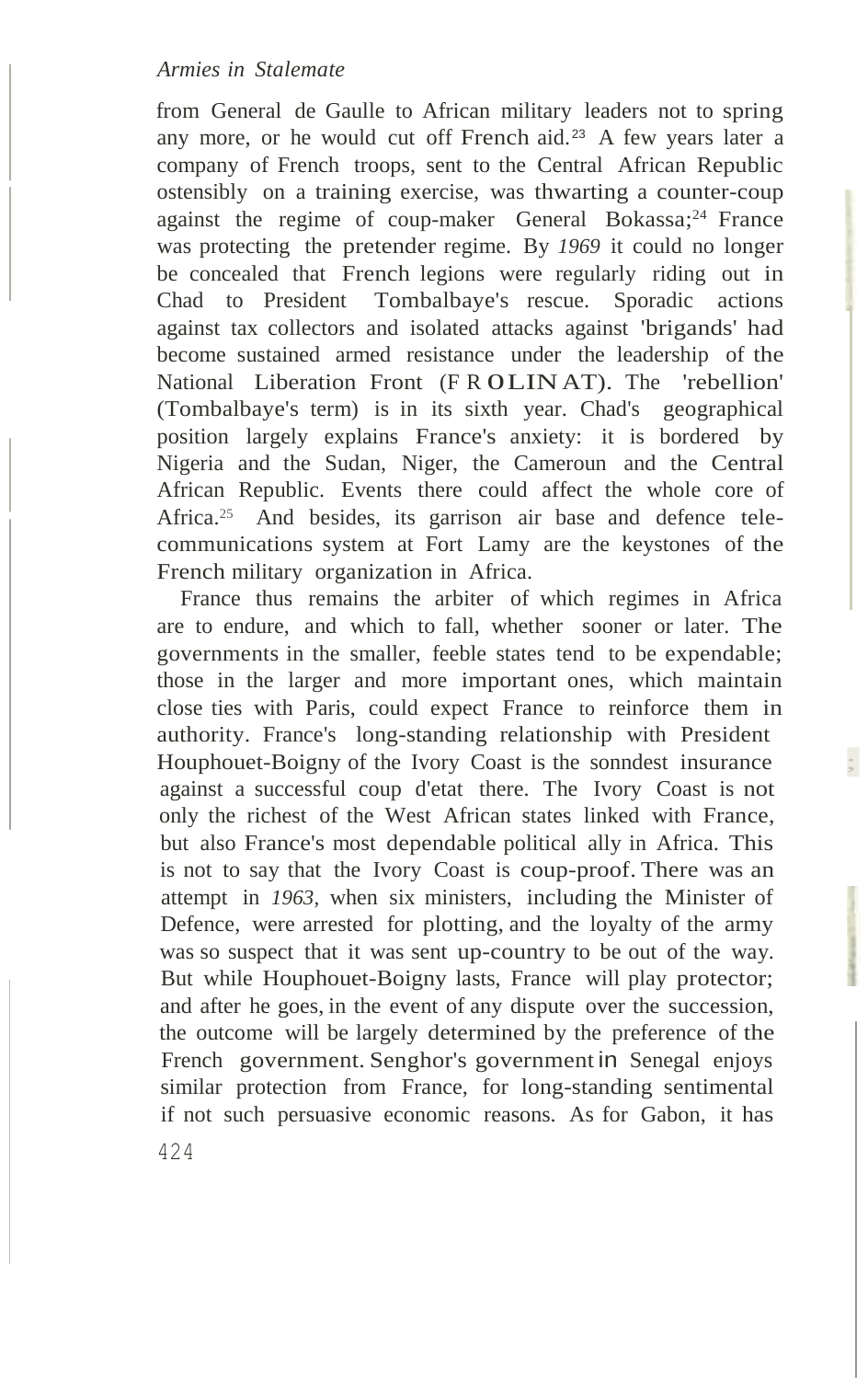not only uranium and iron ore, but a very influential French elite of administrators, engineers, managers and businessmen, not to speak of army advisers. Perhaps the request for French intervention during the coup there originated among these expatriates. The formal request under the defence treaty was made by Vice-Premier Paul-Marie Yembit, but twenty-four hours *after* the French had already flown in their troops. The French ambassador was kept in the dark by his own government: while he was busy negotiating a regime to succeed Mba's, the French army was going into action to restore Mba himself. The ambassador and the military attache tend to run parallel missions in an African state; in Gabon, the military mission seems to have overruled and superseded the diplomatic.

The new state has thus two link systems with the former colonial power. One is between government and government, through the diplomatic mission; the other, between army and army. (Of course, when the army invades government it is much simpler, for the soldier turned president serves both networks at the same time.) The army relationship is in many ways of longer standing and greater intimacy: because the armies were created by the European powers; and, on the whole, African armies continue to receive military aid overwhelmingly from the former colonial power, which also provides most of the military training. Foreign aid and training thus bind an army not to its own government but to an external force; for the army's concern to keep up the flow of military aid will make its interests seem to coincide with those of its supplier power. (Some argue the hypothesis that the speed with which an army jumps to the defence of a regime depends on the degree to which it is maintained by domestic sources.)  $26$ 

The other effect of military aid to Africa is to make African armies stronger, especially in the smaller states, than governments themselves. African armies - with the odd exception here and there, as in the Kenya-Somalia dispute – have no real external defence commitments. Thus the primary impact of military aid is internal. There is no aid as dependable as that pledged to armies, and no aid which produces such rapid and predictable results. At the same time, military aid makes African armies the

I

 $\frac{1}{2}$  425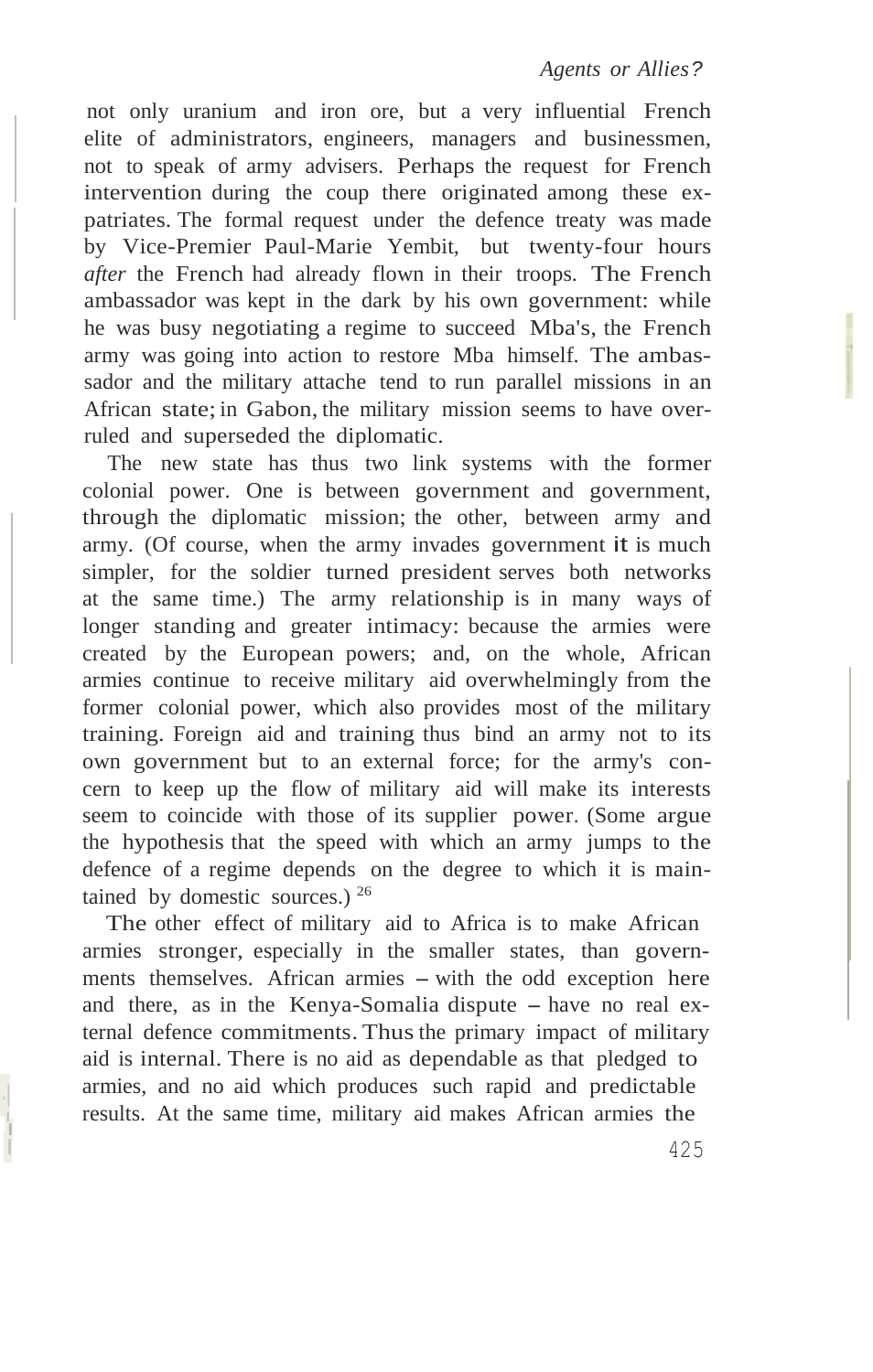institutions in the new states which are the most sensttlve to foreign pressures, and also the ones most likely to usurp the functions of government. For in the nature of the new African statesJ building and training armies turns them into instruments for coup-making. The army has disproportionate power by default of the political system, but also by the design of external forces.

# **The Internal Condition of the Army**

Frequently the soldiers strike at government because triggers for action have been cocked inside the army as well as outside. This happened in both Ghana and Nigeria.

To begin with, there is no such thing as a non-political army. Africa's armies are reflections of society and encompass all its interests and conflicts : because the armies do not, like the political parties, have a strong allegiance to an integrated ruling class; nor do they possess a pervasive ideological cast. The armies of Africa are agglomerations of several social groups and interests: they thus play shifting roles, and they adjust to the shifting state of African politics. Political and army triggers for a coup d'etat often go off together, since the soldier acts from army grievances, but also because he identifies with his generation, his region or community, his sect (the Sudan) or his political affiliation.

The theory of the non-political army served the purposes of colonial power: an army that questioned policies or politicians might be driven to question colonialism itself, and rule would have been undermined from within by the armies which were used as extensions of the internal security force. The theory was, of course, transplanted to Africa from the domestic needs of the West European states. But even in these states, it often proved on scrutiny to be a fiction, a constitutional concept rather than a constitutional fact.<sup>27</sup> The theory broke down at times of crisis. The Ulster crisis of 1914 showed that the British army was far from neutral in politics. When the Home Rule Bill for Ireland was moving through its last stages in the House of Commons,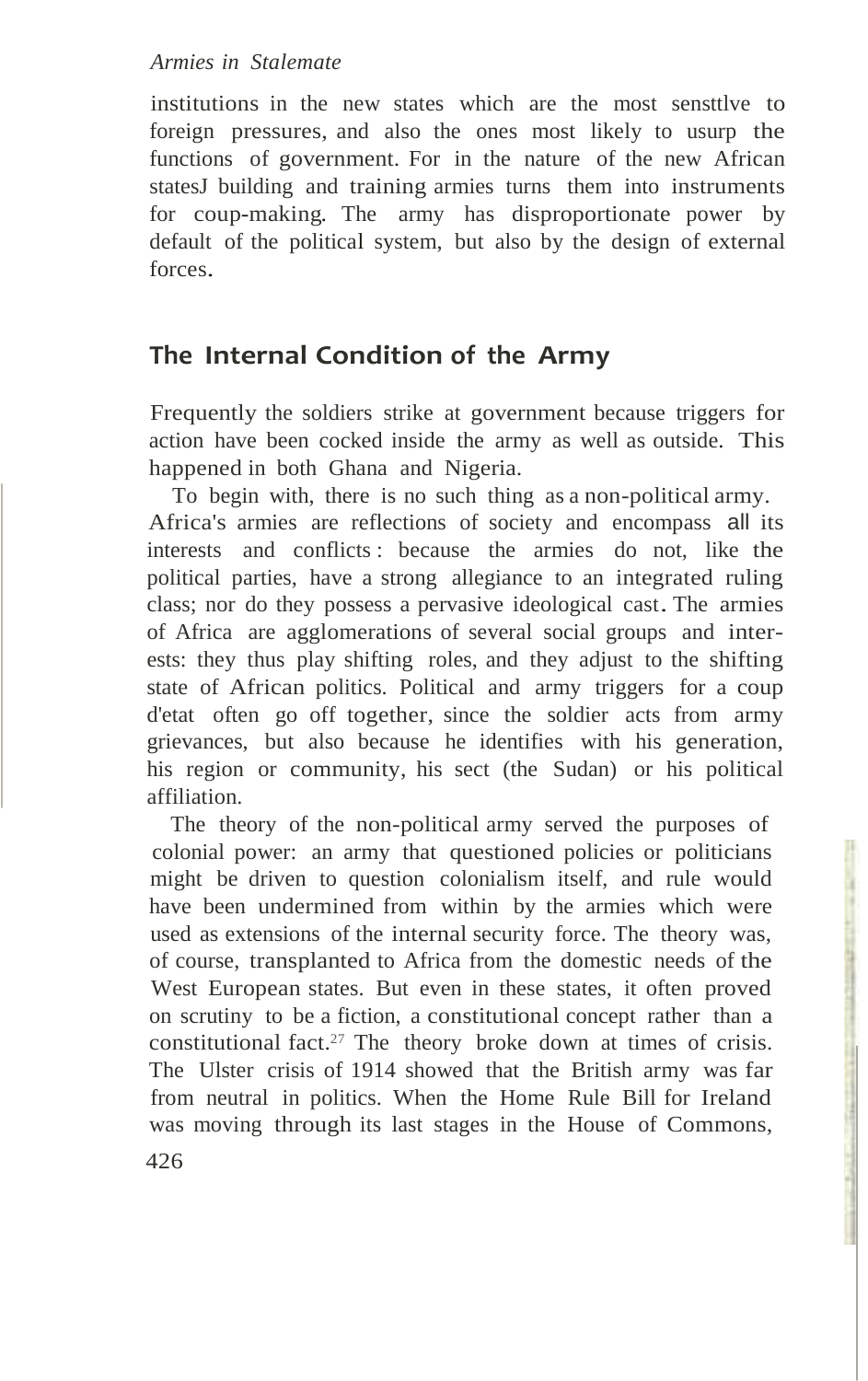the Liberal administration was manifestly unsure of the support that it could command in the army. Across the Irish Sea, Ulster volunteers were drilling and secretly importing arms from abroad, supported to the hilt by conservative opinion in England; and through that winter, prominent Conservative politicians were frankly urging the armed forces to mutiny.<sup>28\*</sup> If the British army was sharply divided by Home Rule for Ireland, the French army was even more dangerously divided over Algeria. The Fourth Republic would not have fallen without the revolt of significant forces within the French military. De Gaulle reached the Elysee on the momentum of crisis produced by an attempted coup.

If armies have played so small <sup>a</sup> role in the recent politics of the West, this reflects the composition of advanced industrial societies and in particular the social structure of the armies themselves. Western military men, like Western civil servants, have mostly had to deal with politicians and governments whose outlooks and purposes have not been radically different from their own, so that differences between them have generally been susceptible to compromise and accommodation, and the political loyalties of the military have seldom been put decisively to the test.<sup>29</sup> The fabric of civil organization is such that the military on its own cannot offer an alternative locus of power. Ralph Miliband writes 3<sup>o</sup> that in the West an overt unconstitutional challenge from the army would have little chance of success unless it were staged in the face of an exceptionally weak or paralysed labour movement, and unless the putschists organized popular support into ancillary mass organizations of the right. It would need, in other words, not only a military putsch, but a Fascist movemen,t. High-ranking officers in Germany and Italy played an important role as allies though not as initiators of such movements, because it is difficult to lead demagogic fascist-type movements from within armies. The regime of the colonels since

\*Interestingly, one of the reasons privately expressed by apologists for the failure of the British government to use force against the white rebel regime in Rhodesia is the uncertain response of the British army to such an order. Whether this js a reason or merely an excuse, it does not say much for the supposedly unquestionable neutrality of Britain's armed forces.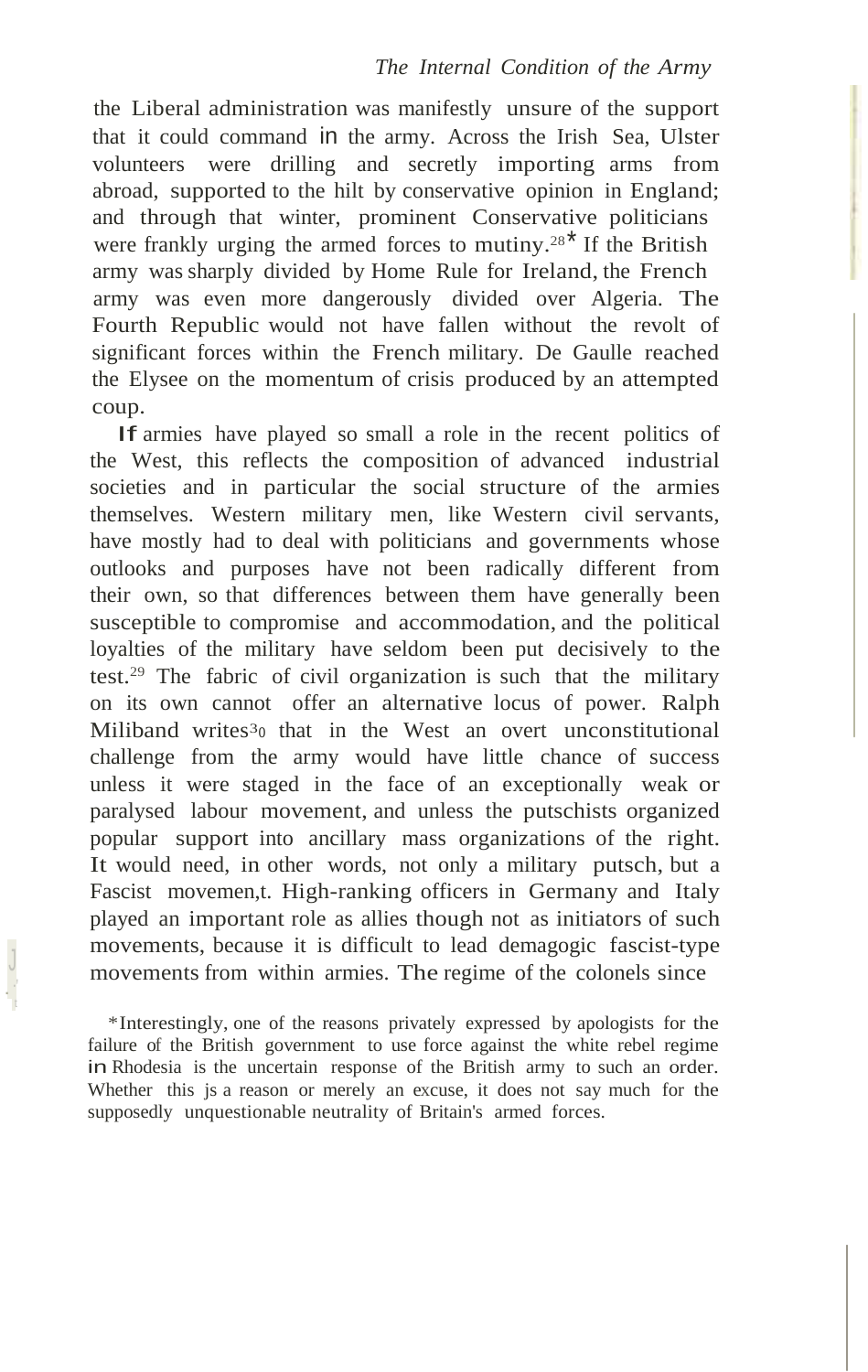their coup in Greece is precarious precisely because it is without the popular base characteristic of European fascist regimes.s 1 The infrequency of army intervention as such in the industrialized societies of the West is thus due not to the neutrality of armies but to the nature of the social and political system. Armies in industrialized societies cannot move into politics and government without a substantial degree of support from one class or sector of the population. In Africa, by contrast, where the social structure is still unformed and the political system crumbling, neither the army nor the government that it seeks to displace has a firm social base. The intervention of the army, its physical force alone, will be both swift and decisive.

Politics is present in all armies, though it may be quiescent at times when rh:ere are no sharp clashes of interest, and when no specific opportunity for intervention has presented itself. It is, indeed, a variation on the theory of the non-political army which, far from keeping armies out of political action in Africa, precipitates them into it. This is the notion ingrained in Westerninfluenced and trained armies that they should be independent of government. Armies, after all, had been in existence long before politicians or political parries were allowed; and it came naturally to soldiers to see their authority as not only distinct from that of temporary African governments, but superior to it. The notion had grown that armies and governments should each be master to control their own command structures, their systems of promotion and their training methods. There might be strong political reasons for a state to diversify sources of supplies and training methods, but armies insisted that they were the best judges of these things, and that they reached their decisions solely on 'technical' grounds. To insist otherwise was interference with the autonomy of the army. In Ghana General Alexander and his officers took a firm stand on this. As for reshaping the command by retiring some officers, or promoting others, this might make for security of government, but it was interfering with the autonomy of the army  $-$  the state within the state – that insisted on its right to martial freedom, as Geoffrey Bing has picturesquely described it. 32

Armies were not without politics; the politics they adhered to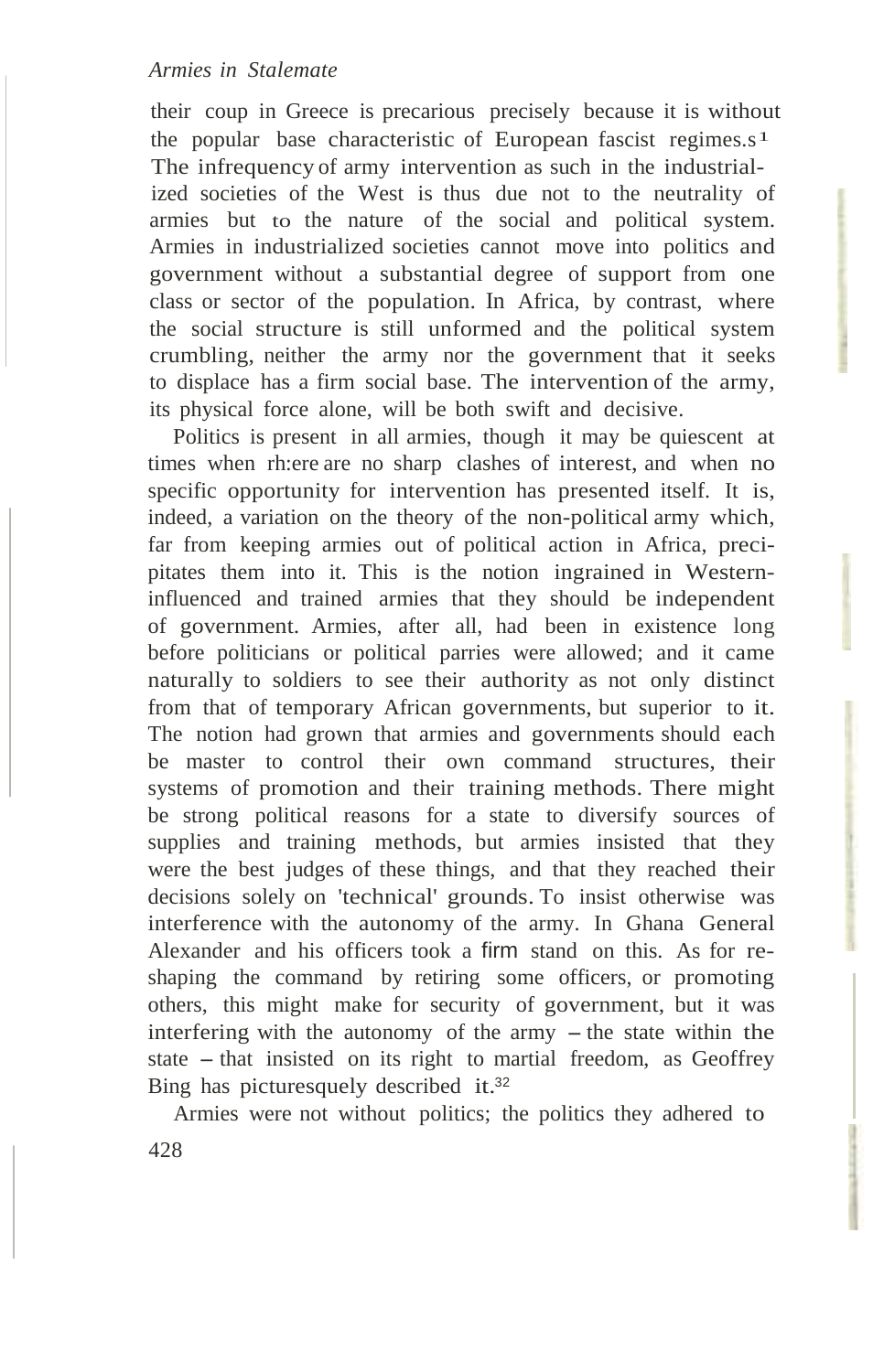demanded the right of the army to be master in its own domain. If the other, civil, domain interfered with the mUitary one, was it surprising that the army sought its own remedy? Thus the army, supposed to be the last line of defence for the nation state, was indoctrinated and exercised in precepts alien to those recognizing the sovereignty of government.

The conflict between state and army grew in direct proportion to the attempt of the new state to chart a course from the former metropolitan power; the more strained became the army's lifeand supply lines, and the more undermined the rules, conventions and precedents that the African army imbibed from the metropolitan one.

Radically inclined states that have recognized the army as not only a conservative force but a potential for counter-revolution, have tried to neutralize its technical monopoly of violence by building up counter-forces and by diversifying commands. Reson has been made to special military formations like the Presidential Guard in Ghana, or popular militia as in Mali. If the army does not fervently support the goals of the state, however, this move not so much neutralizes as incites it. The Ghanaian army struck largely if not entirely to protect itself from the President's own Guard regiment; the young lieutenants in Mali did so, among other reasons, to clip the wings of the popular militia; Boumedienne struck in Algeria panly because one of Ben Bella's plans was to counter the army with a popular militia. In Congo-Brazzaville in 1968-9 the army saw the Cubantrained youth movement as a counter to its own armed autonomy.

#### PALS FOR JOBS

I

The army strikes at government in defence of its immediate corporate interests, but for other reasons too. The heat of the political crisis in new states is generated largely by the struggle over the spoils between competing layers of the power elite; and  $\mathbf{i}$ the officer corps has a strong stake in the contest, since it is in itself an elite group. When the Cabinet minister, the civil servant and the university academic inherited the salary scales set by departing colonials, so too did the army officer and the police inspector. African armies deliberately preserved European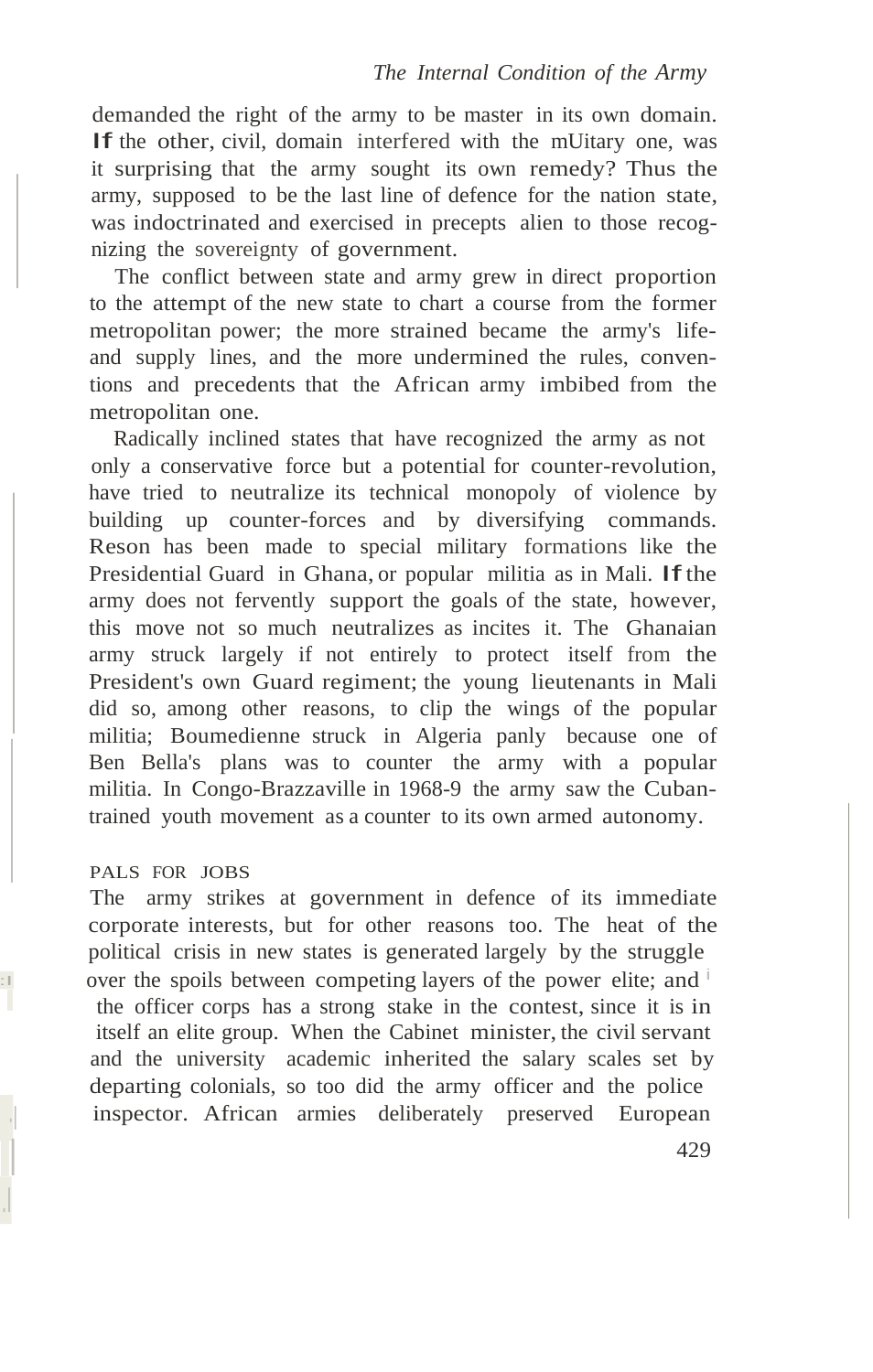standards of pay; the former British colonies, those of Britain; and the Francophone states, those of the French army. The lieutenant-colonel of a battalion may earn as much as ten or fifteen times the starting salary of the recruit.33 (In Britain and France the equivalent differential is about five times.)

The military have also been called the best organized trade union in African states.<sup>31</sup> The result of the East African mutinies was a near doubling of Kenyan, and a near trebling of Ugandan and Tanganyikan army pay. In Togo the army was immediately increased after the coup, and in Dahomey Colonel Soglo embarked upon a rapid programme of army expansion. <sup>35</sup> In Upper Volta the military regime decided after the rg66 coup that those soldiers who had served in civilian posts should retain their military salaries, and not be transferred to the civilian wage structure where austerity cuts had been made.s <sup>6</sup> The budgets of 1967-8 for Francophone Africa showed that eight out of fifteen states had provided the army with between 15 and 25 per cent of their resources. <sup>37</sup>Already uncontrollable public deficits were subjected to further strain. In Ethiopia the military consumes twice as much of the budget as does education, and twenty-eight times the amount spent on community development. <sup>38</sup> It has been calculated that, in the first fifty-six months after independence, the Congolese army received one-sixth of the state's revenue s9

The interests of the officer corps lie in preserving the inflated standards of the African elite; in retaining or increasing the army's share of the budget; and in steadying the state when it shakes under stress, since it has itself such a large group stake in the budget and the economy. Michael Lee<sup> $40$ </sup> considers that the characteristic African coup d'etat is a gesture of frustration In the budget and the economy. Michael Lee<sup>40</sup> considers that<br>the characteristic African coup d'etat is a gesture of frustration<br>by the employees 01 the state. The most pressing competition  $\vec{I}$ the new states is over.jobs in the public sector; the most valuable part of the colonial inheritance is the 'senior service', the range of roles formerly occupied by colonial administrators. Soldiers, policemen and civil servants all belong to the state as an organization, and have an interest in preserving their positions; their seizures of power are 'caretaker' actions to preserve a state apparatus from which they benefit so lavishly.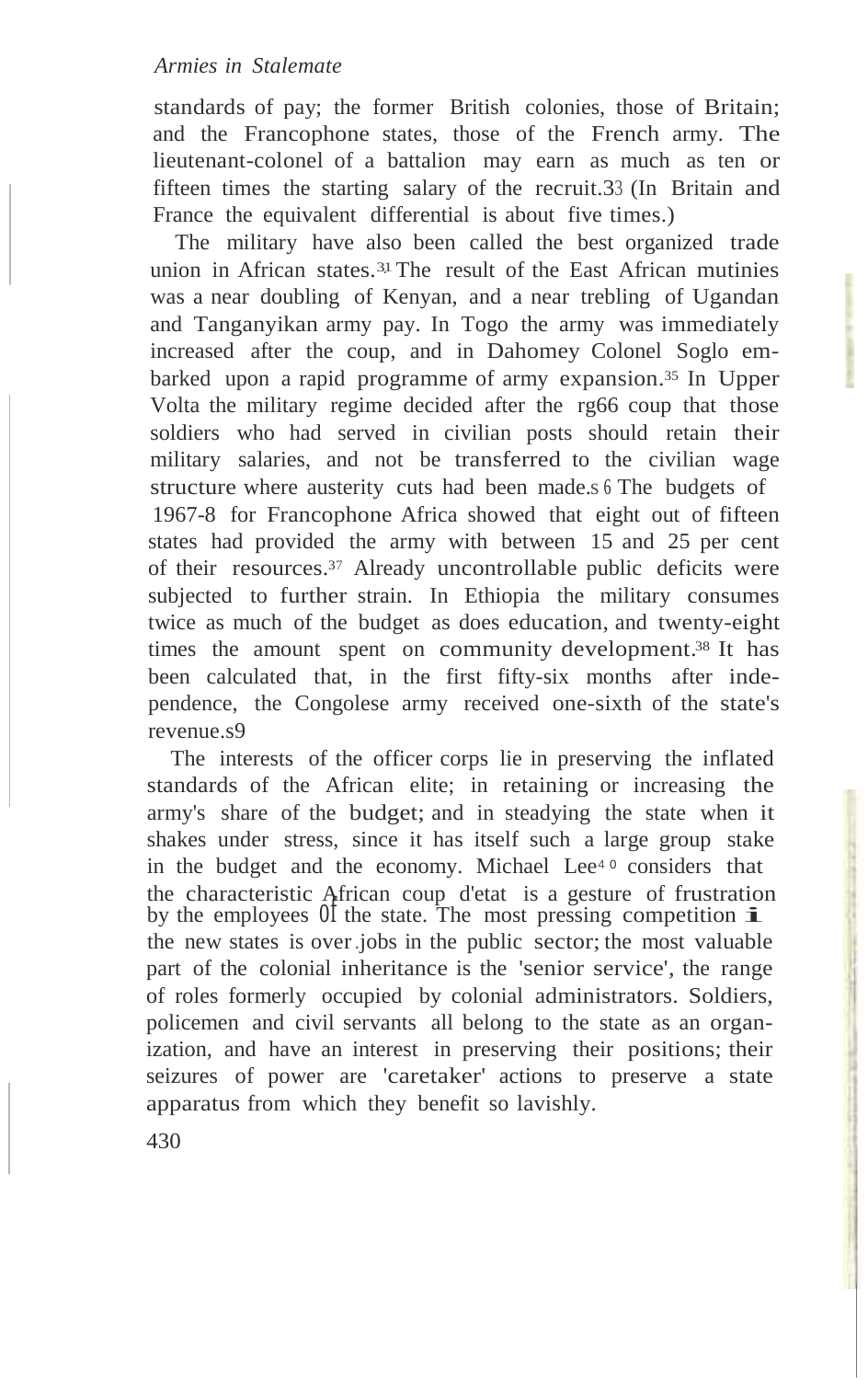But the men in uniform not only comprise one more contesting layer within the elite; they constitute a distinct corporate group curiously independent, by comparison with industrialized societies, from the social and class forces whose control is generally solidified in the state through institutions such as the army. During the colonial period, the army deployed its coercive power for external forces. This had important consequences in the independence distribution of power in Africa. Ken Post<sup>41</sup> describes how the new state apparatus has come to possess 'a coercive power of its own, inherited from the colonial period, and this power is not the extension ... of the economic power of some indigenous ruling class'. The politicians derived their position, Post writes, 'from their class and ethnic interests, local ones in the main, but their chief one, which integrates the rest and has a power of its own, was the party'. In political crisis, the balance of power among politicians, bureaucrats and army officers began to change. The political parties, the sources of power peculiar to the politicians, proved unreliable. Popular dissatisfaction with political nepotism and corruption, and generally with the absence of substantial improvements in living standards, eroded the backing which politicians enjoyed from local ethnic interests. 'Moreover they allowed, in many cases, the party structures to wither away, believing that control of state power was sufficient for their purposes. This might indeed have been true, in the short run, had the corporate groups, with their own sources of power undiminished, not existed.' The politicians might try to manipulate and even change the form of state institutions (as in Ghana and Mali); but in the main they were not able to establish firm control over state power and the corporate groups associated with it. The army and the civil service had a degree of autonomy from government and the political parties, and social and class forces, unknown in industrialized states. When the political parties went into crisis, the army could act independently of theirs. Thus, as Post writes, 'the weakness of the bourgeoisie in Africa, and the apparent autonomy of the organs of the state, was manifest dramatically in military coups which placed officer-bureaucrats alliances in power'. When the army struck to defend itself, and its rights to

I

I I

 $\overline{\phantom{a}}$  43I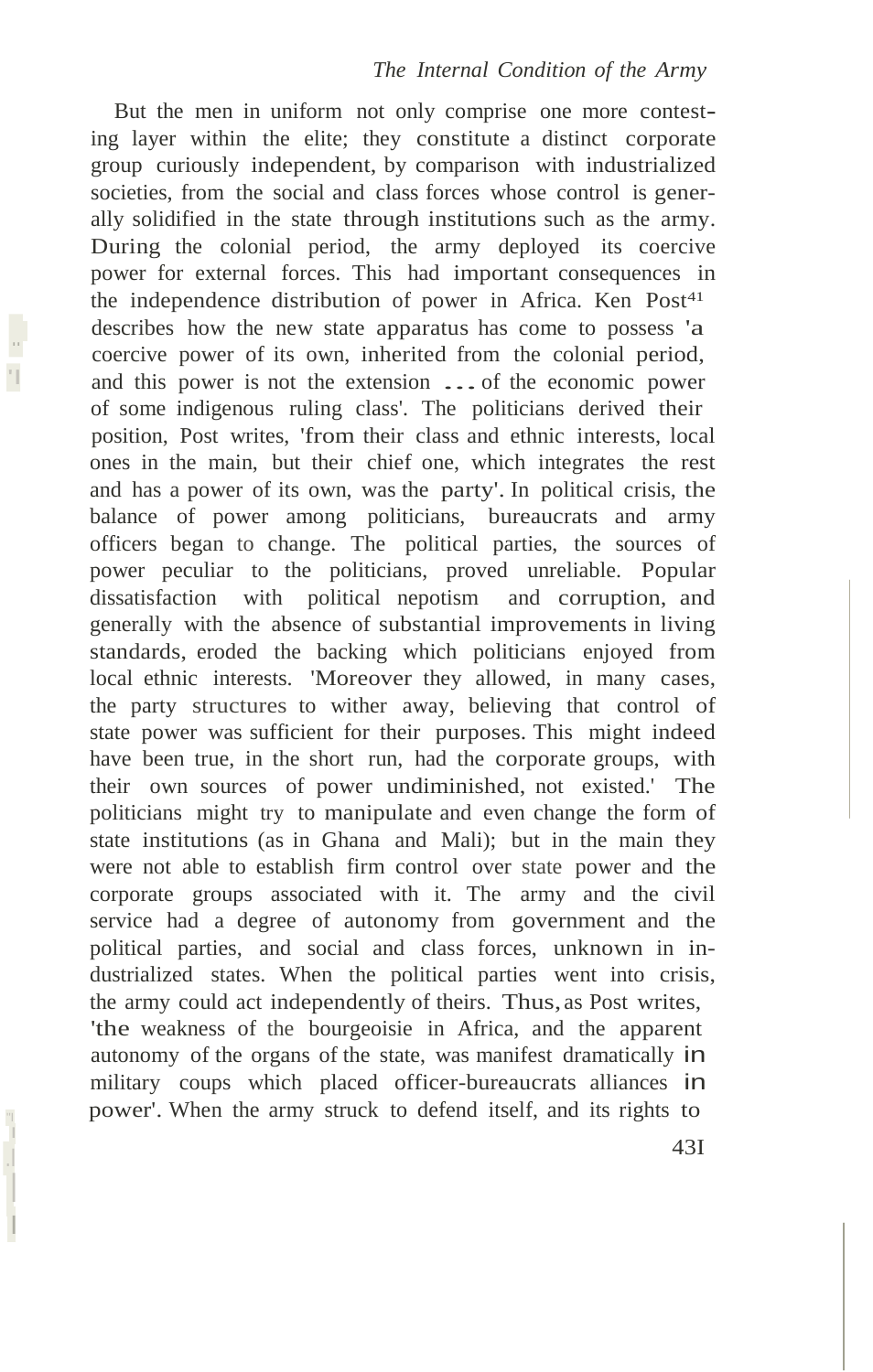autonomy, it was acting not as an instrument of state power, but as the power in the state. The instrument of power had itself assumed power. Power as coercion became the dominant theme, rather than power as authority.

In colonial days, the legitimacy of government lay with conquest by force and the all-pervading control of the bureaucracy. Once again power now lies in the barrel of the gun and with the control of the bureaucracy. For if army men may seize power, they cannot manipulate it on their own. Within a decade of independence, and in some countries less, Africa has travelled from colonial government to a very close copy of it. Lugard and Lyautey of the last century have given way to Mobutu, Gowon and Bokassa of this one. Once again the pattern of rule is military-bureaucratic in type.

# **Military Bureaucracies**

Once the army seizes government, the corridors of control rarely run from the officers' mess alone. Common to most military regimes installed by coup d'etat, is a civil service-military axis in which armies have the physical power to conserve the regime, while the civil service wields effective executive power in the state. The reform coups which serve as levers for change are the exception. In Egypt, the Free Officers Movement took power to itself and rapidly appointed military men to bureaucratic tasks, while the civil service of a disintegrated and demoralized regime played a very self-effacing role. In the Sudan, where the young officer coup of 1969 took power not for the army but for a radical civilian government, one of the first steps to be taken was a purging of the old bureaucracy, lest this, finding the purposes of the new regime inimical, negate its policies through administration. In general, however, the vesting of authority in the bureaucrats is very much a reversion to colonial rule.

Like the colonial predecessor in the early stages of rule by administration, the first act of armies is to ban all politics and all political parties. A new policy must be built, the coup-makers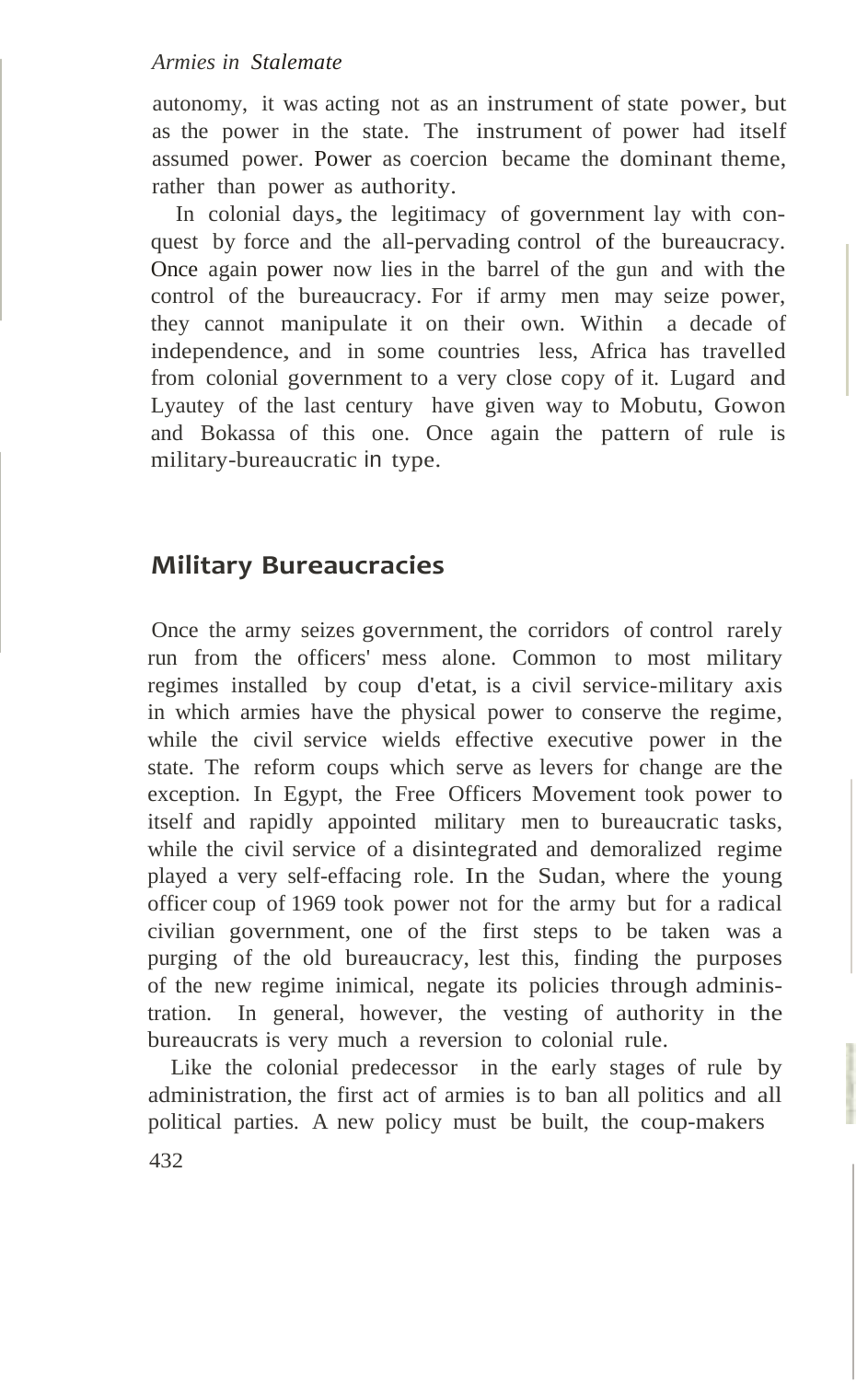declare, but without politics. The epitaph suggested for Pakis $t$ an's Ayub Khan<sup>42</sup> – here was a man who loathed politicians, but whose attempt to create a polity without politics foundered on his ignorance of what the political process really was about  $$ will undoubtedly be as appropriate to Africa's arillies in govern- ment as it was to Pakistan. For the choices which arillies make in the course of outlawing politics are themselves political. 'The politicians ruined the country,' the soldiers declare, 'and we shall do better.' But what sort of policymaking does not entail political choices ? What the nonpolitical order does is not to keep out politics, but to keep out radical politics. The decision in the Sudan under the Abboud junta (where administrative methods closely followed those used in Pakistan) to employ indirect rule gave assertion to the most conservative forces in the society: tribal and community heads and local adillinis- trators. A reversion to traditional authority is just as much a political move as a progression to revolutionary or reformist authority. In Ghana the army's cry of 'no politics' did not mean, could not mean, a political vacuum; it meant pro-Western, free enterprise, elitestyle politics -the very politics, incident- ally, which had led to the coup d'etat in Nigeria and other states.

The army-bureaucratic coalition which is preoccupied with the decree rather than the debate, and the letter of the law rather than popular support for it, wakes with a jolt to its narrow base of power in time of crisis. The soldiers soon enough discover that they, too, cannot really govern alone, and that they have need of power alliances. Like the political party government previously, the army and the bureaucracy have no firm social or class basis, and find that they are unable to rule for long unsupported. In Nigeria the army drew politicians into government so as to enlarge its power base when the conflict with the East, later Biafra, flared: the authority of the Gowan government was not only denied in the East, but was shaky in the rest of the country; and politicians had to be cast in the role of civilian comillissioners, or ministers, to enlist their support and that of their followers. In Ghana the government opened the doors to politicians, after the Arthur attempted coup- when the NLC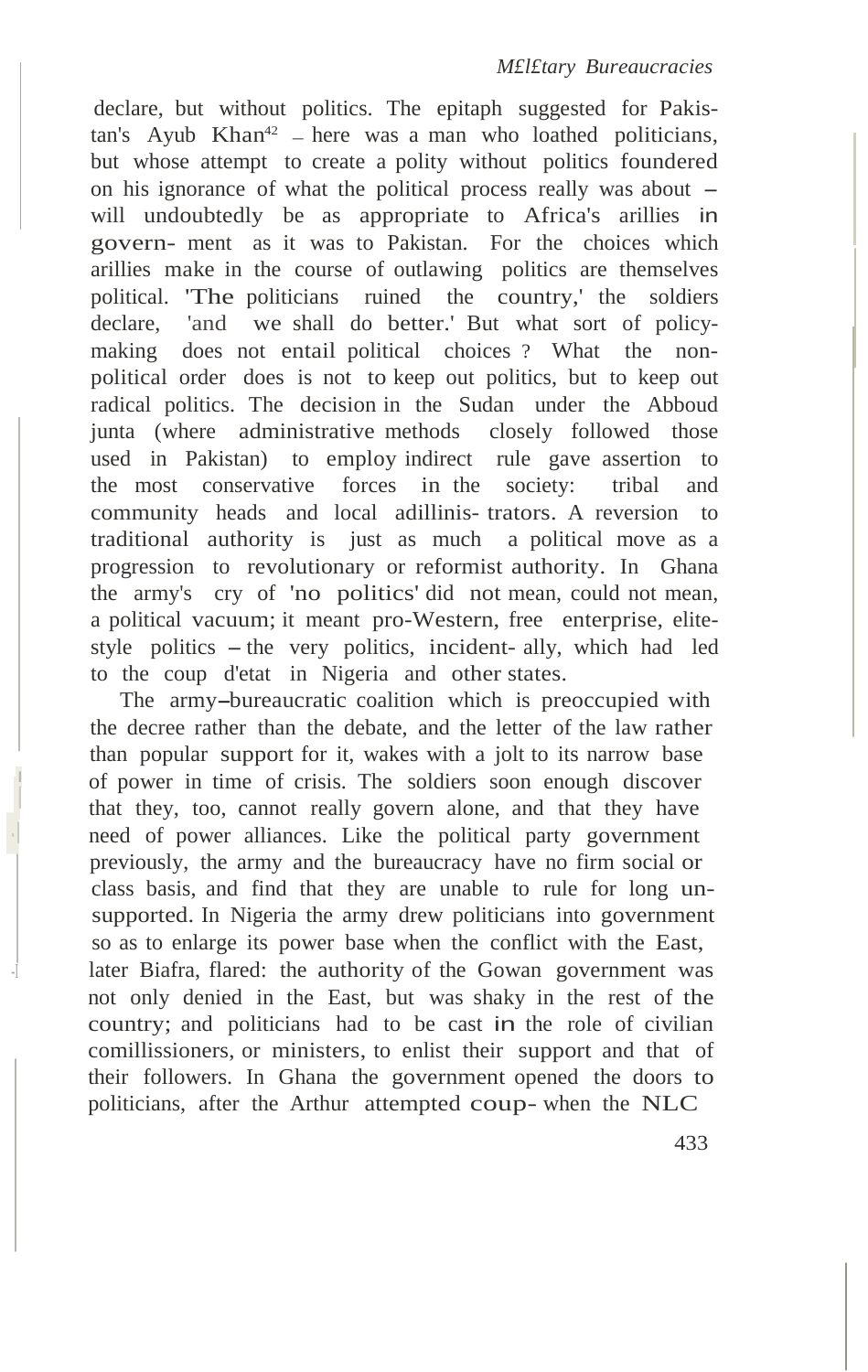was so nearly physically defeated in the capital – and its damaging aftermath in the ranks and officer corps of the army itself. Ghana finally went back to civilian rule as much for reasons of potential army disunity as any other.

With rare exceptions, as in the coups which are planned and sustain themselves as levers for or against change (Egypt; possibly the 1969 coup in the Sudan, though it is early to say; and Ghana) the army's take-over of government has not altered substantially the social basis of power in the state. What it has done has been to bring together new amalgams of ruling groups. There have been two principal shifts in the nexus of power: first, from politicians to bureaucrats of the civil service and of the army, as well as to young educated technocrats who were not absorbed into the leaderships of the independence parties; and, secondly, in the redistribution of political power on a regional and ethnic basis.

The army can be the ladder of power for portions of the elite not previously prominent, or dominant, in government. At the crucial formative stages of Africa's new armies, it was not the sons of the traditional, professional or business elites that enlisted, but the sons of the poorer people, generally from more remote, under-developed areas. The coup d'etat catapulted into government and authority not only soldiers themselves, as new candidates for political power and economic opportunity, but also - because kinsmen and followers gravitate around men in power - others. Nigeria's new power combination, in which two of the three former majorities balance in office together with minority groups, was arbitrated by the rifle power in the army of one such minority group. Without Tiv ground forces to back it, how far would the demand for a Middle-Belt state have gone? Gowan himself emerged as a nominee of the non-commissioned officers drawn largely from the minority groups. If newer echelons of Northern power today prevail over the old emirates of the North, it is largely because, contrary to legend, it is not the Hausa who form the backbone of the lower ranks in the army, but the minority peoples of the Middle Belt. In Togo fourfifths of the army originated in the North; and though Southerners have continued to run and to dominate the civil service and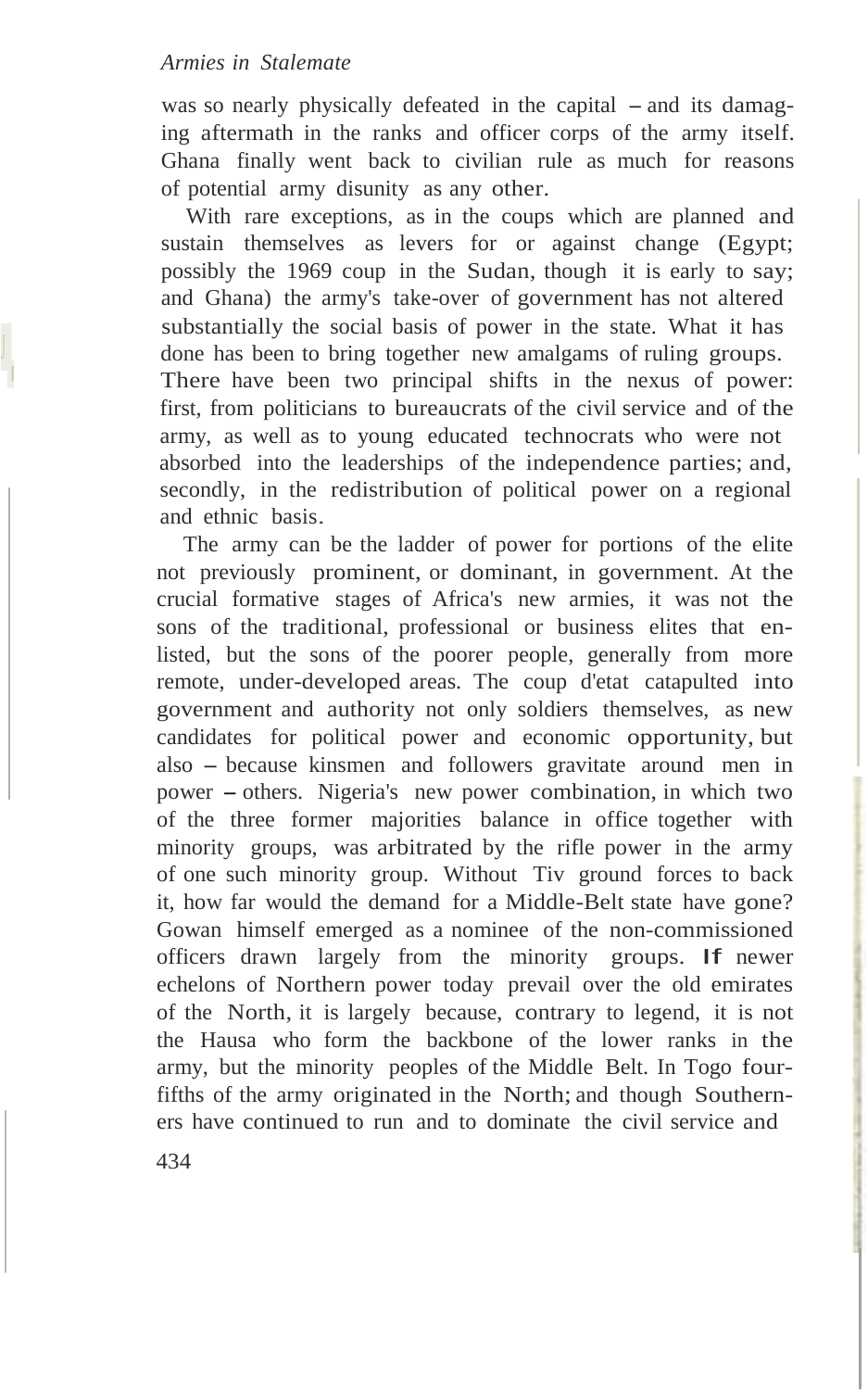the professions, the face of Togo's government has been Northern ever since 1963, when a small group of Cabre exservicemen shot Olympia and displaced his Southern-dominated regime. When in 1967 Southerners, mostly Ewe, tried an administrative coup against the government, its army protectors came out into the streets with their guns, and the coup evaporated.It was after this abortive attempt to swing power Southwards again, that the army took power directly. Promises to return Togo to civilian government have been made, but broken; the army command resists elections that might immediately shift the balance of power once again to Southerners. In Congo-Brazzaville the removal of Bakongo leaders and influence from government started after the seizure of power by Captain Ngouabi, a member of the Kouyou people from the north of the country. In Congo-Kinshasa, likewise, there has been a steady exit from leading roles by the Bakongo. In Ghana the army command was more equally divided between the various regional groupings, and Northerners have not been so demonstrably advanced through the army; but eyes have been trained on the Ewe soldiers, so well represented in the officer corps and so closely identified with Ewe politicians and aspirations, lest their claims and grievances crystallize in political action through the army. Colonial security entrusted those furthest from political control with the control of force. In the period of coup d'etat, possessing the machinery of force leads to command of political power. In enough countries for this to be a significant trend, political power for minority groups has flowed from the barrel of a gun.

New contestants may emerge to compete for power, but the nature of the contest does not change. If anything it grows fiercer, the larger the circle of contestants. The entry of soldiers into government does not significantly change the alignment of social forces; what it does is to put weapons into the hands of particular elemeuts. This is most evident in Nigeria. Here, far from blocking disunity and disintegration, the army has accelerated it. A similar pattern was evident in the Congo, between the first and second interventions of the army.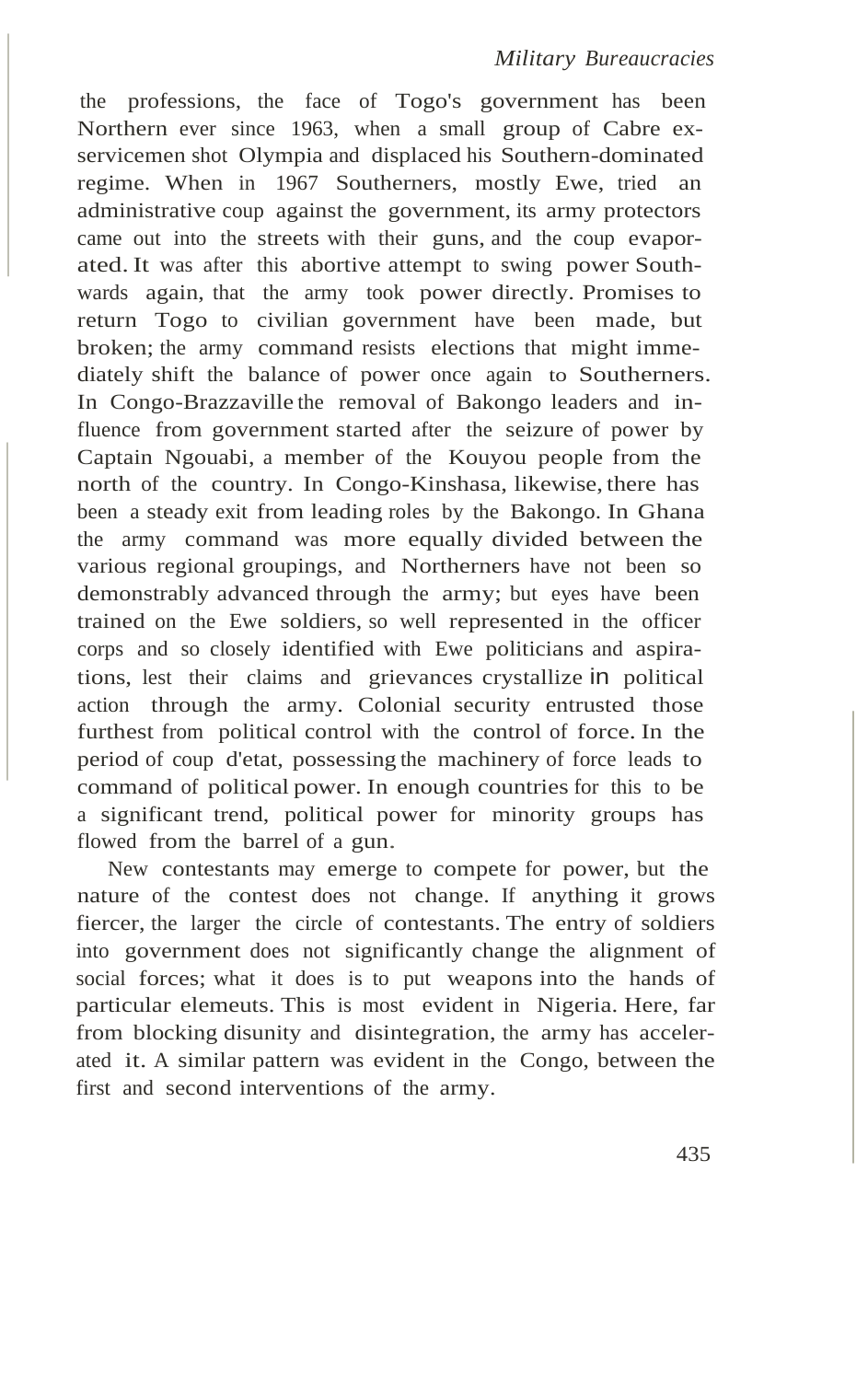#### POWER DIVIDES

As long as the army remains in barracks, or drilling on the parade ground, its command structure and military discipline hold it intact – short of the pay mutiny, that is. Once an army enters government, the possession of power proceeds to divide it: army cohesion disappears as soon as the army stops performing the functions for which it was drilled. There are both political and military reasons for this. Because the armies are agglomerations of interest and social groups, once they have stepped beyond the barracks and must make policy decisions that are not defined in terms of mere military procedure, they soak up social conflicts like a sponge. Armies, indeed, have shown that they can be as prone to divisive loyalties as are politicians and parties. Once the political system divides on communal lines, the division will take the army in power with it. This happened in Nigeria; it is happening in Ghana; and it is certain to happen in Kenya should the army there try to take over government. For as Michael Lee has written: 'Ironically the more a government has striven to make its officer corps representative of the new nation, the more it makes its army vulnerable to complete collapse if the coalition of interests in the civilian sphere also breaks down.' In Uganda and Togo, by contrast, the governments rest their survival principally on the fact that ethnic composition in army and government largely correspond.

Even where communal and regional rifts do not incite division among the soldiers, however, this is no guarantee of military cohesion. African armies are unsettled at the outset, because there is acute resentment between different generations of officers, and fierce rivalry at lower levels. The officers in command positions were the men who rose slowly through the ranks and were promoted with independence and Africanization; younger men, subsequently better educated and better trained at intensive officer courses, consider themselves better qualified to command. Within the middle and younger generations, there is a promotion bottleneck, Instead of careful gradations of age and seniority, there are great clusters of officers similar in age, experience and training; and in each group the career hopes of

•i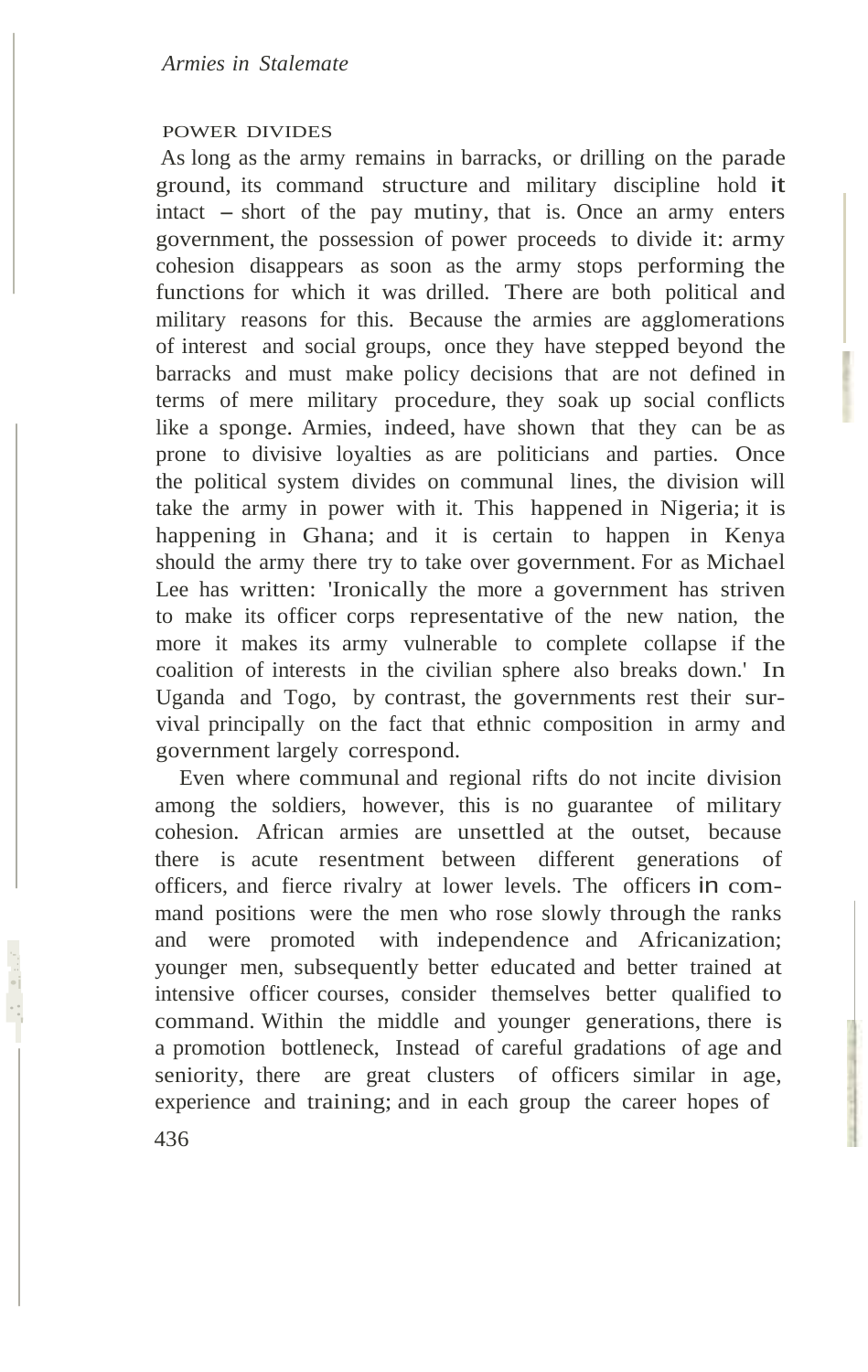all but a few seem certain to be blighted. Frustration and conspiracy flourish in such armies.

If armies in power remain united, there is little that will topple them, short of outside intervention. But once armies divide from within, they are far from impregnable, notwithstanding their monopoly of violence. The Sudanese junta fell only after losing support from a significant section within the army. A mutiny of Sierra Leone's other ranks brought down the military government there.

It is essentially the seizure of power that destroys the strongest unifying feature of the army. Once shattered, the sanction against a military seizure of government is broken for ever. A major-general or a brigadier who usurps state power must expect to be emulated by a colonel; and what one colonel can do, another can copy, improve upon, or undo. The military regime will justify its particular coup by the ills, corruption and incompetence of the particular civilian government it has displaced; but the army itself will not be convinced. For once the taboo of the non-political army is shattered, the officers and the soldiers become politicized. They begin to identify not with their seniors, who have defied the rules and have thus broken the obligation of military discipline, but with their equivalents in civilian life, their army generation, their political associates or their kinsmen.

Accordingly, in Africa, every rank has had a turn at coupmaking. Colonels and majors  $-$  the most competitive and frustrated career grades - are especially well placed, because colonels control the regiments, and majors the companies, and they are in touch with the men and have access to the army hardware. But non-commissioned officers as well, in Togo, in Mali and in Gabon, and in Nigeria during July r966, have a hand. In Sierra Leone in 1968 the rank and file disproved the old adage that the army worm does not turn and, with the non-commissioned officers, found pay grievances enough initiative to lock up the entire officers corps, and set up their own temporary government.

..'.;1

·I

..-.

.··

It is rare for an entry by the soldiers into government not to divide the army, and its command, and to alienate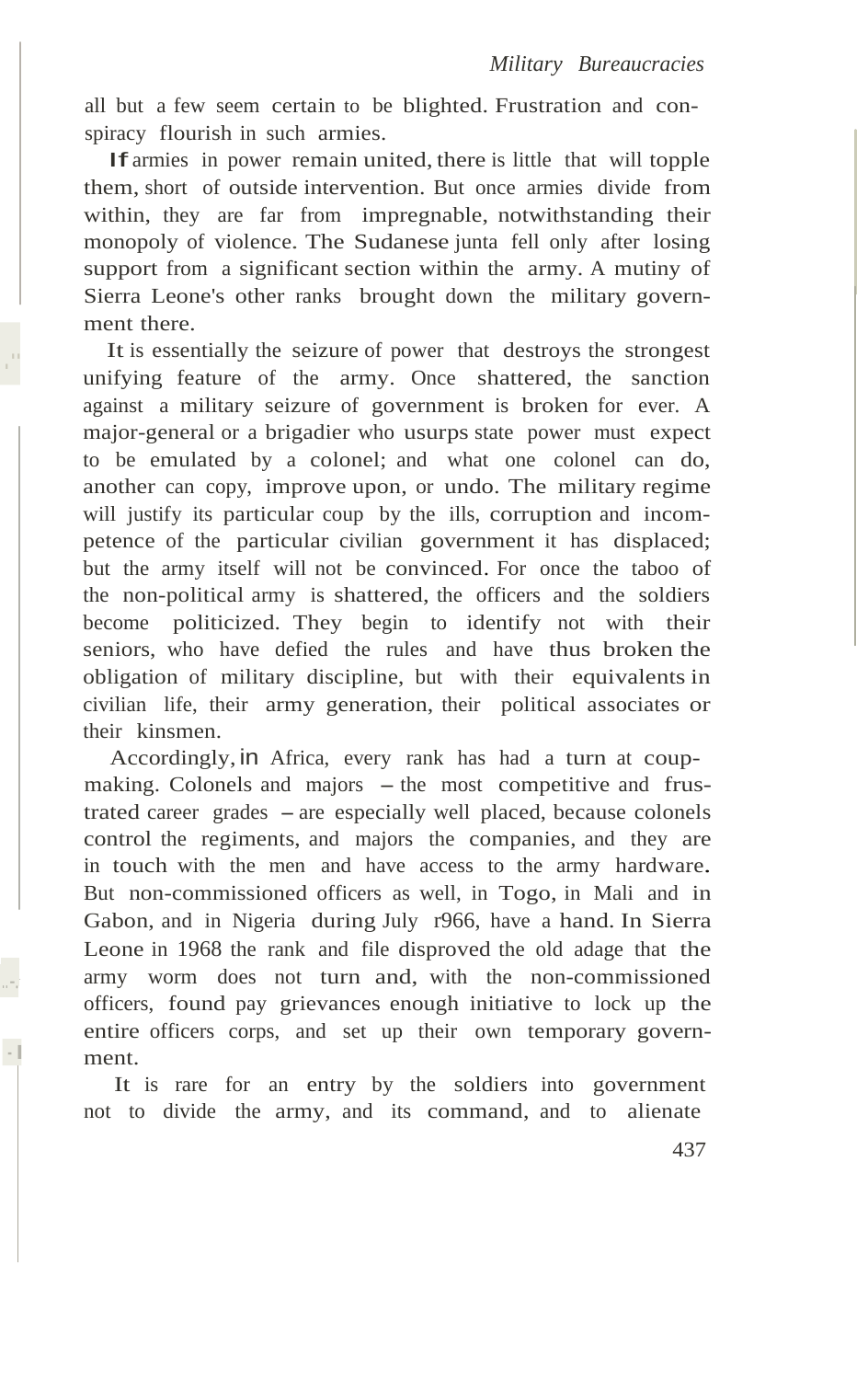at least a portion of the officer corps; it is even rarer for each successive usurpation of civilian authority not to increase such divisive effects. And the longer an army stays in government, the greater the chances of the counter-coup from below.

On the infrequent occasions, as in Ghana, where the police have joined the army in coup-making, the partnership between the two services has been an additional source of discord and disunity. The police are nowhere as well placed as the army for conspiracy and usurpation of power; since unlike an army, which is accommodated in barracks under a centralized command, the police are dispersed through the country and are *mote*  slowly mobilized, if at all, for coup action. But the police are indispensable for security and intelligence work in the hours immediately after the coup; they generally possess the best communications network, not to speak of intelligence service, with the result that police headquarters are often the choice for the headquarters of the coup-makers. Thus, in both Ghana and Nigeria, Generals Kotoka and Ironsi functioned from police headquarters. Uniquely in Ghana the police were partners, though the argument still rages about whether they were senior or junior ones, in the plot for take-over. It was in Ghana that the pre-coup regime had tried to refashion the police force as well as the army, and similar grievances rankled among army and police officers alike. When conspiracy was joined, it thus included police as well as army heads. But a reputation for graft and petty corruption made the police highly unpopular, not least with young army officers.

# **Back to the Barracks?**

Does the possession of power corrupt as well as divide the army ? Army men may not seize power with an appetite for it  $-$  as in Janowitz's reactive coup, when officers intervene in response to Janowitz's reactive coup, when officers intervene in response to the collapse of civilian institutions<sup>43</sup> – but the appetite is fed by office. The old generals, like Abboud and Ankrah, tend to grow fond of the ceremonial and the perquisites of office; then casual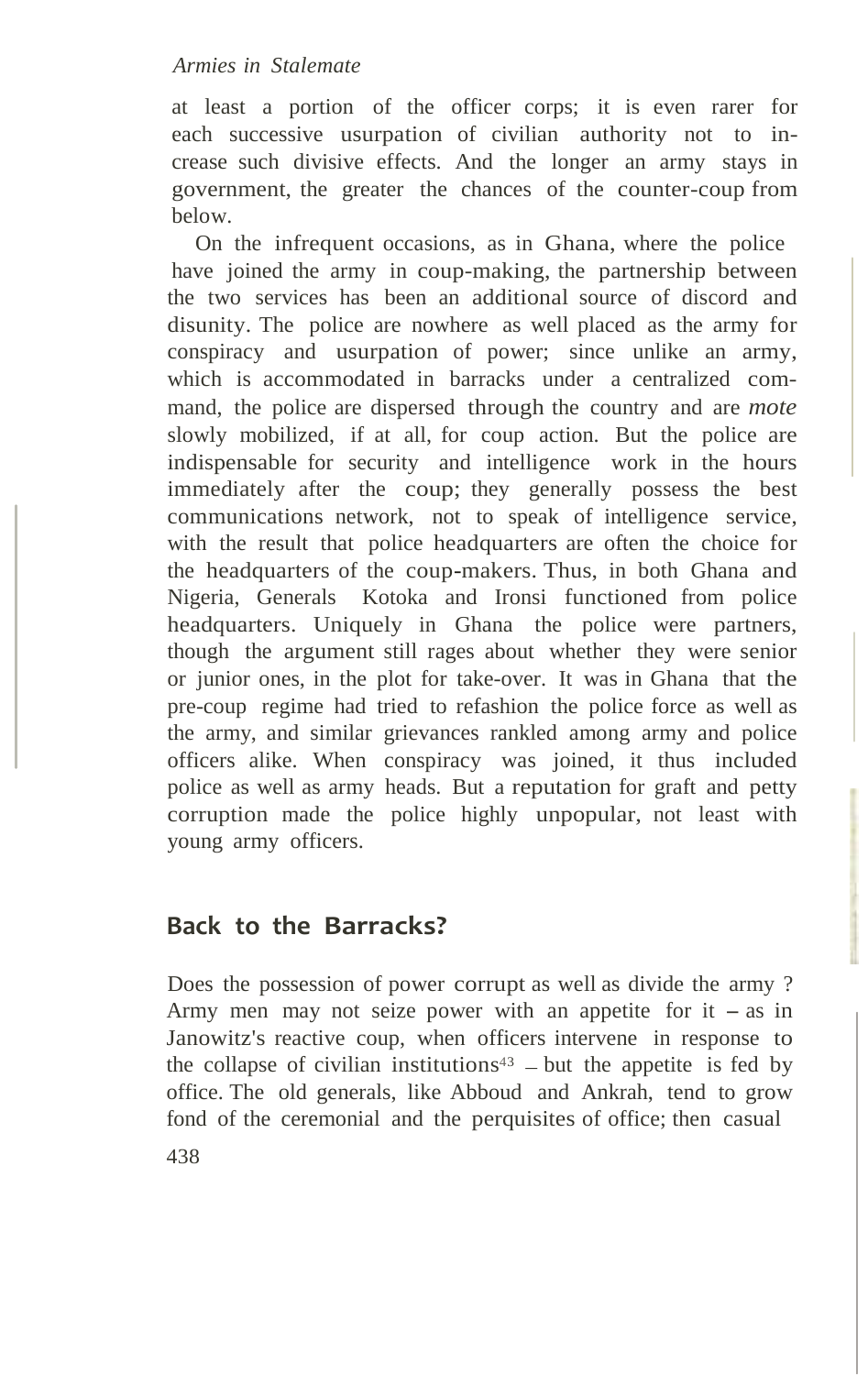profit is not enough, and business interests stir. The young officers, trim young Galahads in place of the avaricious politicians, enjoy the authority and popular awe. Compared with life at State House, in the ministries and on the diplomatic round, life in the officers' mess is meagre and secluded. And even if the soldier has intervened in government not ostensibly for his own or the army's sake, but for the government's, it is easier to step into than out of power.

Among soldiers in the act of staging a coup, it is a matter of military honour to declare that the army has no political ambitions, no inclination to cling on to power. It was General Soglo of Dahomey who stressed that the place of the army is in the barracks, not in the ministries; that the Dahomean army was not Praetorian. His disavowals of political ambition, personal or corporate, were fluent. But so have they all been: the declarations by Colonel Bokassa of the Central African Republic, Colonel La.mizana of Upper Volta, General Mobutu of Congo-Kinshasa, Colonel Eyadema of Togo. Reassuring words are issued to citizens disinclined to accept the prospect of a more or less permanent military government, ::md these words may often be sincerely meant; but, as the months go by, they are uttered with diminishing emphasis.

. I

I.

I

".J -;

The army has no intention of confiscating power, said Colonel Lamizana the day after the coup d'etat in Upper Volta. Five months later the colonel was addressing a fierce and final warning to politicians nostalgic for power, threatening to use the force and power of the army against them. Not long after that, he announced that the army would not surrender power until it could be assured that the parties would find a way to install 'an authentic democracy'. Six months after that, he revealed in *a* radio broadcast that the army had decided to remain in power for a further four years. Two months later, the army bad decided to remain in power for a further four years. Two months later, the army had decided to remain in power indefinitely because there was no other solution.<sup>44</sup> In Congo-Brazzaville, the soldiers argue that army rule is not rule by military government. Said Captain Raoul, whose junta seized power in 1968: 'We have today two soldiers at the bead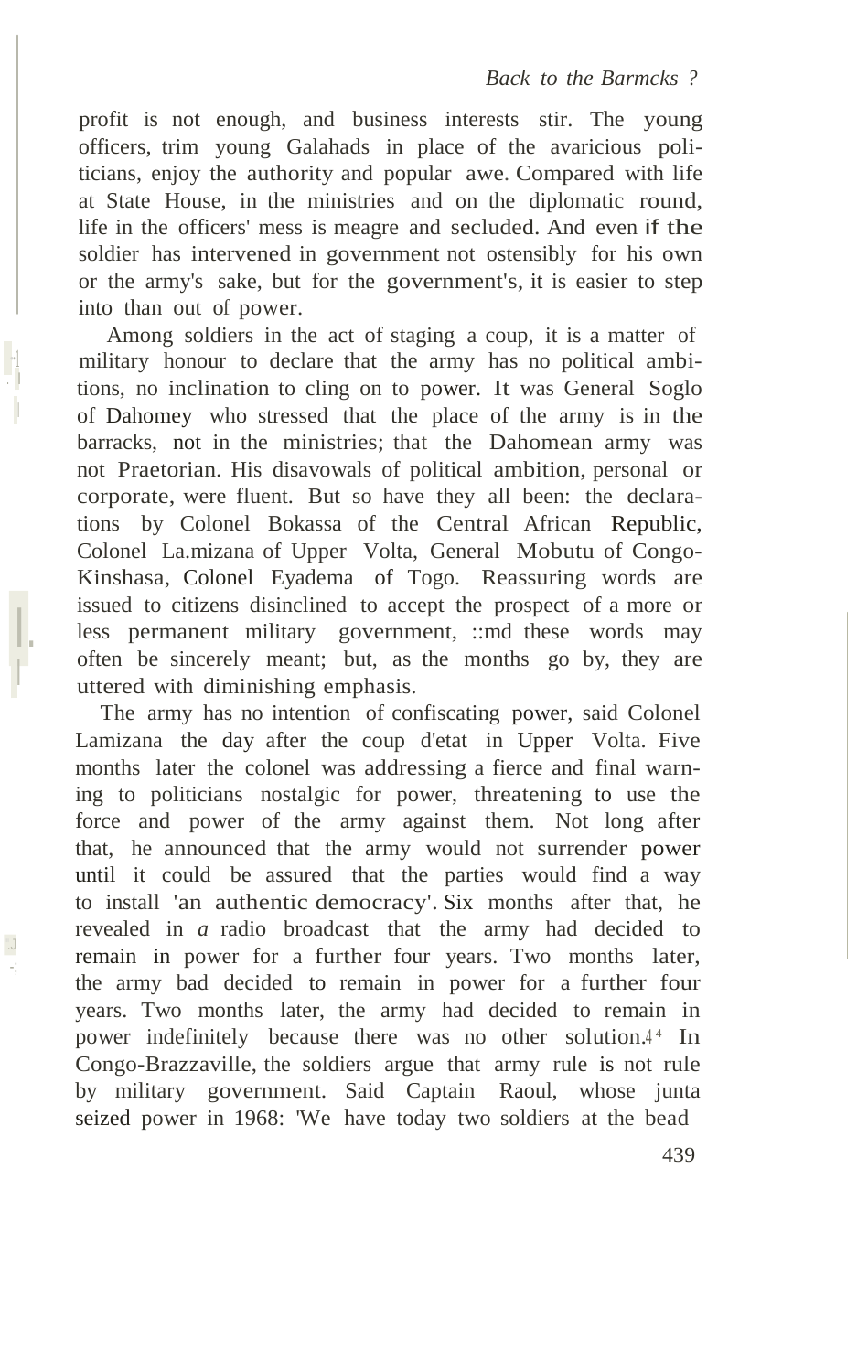I

.., .i !

of the state, that is two national citizens. We are in power as cadres not as military personnel. I do not see why it is necessary to give power back to civilians, there is no problem of military government.<sup>'45</sup> According to the captain, military men in government are no longer military men.

After the initial coup d'etat the army is likely to move in and out of the barracks to government in successive phases. As crises multiply and political forces prove incompetent, the army steps in partly to mediate, partly to guard its own interests, and partly to reinforce a system that it supports and judges to be in its own interests. The less that is changed by the intervention of the military, the more likely the prospect that it will have to intervene again, even repeatedly. Finer has written that the only way to prevent this *perpetuum mobile* is for the military to produce a successor regime that neither needs the military nor is needed by it. This is the precondition of disengagement.<sup>46</sup> But the very factors which produce the army coup d'etat make it impossible for the army to produce a regime free from crisis. The change that is produced by the coup is a change at the top of government and the political system only, and the army except under the special circumstances of Egypt and likewise of the Sudan since 1969- is concerned and able to make no more than the most shallow of changes.

In the usual run of coups, there could be several patterns for the future, but perhaps two principal types; that of countries such as Dahomey and Sierra Leone; and that of the Congo. The former states are small and marginal to foreign interests; the latter, the focus of powerful international oligopolies. In Dahomey three interventions by the command and then a young officer coup led, finally, to the return of government by politicians, though a new crop without the corrupt and incompetent record of the predecessors. The army is back in the barracks. The political round is starting up again. Yet nothing has happened to heal the political cleavages or cure the economy. How long will it be before another coup ? In Sierra Leone, the former opposition party has been installed in government; but it may come to rule in much the same way as the former government did, for conditions in the country and the patterns of politics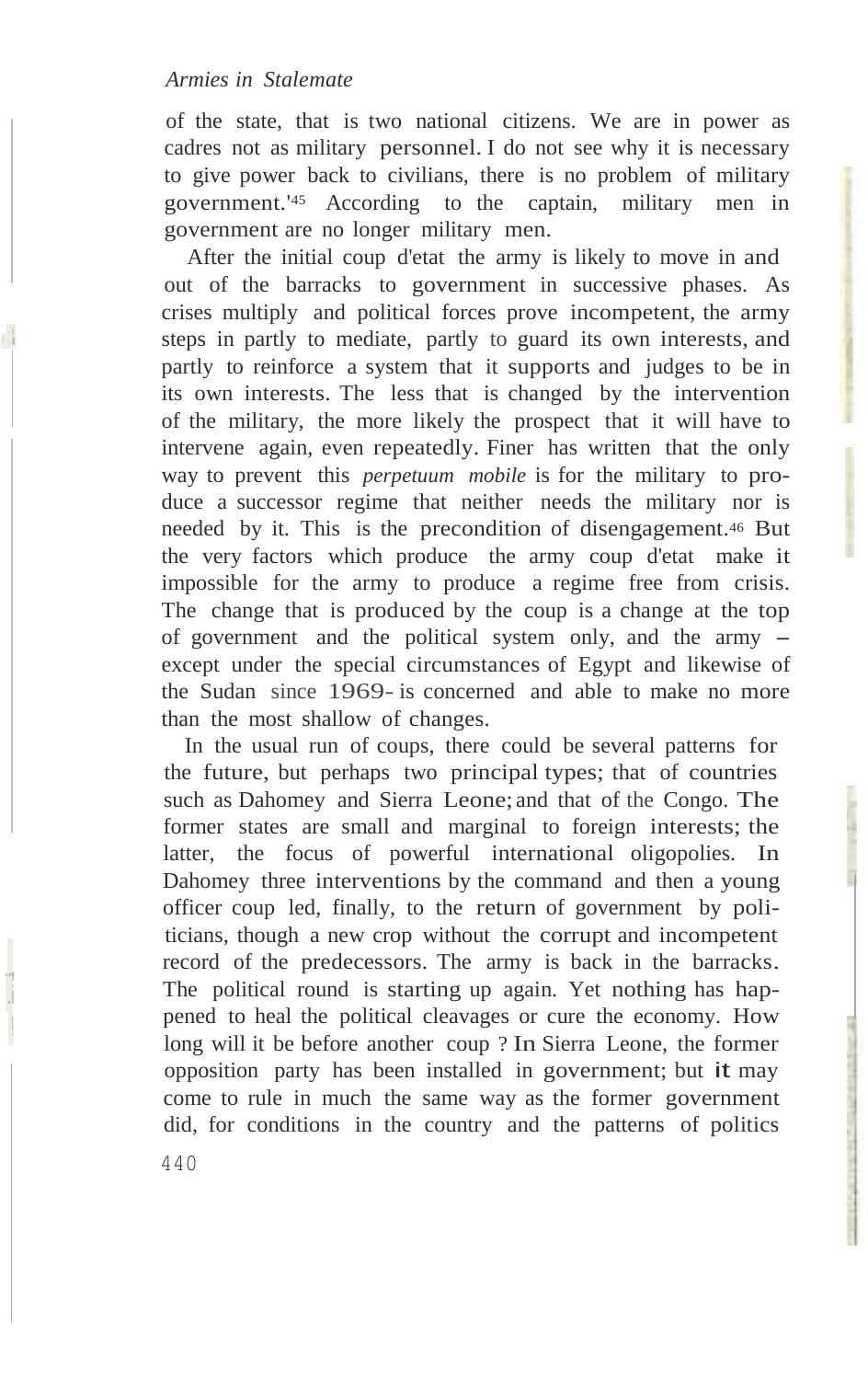# *Armies for Revolution* fl

have not greatly altered. While in opposition the All Peoples Congress had a radical urban wing; but in power it may well try to prune this. The coup sequence could well start up again. In the Congo the coup d'etat steered by external forces has broken the old sequence of politicians tossing government between themselves, and has brought to power new cohorts which, while not altering the social base of power, fuse the army's command of violence with a strong new elite: the university graduates, civil servants, technocrats in commerce and administration and traders, with a few of the old politicians thrown in for good measure. But control lies essentially with those bureaucrats who form the strongest links with the foreign powers really in control of the Congo; behind them hovers the *eminence khaki* of the army.

The coup d'etat, which by definition precludes mass participation, is the active symptom of crisis within the power elite. The guns mediate shifts in the balance of internal power and determine who will rule temporarily, but they do not in themselves alter the fundamental character ofthe society. Though the power of political decision may lie in African hands, the economic resources of the country do not, and nor does political decision in so far as it affects this economic control. The conflict is over *very* secondary sources of power, while the primary power, not substantially affected by internal changes, is content to let eruptions occur, and for the most part, produce their own results. Where intervention is more prominent or direct, it is where the state is an important enclave of foreign interests; and where the army and the bureaucracy, reinforced in time by some kind of political base, are considered more reliable and more 'stable' than the existing regime.

# **Armies for Revolution?**

··J

.·I j

For the army coup d'etat to open up and not to frustrate radical options, there would have to be not only an army programme for change, but an organized link with radical forces in the country. Between these, they would have not only to seize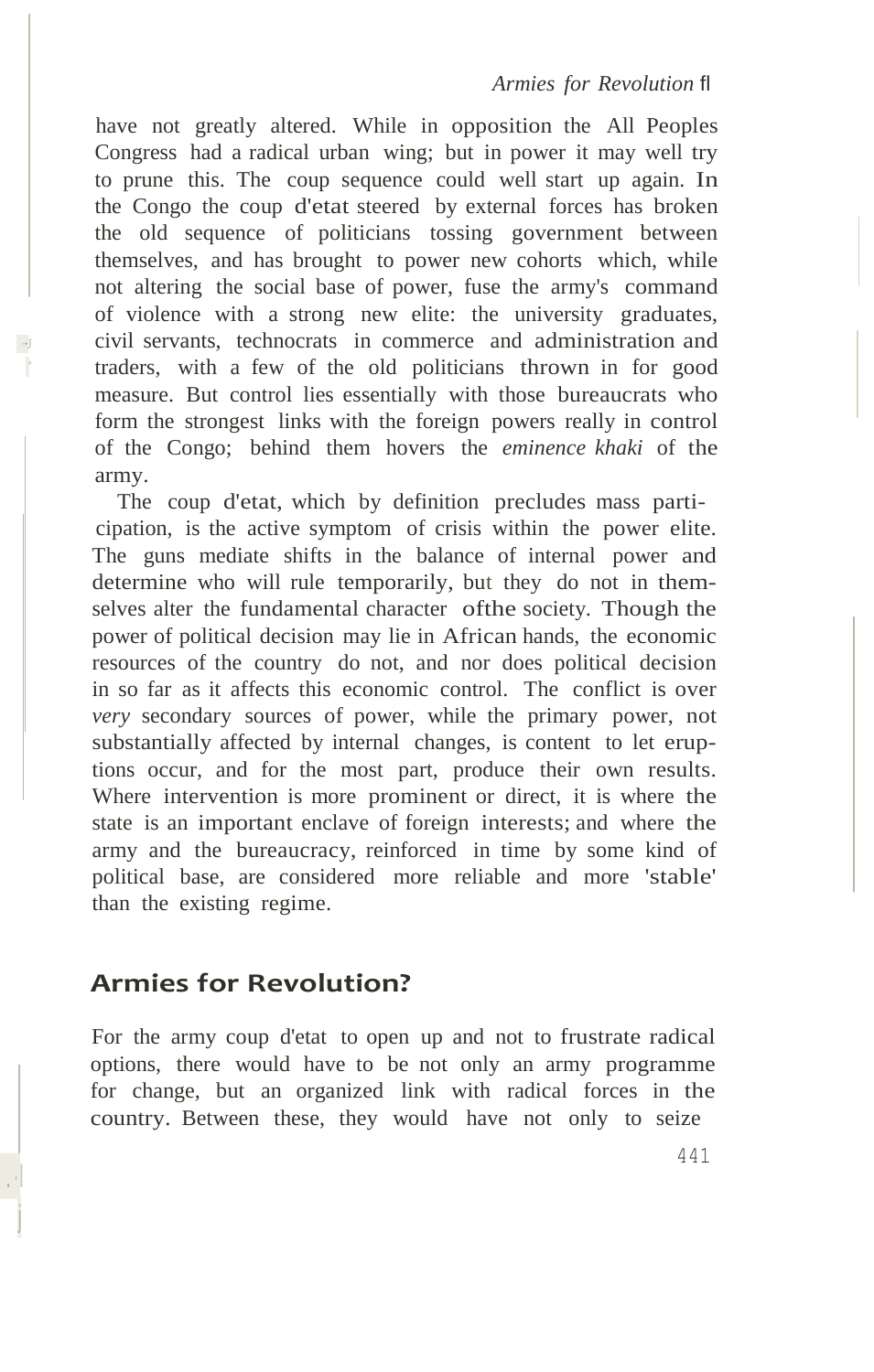I

I

1

I

power, but to safeguard a new regime while it altered the power base.

In this sense, the Free Officers' coup of 1969 in the Sudan has been distinctive. Here were soldiers who staged a coup not to place themselves in power but to produce and secure a civilian government of radical young intellectuals committed to social revolution. Whether they will succeed or not hangs beyond the immediate danger of counter-revolution from the forces that they seek to dispossess - on whether this radical leadership can galvanize popular support for fundamental social change. For professional armies on their own, by their nature, can create neither a revolutionary mood nor revolutionary possibilities through a coup d'etat. Militarism in itself can inspire a nation only if geared to attacking or resisting another nation. Egypt is the sole instance in Africa of a coup d'etat that led to major social change; but it is also a seminal case of an army in danger of destroying the very transformations it initiated.

From the first hours of the Egyptian coup d'etat in 1952, there was a complete seizure of the state apparatus by the Free Officers; and this was followed by their conquest of the power of decision in all fields: political, economic, social and ideological. After Suez in 1956 and the nationalizations of 1961, Nasser proclaimed that the role of the army was to clear the path of the revolution. Egypt did not want politicians in the army, but the army as a whole would constitute a force within the national political process, and that process was to be devoted to the achievement of socialism. After launching the Charter of National Action, Nasser divided the military into two categories. Officers who continued with their military careers received better training and more privileges than ever previously. Officers who elected to be active in politics had to turn in their uniforms and were stripped of all privileges that came with their rank: in return, they received key positions in the state, soon constituting the great majority of senior diplomatic personnel, and forming a considerable proportion of presidents, directors and board members of public agencies, as well as occupying a large number of ministries and under-secretaryships of state,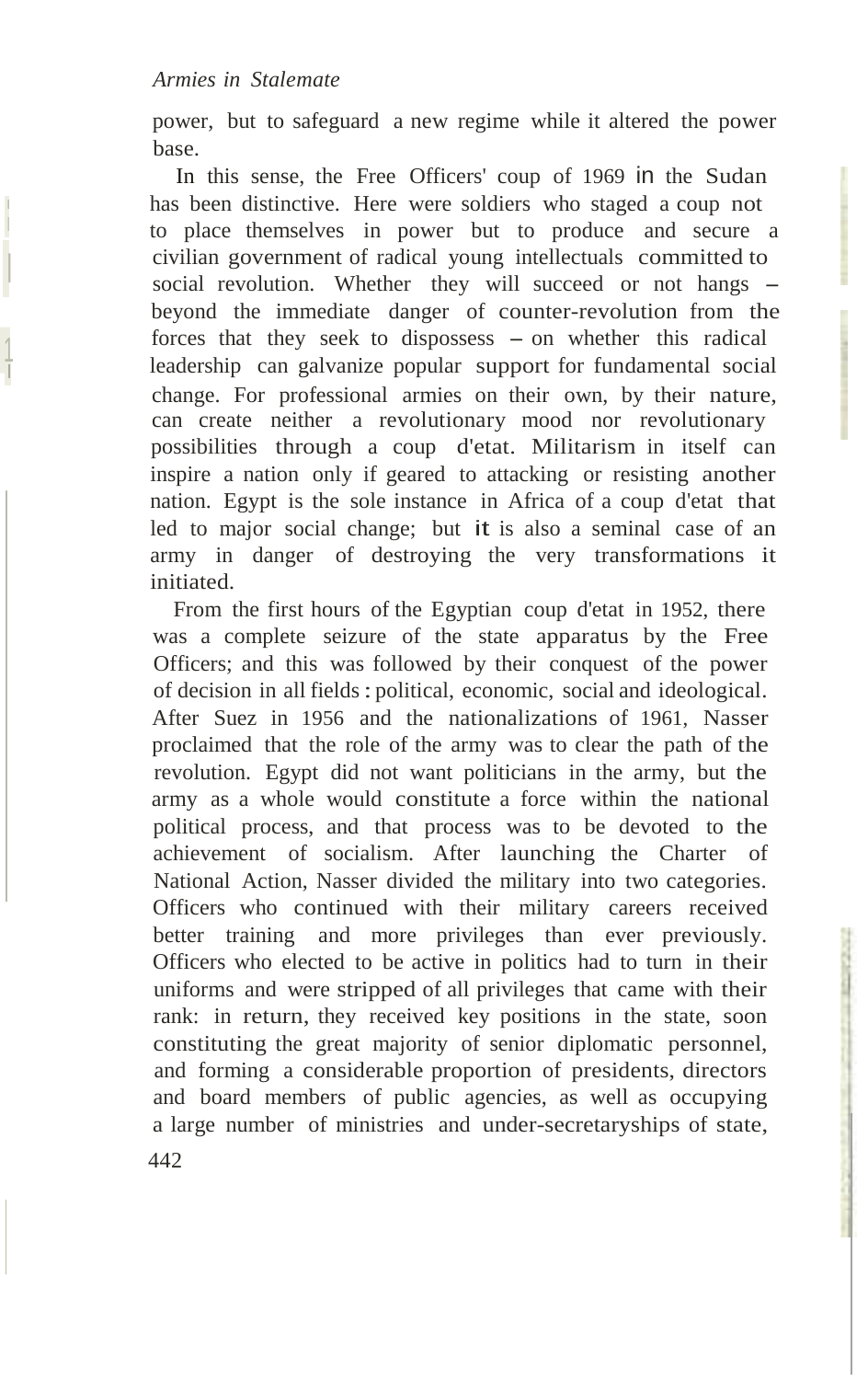# *Armies for Revolution?*

along with crucial posts in the radio, the press and the information services. Steadily  $\epsilon$  highest state positions, in the person of the president of the Republic, but also the whole overall direction of the state apparatus and the government, passed into the hands of former military men. In the government of Sidky Soliman installed in September 1966, for instance, the prime minister was an engineering colonel; three of the four vicepresidents of the Council were senior engineering general staff officers; and half the Council of Ministers was composed of former senior and staff officers. This military domination of the political apparatus also extended to the key area of the public sector. 47

J

·j

I

Even the Arab Socialist Union was run in officer-corps style. At three different stages of the Egyptian revolution, political movements were launched for popular mobilization: the National Liberation Rally in 1953; the National Union in 1957; and in 1961 the Arab Socialist Union, with an inner cadre corps known as the Political Organization. Each of these political movements in turn went from torpor to paralysis, intrinsically unable to stir vitality in villages, factories and neighbourhood communities. Instead of a political party running a state, Egypt's state was trying to breathe life into a party. In principle, Egypt had civilian government, since officers in government had taken off their uniforms and severed their connexions with the army; but military control and military methods persisted. There was no political cadre to lead this revolution, because political activity among committed radicals had either been discouraged or suppressed. In the final analysis, the only cadres that the regime coUld find werin the officer corps, or among the technocrats: and this alliance was increasingly becoming a new privileged elite.

The Egyptian army might have initiated a social revolution, .1 but it was no guerrilla force or popular militia, with deep roots among the people. It was a conventional army, animated by orders from above. In such an army, initiative taken in the ranks is at the least insubordination; and underlings acquire the habit of waiting for commands. No more damaging style of work could be inflicted on a political mass movement. So, in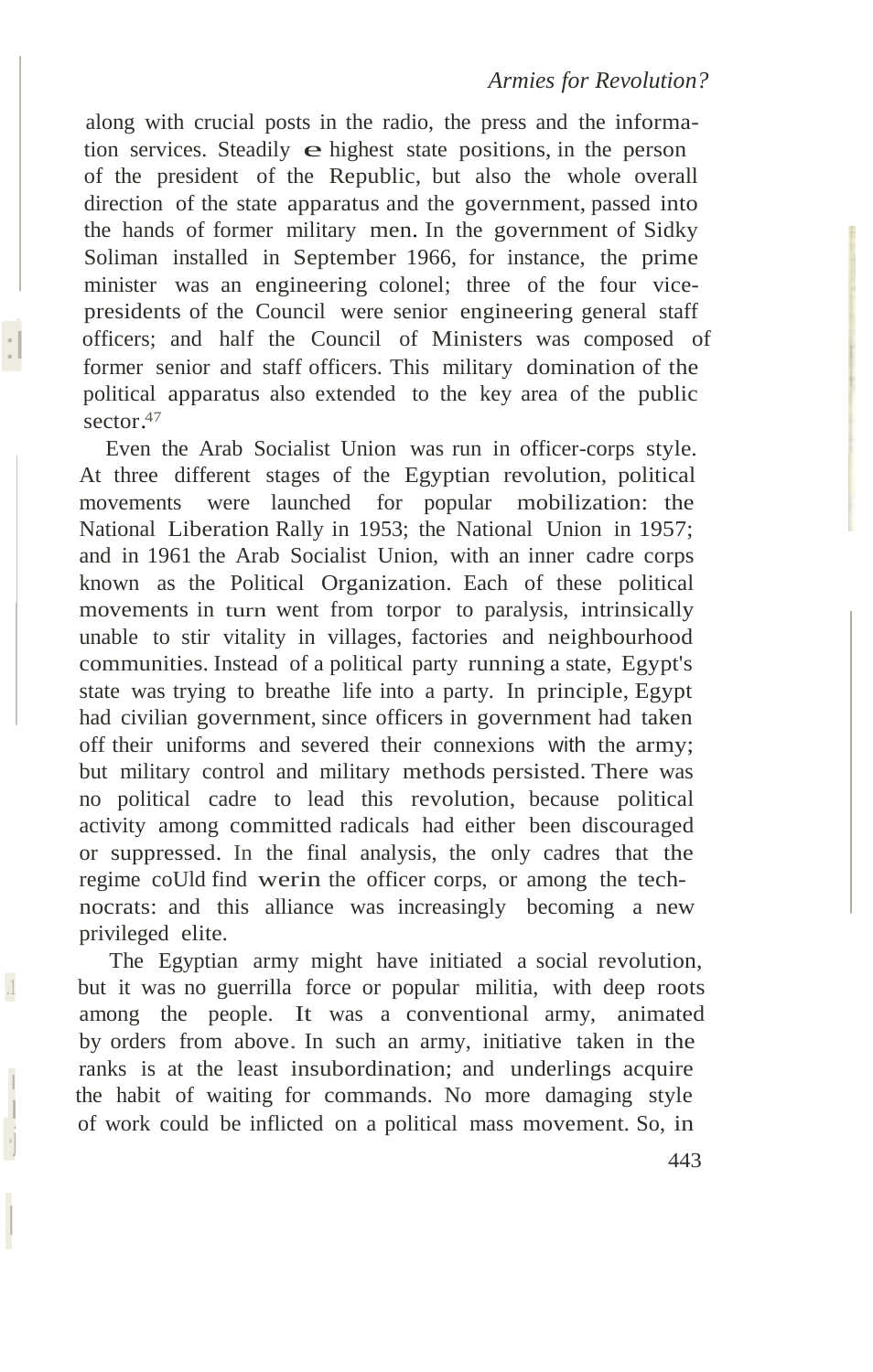the Arab Socialist Union, leaders were men who had been selected by their superiors for leadership courses: the shocktroops of the Political Organization within the Union were picked 'by the highest possible authority', as an official of the AS U told me in Cairo; and candidates for the youth movement were selected on the recommendation of their teachers or, in the case of students, their university lecturers. It was leadership by appointment from on high; not by popular support and acclaim from below. A critic of this procedure said to me in Cairo during 1967 that a party, to initiate social change,

is generally built in the course of a struggle, and the struggle is the yardstick by which you judge militancy and leadership and choose your cadres. If Nasser issues a call for militants, 30 million will respond; but how do you select them? We've had fifteen years of discouraging, even suppressing political activity from below; now the problem is how to stimulate it.

In the countryside, there was none of the fury displayed in China's struggle to get its peasants to 'stand up' and break the power of the landed rich. Land reform there was, but initiated by edict and bureaucratic action. Peasant power was passive and subdued, and resistance by the big land-owners was strong if surreptitious. Even the administrative movement was carefully modulated by such processes as giving land-owners transition periods in which to dispose of their land, or paying them compensation. Land reform achieved a certain redistribution of land and rural income, but it did not drastically alter old political patterns in the countryside, for three million agricultural labourers remained practically unorganized, and without them there was no dynamic for change in the countryside. Even when the Kamshish affair burst with dramatic clangour into the sluggish bureaucratic scene of land reform, there was more promise than performance. This affair centred round the murder in a small village of a peasant member of the Arab Socialist Union, and led to the uncovering of an intricate intrigue by a rich and influential family to conceal land holdings considerably in excess of the limits decreed by law. It opened up the countryside to the scrutiny of a special Control Commission to Act against the Remnants of Feudalism: headed, incidentally, by

444

:I

i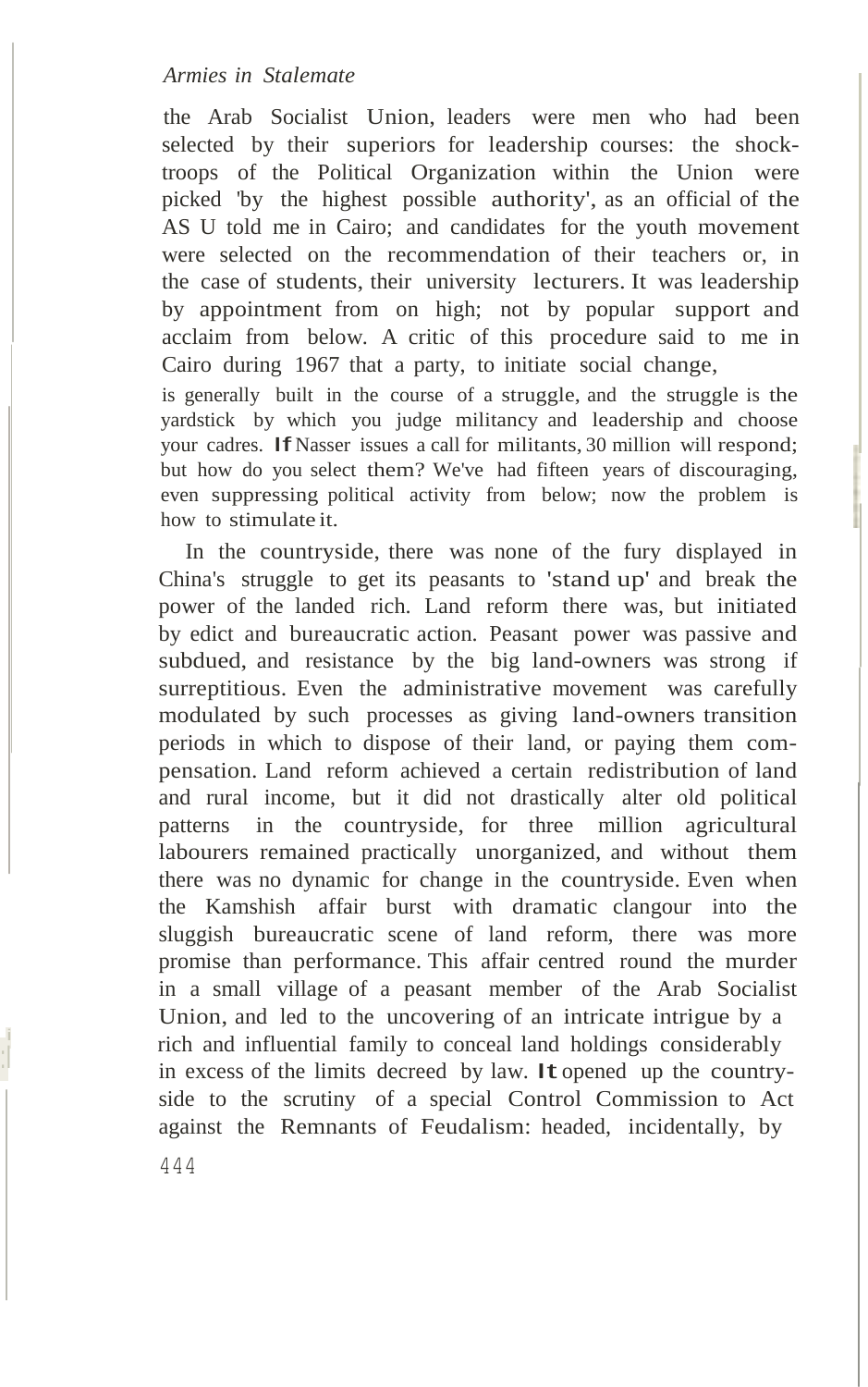Field-Marshal Amer, the then army commander-in-chief. Declared policy was to break the grip of the big land-owners on the administration, on the poor peasants and even on the Arab Socialist union, since the political influence of land-owners was still largely intact in the countryside. At Kamshish the poor rose briefly to their feet; but at the top there was still the old reluctance to let any popular movement run its full course. In Egypt the process of national revolution and even industrialization went far, and the professed commitment was to socialism. Yet as Anouar Abdel-Malek has described it, the nature and training of the officer corps; its distrust of popular mobilization; its determination to remain the sole holder of power; its rejection of the role of socialists in the building of socialism; and its view of socialism as evolving not through class conflict, but by the arbitrary direction of the state  $-$  all gave control to a powerful apparatus dominated by the military, the technocrats and the administrators, and far from the mass of the people. 48

It was the Six Day War in 1967 which showed that the state apparatus, led by the military elite, was in danger of undermining the very state and the revolution that it was trying to lead; and which destroyed, in theory at any rate, the pretensions of the army to occupy its hegemonic position in the Egyptian state. For Egypt's military elite showed itself unprepared and incapable in war, and engaged in conspiracy to defend its privilege, by toppling Nasser if need be. After five days of crushing defeat, Nasser's resignation announcement might have left the way open to the generals to stage a coup and grab power. Instead it brought Egyptians pouring into the streets to demand Nasser's return, and refusing to be intimidated back indoors even when their own air force had batteries of anti-aircraft guns light up the Cairo sky to break up the demonstrations. Six weeks later, on the fifteenth anniversary of the coup, Nasser announced that the revolution's greatest victory would be the return to civilian life of the military elite it had brought to power. 'The obstinacy of our generation in keeping the reins of power will prevent the renewal of the people and the appearance of new leaders,' he said. 'Our generation has provided leaders for the transition period. What is necessary now is that other generations step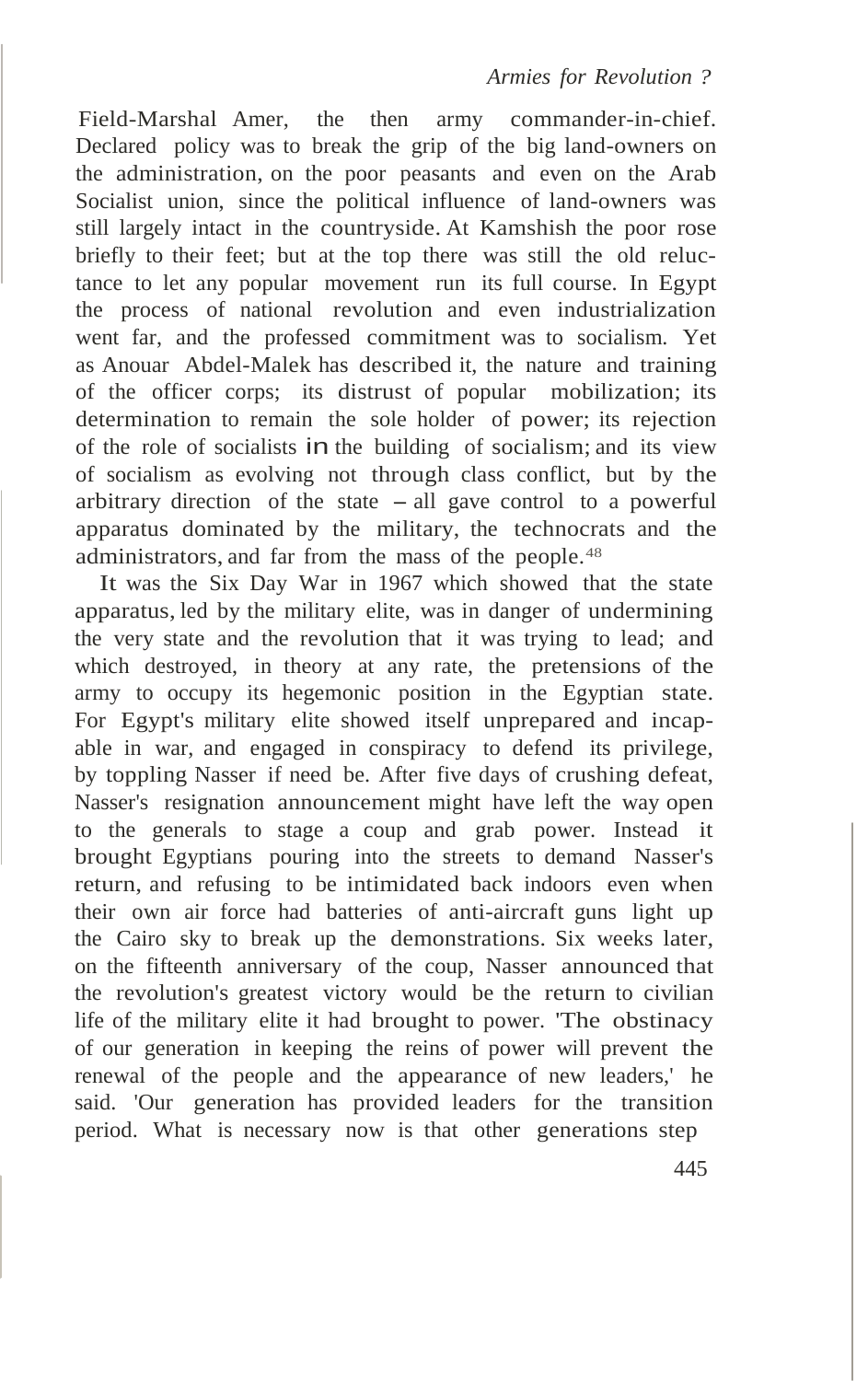forward to take their place in the government of the country.' Army plotting was charged in a series of trials of top army, defence and security heads; and this forced on Nasser what sounded like a decision to break the political power of the officers and denounce the corporate leading role of the army. The popular risings of early June had given the regime, at last, the beginnings of an alternative base of support. But it is unclear how far the momentum of the June demonstrations has carried, and whether popular outburst is being shaped into popular power. If it is not, an officer corps, grown into an elite with much of the power that the state deploys in its hands, could still Wldo the social revolution that started as a conspiratorial coup d'etat. In that event, Egypt will be a convincing demonstration of the argument that a professional army, however radically attuned, is intrinsically a force unable on its own to create social revolution. This was no armed egalitarian popu1ar movement impelled from below, and enlisting the population in action for change. The army which brought to power a lower middle class helped it use office to entrench its privileges, and to block the farftung social change which alone could build a popular base for Egyptian social revolution.

Algeria's army was follllded as an army for liberation war; its base was the poor *fellahin;* and its officer corps was trained in the political aims of the war for liberation. How the course of the war short-circuited the course of the revolution has already been described. The result was to make the army first a competitor for power with the FLN, and then its usurper, but as a bureaucratic state machine, and not as a popularly based revolutionary front.

In 1962 the Tripoli conference of the FLN adopted a programme which echoed the objectives of the Soummam conference during the war. It criticized the ideological poverty of the FLN, and pointed out that 'the amalgamation of the state institutions and the organs of the F L N had reduced the latter to a merely administrative apparatus'. A new bureaucratic class was in danger of developing, it warned. Yet nothing was done to transform the FLN, weakened by successive internal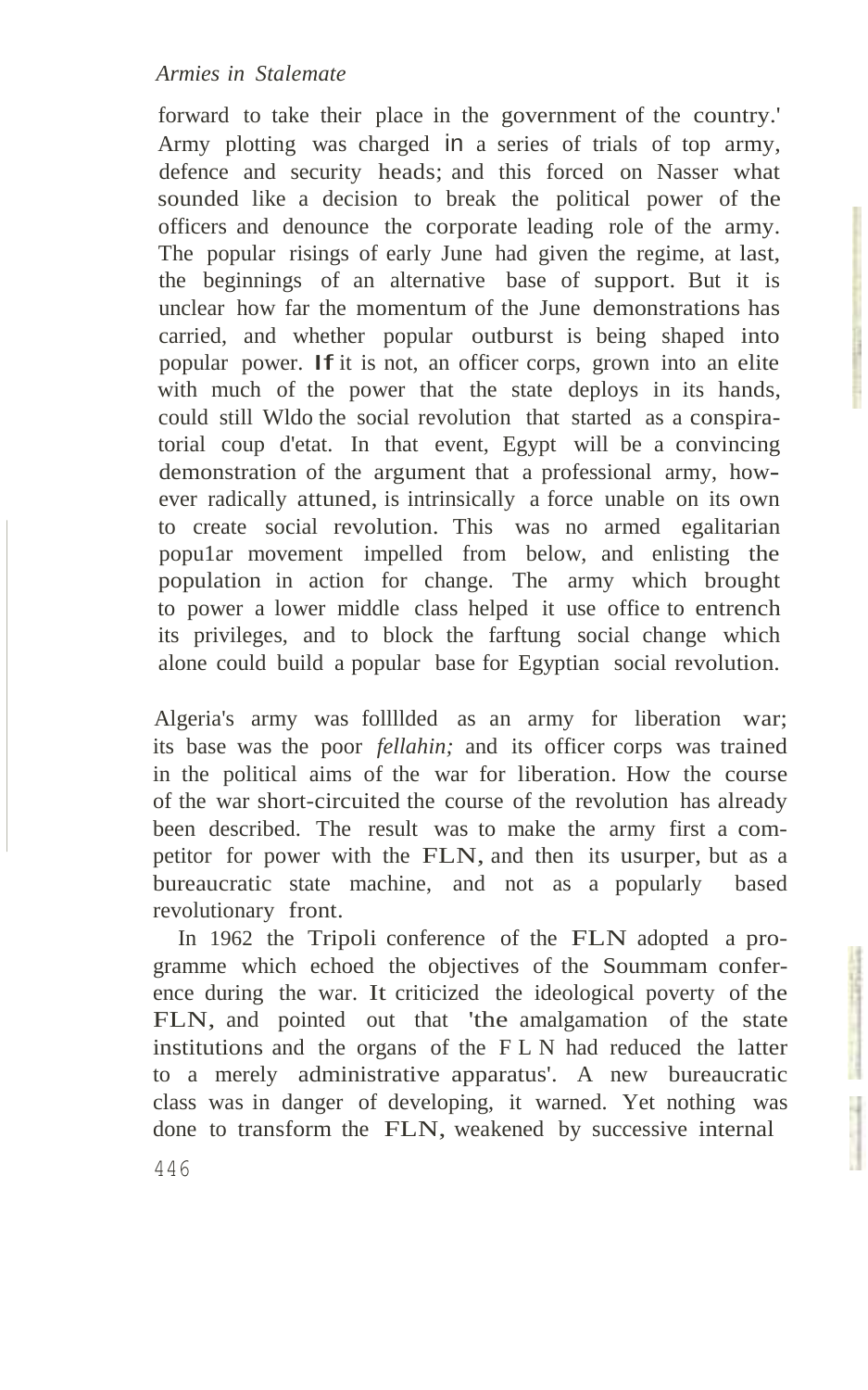crises from rg62 onwards. Algeria's new bureaucratic elite as born in the years of victory, as the French departed. There was a mass exodus not only of settlers, but of French administratorsthough a heavy proportion of top technicians and experts in Algeria remained French throughout $*$  - and into the vacancies stepped Algerians. Furthermore, there was a scramble for the abandoned property of the departing colons *:* not only .for land, which was seized by their agricultural labourers, but also for cars and houses. A small but privileged group grew rapidly out of the triumph of struggle, and at a time when the FLN was exhausting itself in internal wrangles and failing as a mass popular party of the poor and oppressed.

. I

·.·

The needle issue for the Algerian revolution was the shape of agrarian reform. The rebellion had its roots in the exploited *fellahin,* and the peasantry was the backbone of the army of liberation. But the shape of agrarian reform was by no means clear. Was there to be nationalization with or without compensation? Was it to be nationalization of land owned by Frenchmen only, or by Algerians too? Was land to be redistributed among the small and dispossessed peasantry; were peasant cooperatives to be formed, in a system of self-management or autogestion; or were state farms to be established in a nationalized sector?

In the army, the debate on independence policy had been more vigorous than in the FLN, though it was not prosecuted in public because of the inhibitions imposed by the Evian agreement. There were two principal tendencies in the army: on the one hand, there was pressure from the ranks for the distribution of the land to the poor peasantry that had been plundered of its proper heritage; and on the other, there was growing support for state farms in the interests of state efficiency and control. Ultimately the latter tendency prevailed, in this intensely corporate, professionaUy organized army.

\*Gerard Chaliand, *L'Algerie* - *est-elle Socialiste?* (Paris, 1964), p. 89, wrote that *in* 1963 an astonishing number of administrative officers in the Algerian government were French or had been trained by the French. In the highest levels of the administration, 43 per cent were from the latter two groups, and in the second highest level, 77 per cent. Of administrators in all categories, Chaliand gave the figure of 34,097 who were members of the FLN, and 35,900 who were French or French-trained administrators.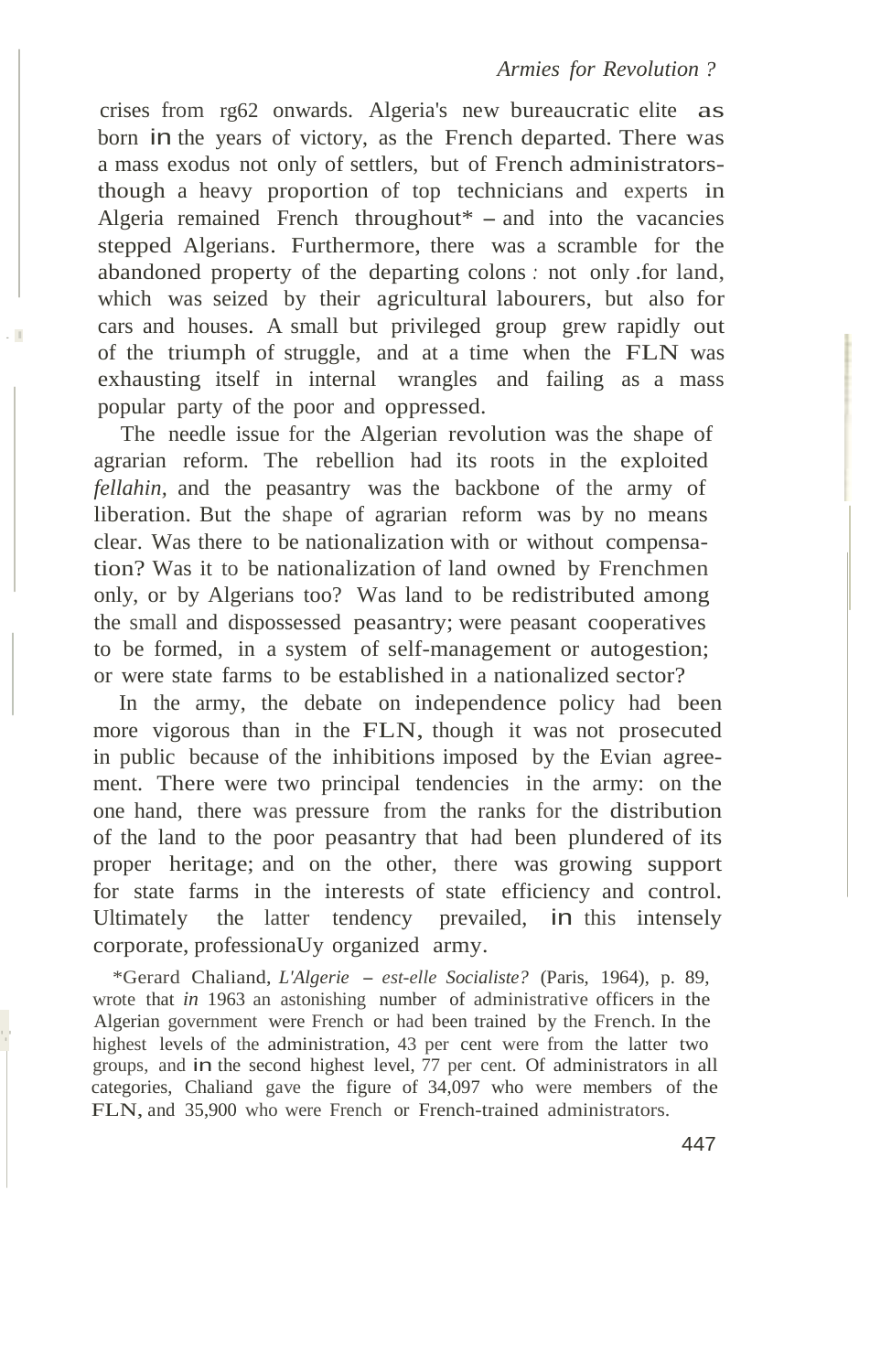Ben Bella himself, and the political forces that gathered round him, espoused autogestion, not least because workers' control seemed a way of developing a political force in the country independent of, and able to counter, the power of the army. There thus developed, early on, a conflict over this issue between Ben Bella in government and the army. When at the moment of Algeria's independence, French land-owners hurriedly left for France, the system of autogestion seemed to accord with reality. The Algerian state found itself with a large number of abandoned farms for which it was incapable of supplying state administrators and control. Autogestion, the handing over to workers' committees, appeared the only answer, and it happened to be the one supported by Ben Bella's circle of advisers. It was a pragmatic solution almost inadvertently reached during a time of social upheaval; and it was promoted by its advocates as the Algerian road to socialism, despite the fact that it was mostly limited to the agrarian sector. But autogestion never really worked. In the beginning it was asserted with diffidence, partly because Algeria was unsure what the French would tolerate under the Evian agreement (and for years the abandoned farms were known as *bien-vacants:* in-waiting); partly because Ben Bella's government was torn between contesting government pressures; and partly because Ben Bella himself equivocated rather than asserted one policy or another. The army was never reconciled to the idea, however. Though the March 1963 decrees for the confiscation and control of former French lands finally formalized the policy of autogestion, it was evident by then that the agricultural sector was faltering; and the army, still advocating state farms as part of a state sector, could accuse the Ben Bella regime of wasting the patrimony by uneconomic and inefficient policies.

Farmworkers, themselves involved and radical intellectuals, had been won over temporarily to the policy of autogestion, but were disillusioned by its failures and by the restraints put upon it. Ben Bella's promise of mass support in the countryside was not materializing; nor was it in the FLN, which remained in principle the pivot of policy-making, but which existed mostly in name, since both army and government considered real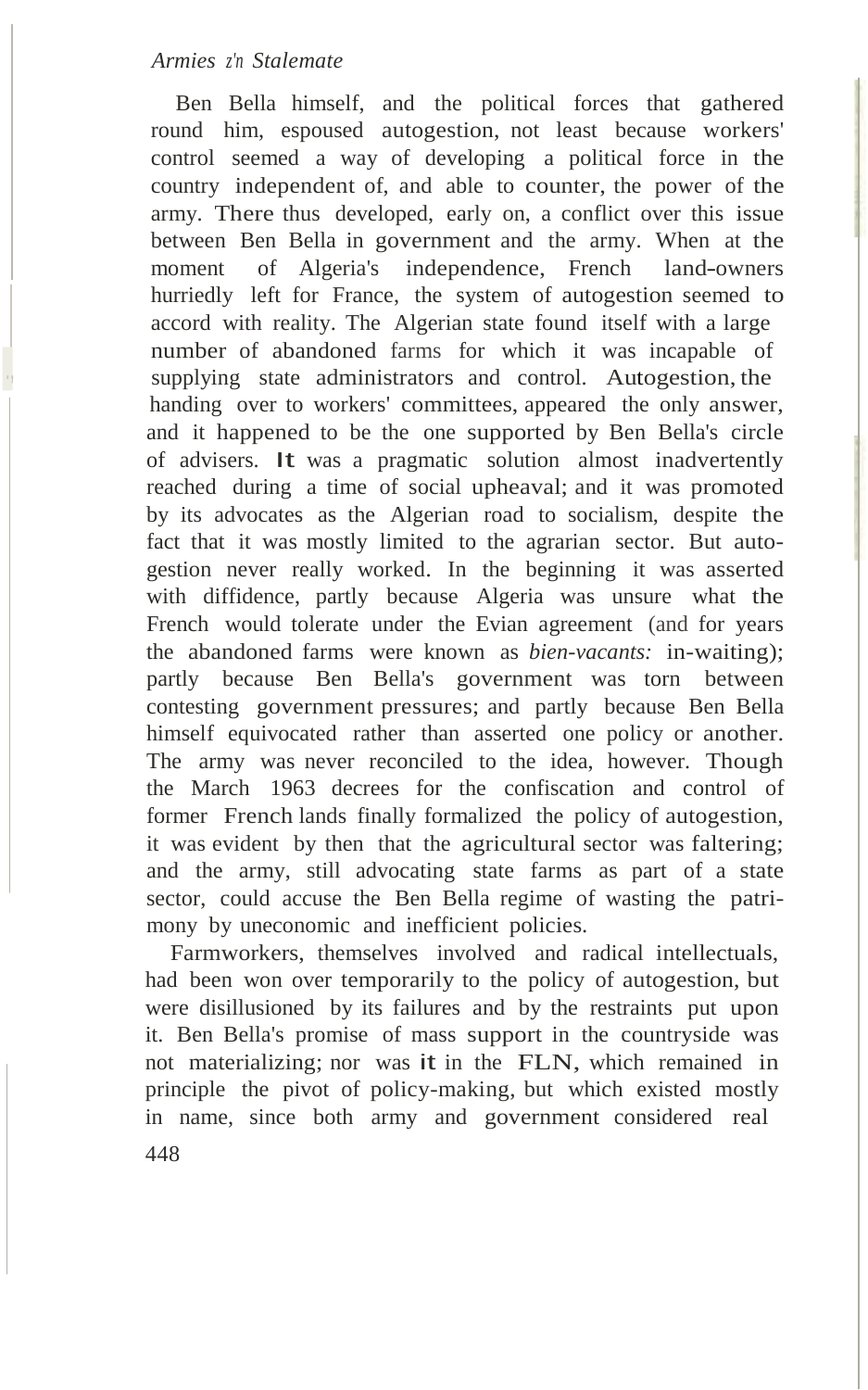political mobilization far too explosive a prospect. The unions in UGTA (Union Gem!rale des Travailleurs Algeriens) had their powers curbed, and were alienated by the regime; and in 1962 the Kabyle, the first region to revolt against the French, and the one which had suffered most from the war but been badly neglected by the Algiers-based government, broke into open revolt under the leadership of Hocine Ait Ahmed. As the FL N frittered away its strength in internal dispute, the army and the administration remained the only organized forces. By 1964 Ben Bella was in search of a firmer base of power, but because the FLN was not rooted in a firm policy or social base, his politics had grown increasingly manipulative. By 1964-5 he needed, Bonapartist-style, to find new allies. He contemplated several courses. One was to win over Kabyle support with a promise to release Ait Ahmed from prison and reconcile himself with the Kabyle leadersl).ip. Another was to reforge the FLN so as to give its radical elements their head in political organization. Yet another was a scheme for a popular militia as a counter to the power of the army. When Boumedienne emphatically opposed this last, a compromise resulted whereby the popular militia was to be directed by the FLN, but trained by the army. (A member of Boumedienne's general staff was put in charge of the militia, and he later sided with Boumedienne in the coup against Ben Bella.)

By mid-1965 Ben Bella was preparing to stage a civilian, or political, coup of his own. This was to coincide with the meeting of the Second Afro-Asian Conference, due to open in Algiers on 25 June. Ben Bella was to make a move to the left, in which the FLN would be transformed, after the style of Cuba, into a party with a firm organic commitment to the left, including the Algerian Communist Party; with stronger disciplinary controls; and a mar:xlst training of functionaries and the rankand-file. It would be a decisive shift to meet worker and trade-union demands; to give autogestion a clear run over the resistance from the Ministry of Agriculture; to free Ait

Ahmed, and dispense with certain right-wing ministers in the government. It would also get rid of Boumedienne as head of the army. It was to be a shift by Ben Bella in search of

l,

I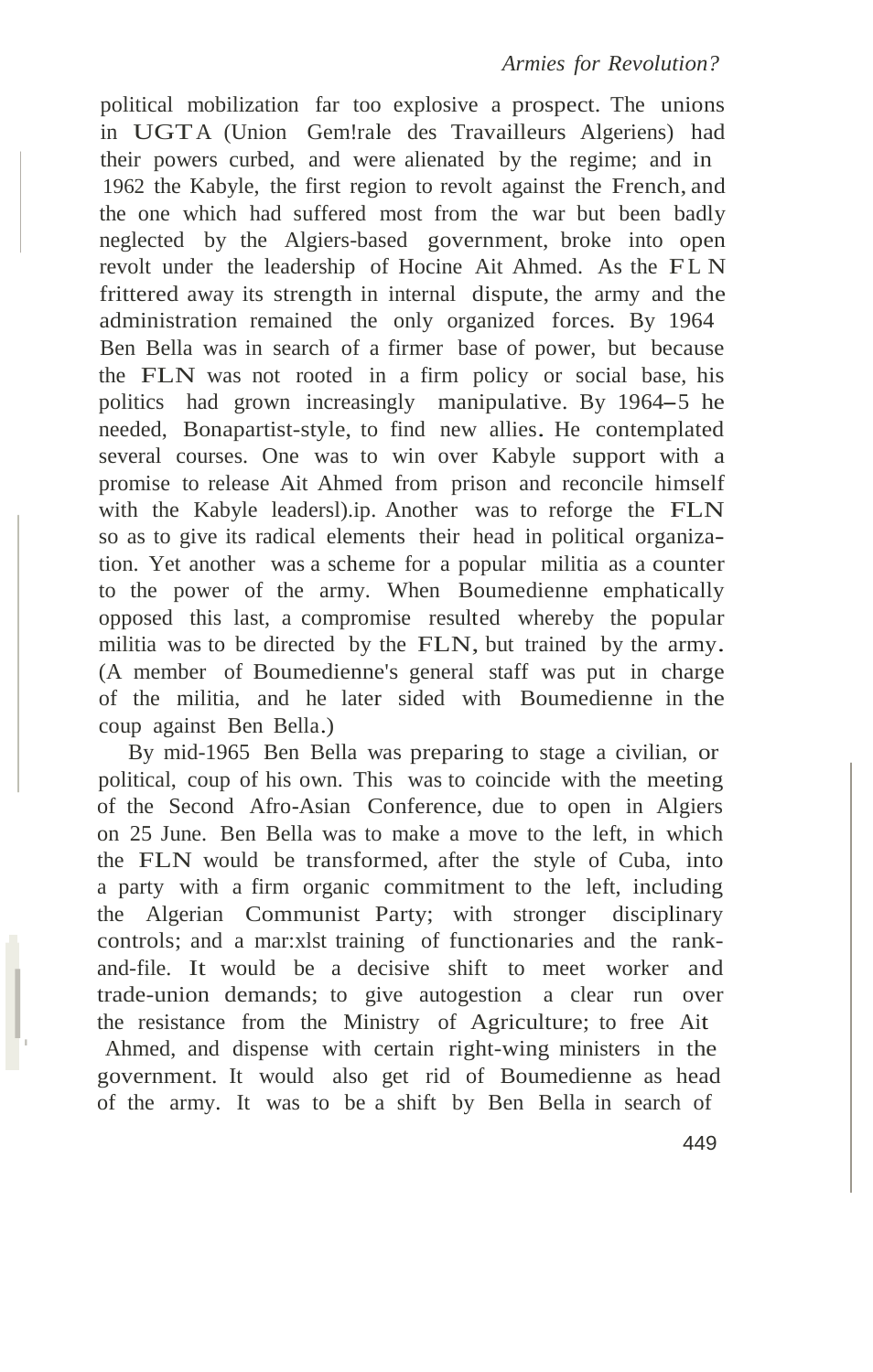.·

a firmer base of power, but it might have opened possibilities for a new crystallization of forces for social change in Algeria.

The army coup that Boumedienne staged that month was a putsch to pre-empt the Ben Bella move. It was a blow at the top, as Ben Bella's own plan would have been: because between them, the state of apathy into which the F L N had sunk and the manipulative nature of post-independence Algerian politics, had effectively immobilized any initiative other than that taken by the army or government-in-power.

After the coup, the army created a twenty-three-man Council of the Revolution, with Boumedienne as head of state. Like the Ben Bella regime before it, it was an amalgam of individuals and interests; but the core of the new government comprised a business-military elite in which the influence of ministers Bouteflika and Mideghiri, conservative in tendency, was strong. This core came to be known as the. Oujda group. The army network already present in the police and security organizations, in the ministries and in the rural administrations, was consolidated by creating a new executive secretariat of the FLN, drawn largely from the army. The role of the FLN was redefined as one of elaboration, orientation, animation and control, but not of supremacy over the state. It was the army that was to be supreme.

Some parts of the army, however, considered that it was not the army itself that governed, but a faction working with the Oujda group, a new army and civil service bureaucracy that ruled in the name, but without the full participation, of the Council of the Revolution, which was rarely summoned. In November !967, Boumedienne's chief-of-staff, Colonel Tahir Zbiri (who had been appointed to that position by Ben Bella in an apparently abortive effort to counter Boumedienne's influence) moved tanks on Algiers in an unsuccessful attempt to unseat the Boumedienne government. It was a reaction against the new technocrats who were taking over the revolution; a protest against the control of the state by Boumedienne and his intimates without consulting those who had won the seven years' war. They had not calculated, the rebels reasoned, on 450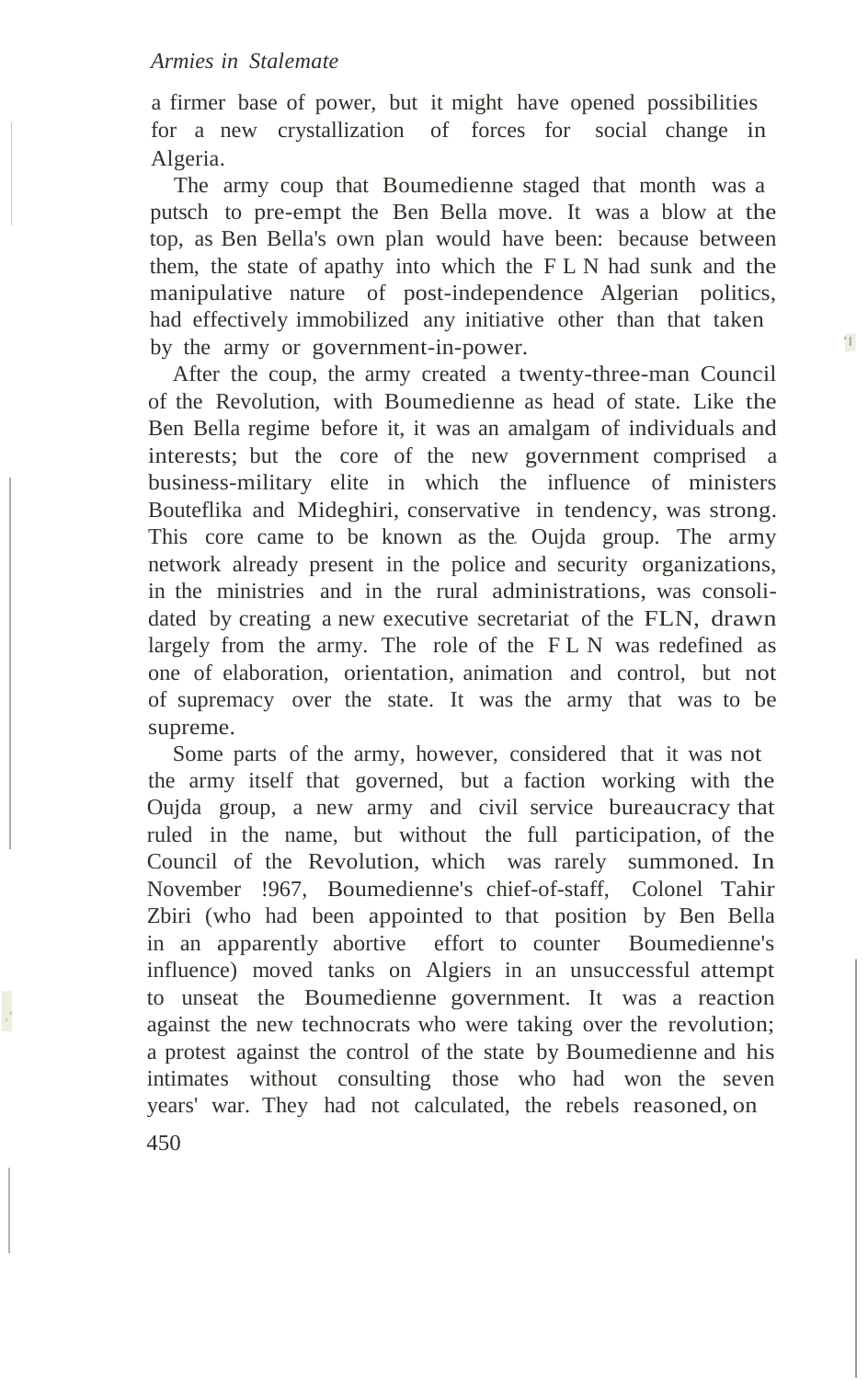displacing Ben Bella by Boumedienne, only to have Boumedienne play Ben Bella's role.

The army began to assert its leading role in the execution of policy. Boumedienne made it clear that the emphasis would be on an efficient state. The public sector grew, and with it the civil service. The debate over the autogestion section was resolved in favour of the technocrats, who advocated close state control. It seemed by the end of 1969 that Algeria would develop along the lines of Nasserist Egypt, with the anny playing the assertive role above all other forces, but in alliance with technocrats and a lower middle class risen to power, both verbally committed to far-reaching social change but trying to achieve this by state initiative alone. As for nationalizations conducted by the state, they were all very well; but as long as a privileged group was able to use its power in a state-controlled economy to appropriate a huge share of the surplus for its own high standards of consumption, the real crisis of underdevelopment would remain unresolved.<sup>49</sup>

Has there been another way in Africa; can there be another way ? Perhaps only where guerrilla warfare is the path to liberation is this likely. Thus paradoxically, the countries last to be free - Portugal's colonies and the powerful white domination regimes of the far South - as well as those already nominally independent, but which realize they have still to wage the real battles of independence - could be those states that will achieve new structures for development by building the revolution as they fight. Guerrilla warfare in its nature cannot be led by elite leaderships, nor can it be fought for elite aims; the problem, as post-war Algeria has seen, will be to conserve the revolutionary impetus generation in battle. In Guine-Bissau a totally new administration will be built: Cabral has made this clear. Development will be based on the peasantry not on the urban privileged; and the new state will emerge in the revolution as embodied in the P A I G C, the party which leads the battle and the revolution. This is in the conviction that Africa can rescue herself *only* by radical changes in her own internal structure, and by changes that have a popular base, and popular support.

·' j

I I

,'1 I I

I

I i

·'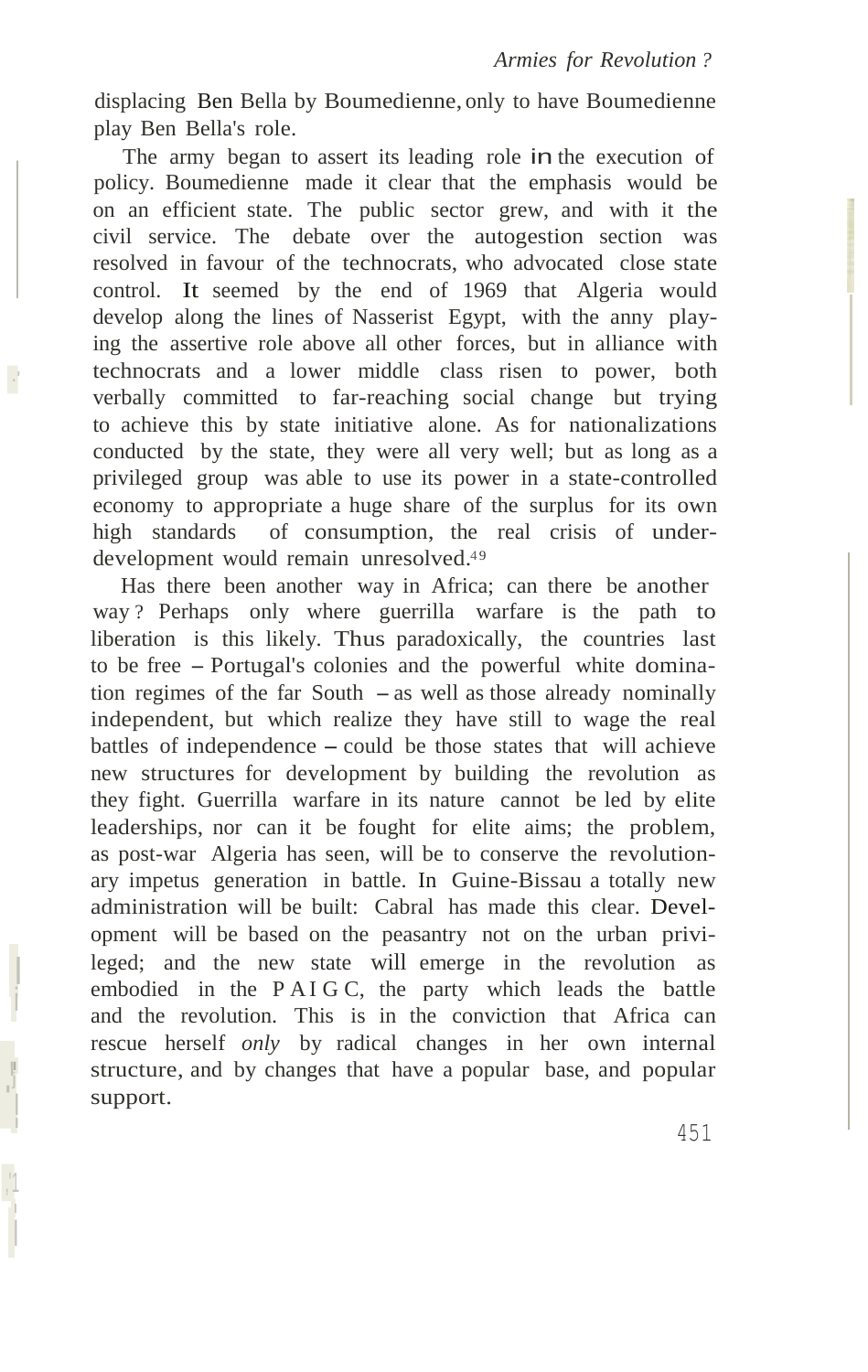# **The Dependence Struggle**

In sharp contrast to the swift and incisive blows of the coup d'etat stands the popular passivity, even torpor, during and after the action. Here and there strikes, demonstrations and trade-union pressure have precipitated the fall of a government, but nowhere have their initiators proved strong or persistent enough to make a direct bid for power. In Congo-Brazzaville, in Dahomey and in Upper Volta, general strikes toppled unpopular regimes; but, except in Congo-Brazzaville, and there only temporarily, the trade unions simply invited the military to assume power, and their role subsided or was effaced with the advent of army government, or a new government installed by the army. The active unions appear to have been those of the better paid state-employed workers, including civil servants; and perhaps their interests have not been so distinct from the military-bureaucratic formations risen to power through the coup for them to assert contrary pressure. Where the soldiers themselves have staged coups d'etat for reform purposes, however vaguely elaborated, the coups were aborted early on, as in Nigeria, or over the course of some years, as in Congo-Brazzaville, because the army reformers could find or create no social forces able to alter the patterns of elite politics. Coups d'etat occur because governments are too weak to rule, but radical forces too weak to take power.so

If armies either block radical options or are unwilling on their own to open them, where lie the sources for change in Africa ? Is a strategy of social revolution possible in areas other than those like Guine-Bissau, and the embattled south of Angola, Mozambique, Rhodesia and South Africa, where armies not of professional soldiers but of armed radicals are making the revolution in the struggle ? It may be asked: is a social revolution necessary? And the answer must be: to break dependence, yes. For dependence is embedded not only in external controls and direction, but also in the absence within new countries of Africa of popular initiative, participation and production. This is not to say that independence has brought no change at all to Africa.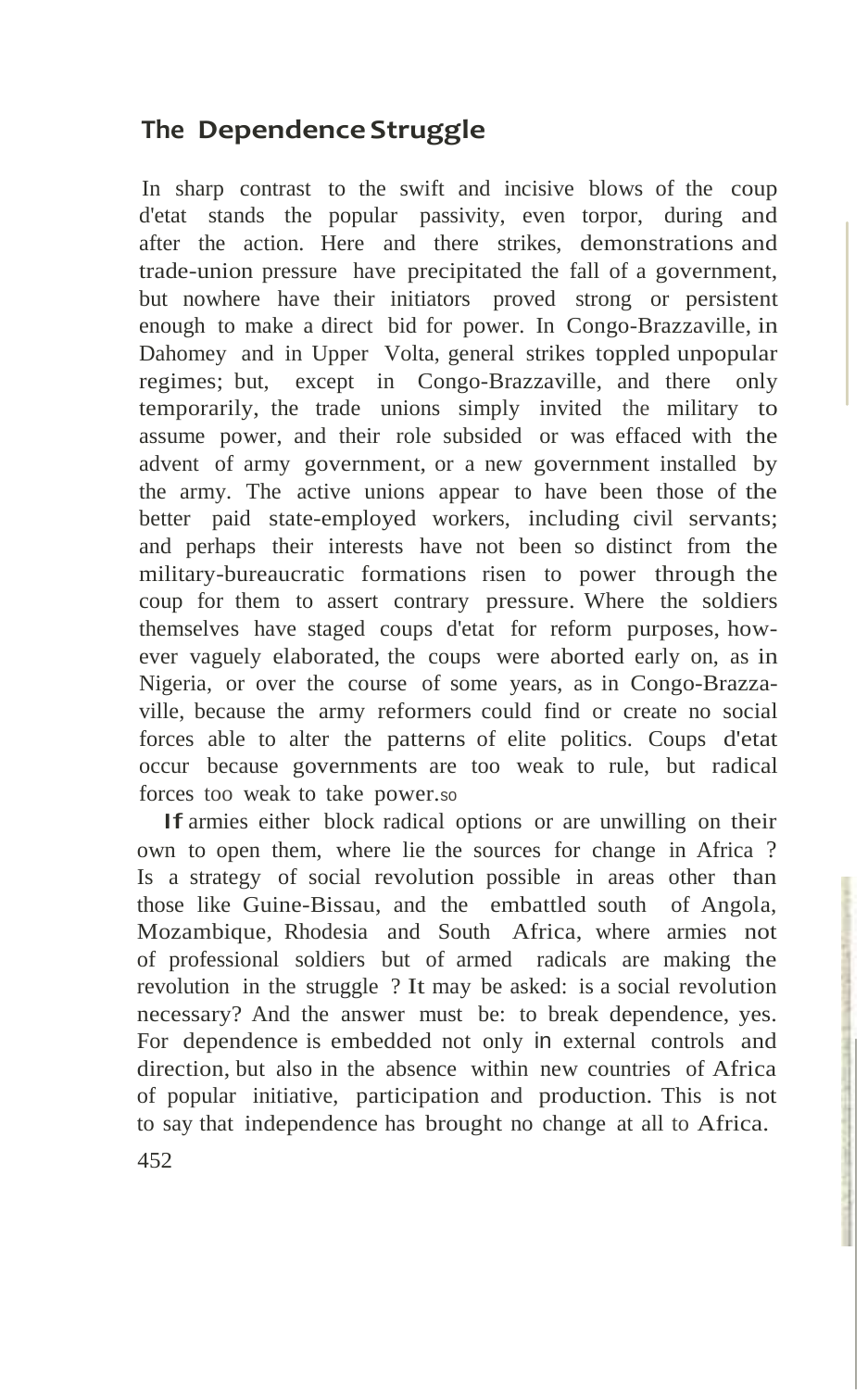But what development there has been, has been unbalanced. The progress in education has only intensified the crisis: for the products of the new schools have grown more demanding; but the economy, no more self-supporting. Appetites have grown, but not the means of sustenance.

We need a last, brief but close look at the decolonized state.

The conflict in which the coup d'etat is the short-cut answer is over very secondary sources of power. Old forms of dependence have altered;new ones have emerged. National colonialisms have made way in the last decade for the giant multi-national corporations. And the principal purpose of these corporations is not the export of capital to exploit cheap labour in the colonies; it is to concentrate investment at home, so as to expand production in the metropolitan country, and to 'organise the market as a colony'. 5 1 Africa, like Latin America and Asia, has been incorporated into the economic structures of the new imperialism.

Imperialism [writes Gunder Frank of Latin America] is not only this or that foreign country exploiting Latin American economies; it is the structure of the entire economic, political, social, yes, and cultural, system in which Latin America and all its parts, however 'isolated', find themselves participating as exploited partners.... Development cannot radiate from the centre (the capitalist world) to the periphery (the underdeveloped world). The periphery instead can develop only if it breaks out of the relations which have made and kept it underdeveloped, or if it can break up the system as a whole.  $5^2$ 

By r965, halfway through the development decade, aid had reached the point where the poor borrowing countries were transferring to their rich donors more for the service of existing loans than they were receiving in new ones. Within only five years of independence, the outward drain from Africa has begun, and Africa can do little about it. When it increases exports of primary products, prices tend to fall on the world market. When it tries to industrialize, the rich industrialized countries place restrictions on the importation of African-made goods. Aid is no answer; it deepens dependence. As for industrialization, the multi-national corporations are directly involved in such economic development as does take place in the new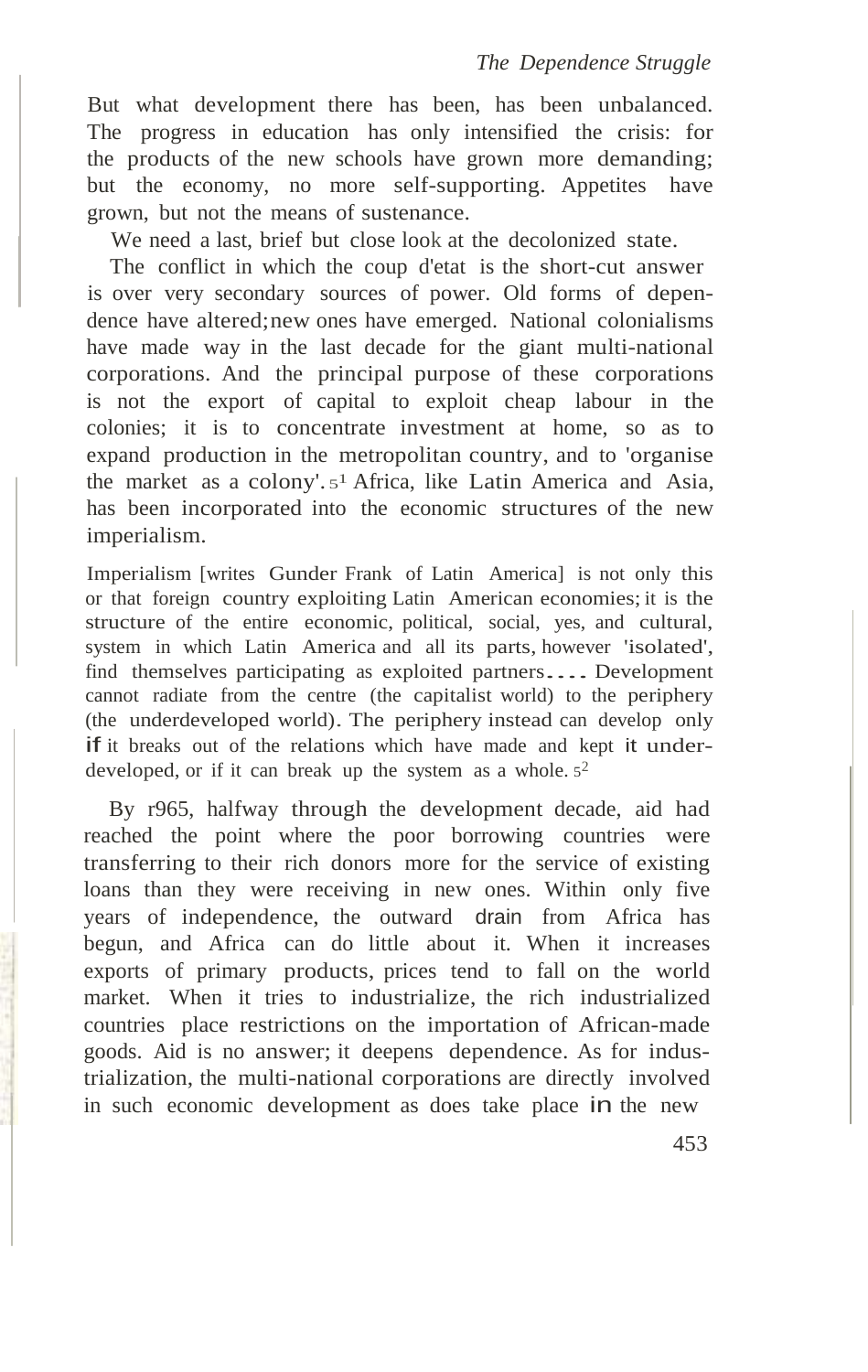.j

states, and their presence has deepened the structural dependence of the separate African economies on the advanced capitalist centres of production. Heavy industries remain absent; those industries that are developed are for import-substitution goods. The structural weakness of African economies makes them dependent for their foreign exchange earnings on the export of primary products.

With the exception of the oil-producing countries and certain metal producers, underdeveloped economies relying on sales of primary products have, since the end of the Korean-war boom, experienced a slowing down in the rate of growth in total earnings. In the case of Tropical Africa, while the value of exports rose about *55* per cent between 1949 and 1955 it rose only 15 per cent between 1955 and 1960, and lately the position has probably worsened.... As Tropical Africa is principally an agricultural producer, though her world position is strongest in minerals, it is safe to assume that a steady and rapid expansion of exports in future is highly unlikely. A few individual countries with important mineral deposits will, of course, represent the exception to the general rule. Imports, on the other hand, have been growing faster than exports, with the result that, in recent years, there seems to be no surplus in the trade account for Africa as a whole. When investment income paid abroad and 'services' are taken into account, Tropical Africa has a considerable deficit on current account.<sup>53</sup>

These dilemmas of development have been common to African states whether they have professed some form of scientific socialism or have been content to offer no prescription at all. Even in the Ivory Coast, deep in the embrace of French capital and French foreign policy, and claiming an economic miracle of West German proportions, the strategy of economic growth based on close links with international capital illuminates the African dilemma. Year by year there has been a favourable trade balance; but the picture is one of French prosperity in the Ivory Coast, not of African prosperity, for the economic boom has left the great majority of Ivorians untouched. In 1965 private funds transferred abroad amounted to twice the total of foreign aid and private capital which came into the country. Ivorian aid to France is gathering momentum!5<sup>4</sup> African economies may grow under the prompting of the corporations,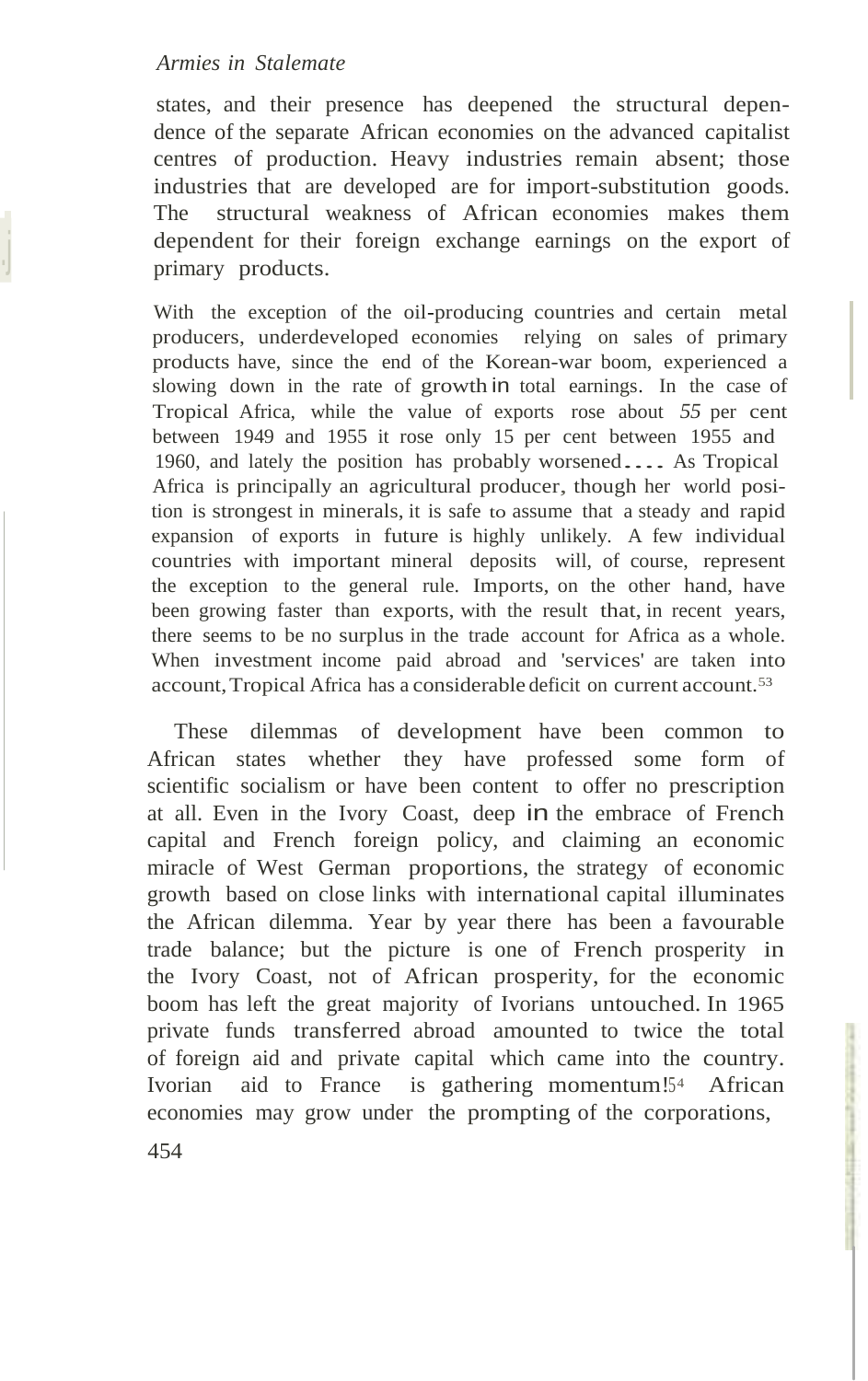but dependence will deepen, because their policies are not directed to African self-sustai.tJ.ing growth.

The new phase of dependence has set the economic dilemmas of the newly independent state, but it has also moulded political shapes within. Bourgeoisie and peasantry, worker and whitecollar clerk, red-tape administrator and unemployed: what roles do they play while the army leaves the barracks for government?

With the underdevelopment of its economies, has gone the cramping of Africa's bourgeoisie, its indigenous capitalist class. Africa's economies have joined modern capitalism too late, in its old age of monopoly, to get good shares or good seats. The bourgeoisie in Africa is not the dominant class that it *is* in Europe and America. What industrial development has taken place is the result of foreign capital, foreign technology, foreign initiative. In the shadow of the corporations, the African bourgeoisie's growth has been stunted and faltering. A local commercial bourgeoisie has grown, on import-export businesses, and real estate speculation, but the African entrepreneur is dependent on the patronage of the corporation, whose middleman he becomes, or on the African state, for capital is accumulated slowly and painfully unless it accrues from state sources. The long-talked-about fundamental contradictions between the roles of the 'national' and the 'comprador' bourgeoisie have proved largely a myth; neither branch of the family has grown to decisive influence or size, let alone dominance.

If the new shapes of dependence have cramped the growth of Africa's bourgeoisie, they have done the same to its working class. Arrighi.'<sup>5</sup> has produced compelling descriptions of the tiny, stunted working class, but even more significant, a cogent analysis of the trend which will continue to block its growth. In all Tropical Africa, only eleven out of every roo members of the labour force are in wage employment; and this includes migrant labour, so that the proletariat proper is even smaller. Everywhere government is the largest employer of labour. In Nigeria, for example, four in every ten wage-earners are typical white-collar workers, such as teachers, sales personnel and office staff. In the last ten to fifteen years, wage employment has been relatively static in Tropical Africa.<sup>56</sup> In some countries, indeed,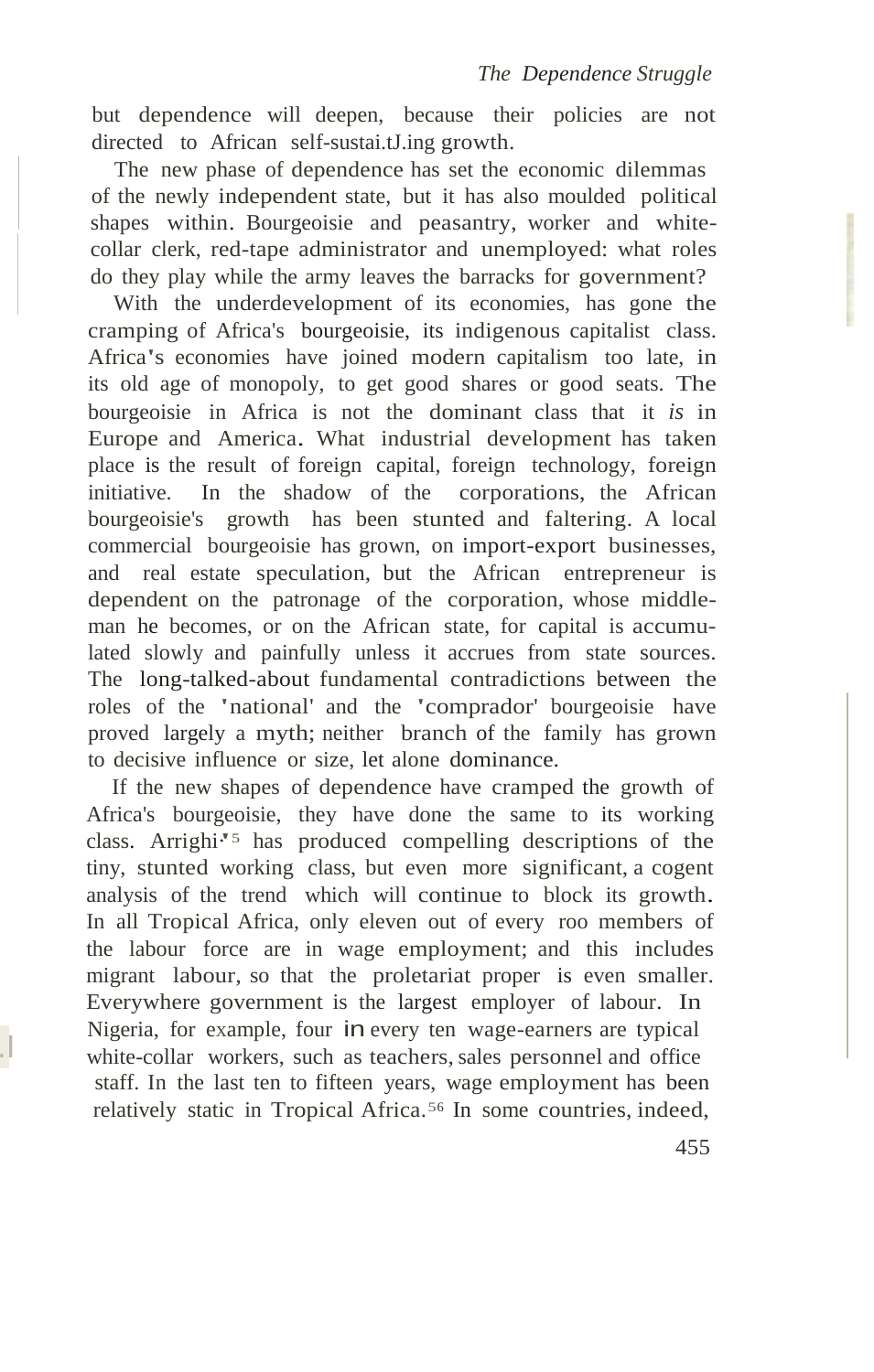the working class has shrunk in manufacturing and serviceindustry jobs.57 Majhemout Diop has written of Senegal: 'It can be said that as long as a new economic and industrial policy is not introduced, the Senegalese working class will develop very slowly.' He suggested that this working class be called preproletarian; it lacks the noteworthy characteristics of a proletariat proper. <sup>58</sup> Samir Amin has said<sub>5</sub><sup>9</sup> that because urbanization has not been accompanied by industrialization, the popular urban masses of Africa's rapidly grown cities have not become a proletariat. The smallness, the slow growth and the heavy white-collar composition of the working class in Africa is no accident; it flows from the capital-intensive investment policies of the international corporations. 60 These require relatively less labour, which is correspondingly higher paid, and also a different composition of the labour force. Accordingly, Arrighi argues, Africa's working class falls into two main strata. The first consists of the workers who inherited colonial salary rates and live a middle-class style of life. The second is made up of those in the lower strata, close to the peasantry from whose ranks they sprang when they were forced off the land in the massive rural exodus that colonialism prompted; they have never been fully incorporated into the urban economy, but are the underemployed and under-paid, or the altogether unemployed, of the urban slums. In the opinion of Arrighi and Saul, these lower strata really belong to the peasantry (and exist in part outside the wage economy). The small minority of the upper stratum, on the other hand, earning three to five times as much, is closer to the elites and sub-elites in bureaucratic employment; this combined category they term the 'labour aristocracy'. The term, they suggest, could be improved upon; and the documentation on which a thorough class analysis must be based is clearly incomplete. But it is crucial to scrutinize African society for those groups whose interests converge with the politics of the corporations; and for those whose interests are deeply antagonistic, and would provide the forces for a second revolution, to break dependence. As the argument runs, 61 the power base of the new state and what stability it achieves must be sought in a consistency between the interests of the corporations, and groups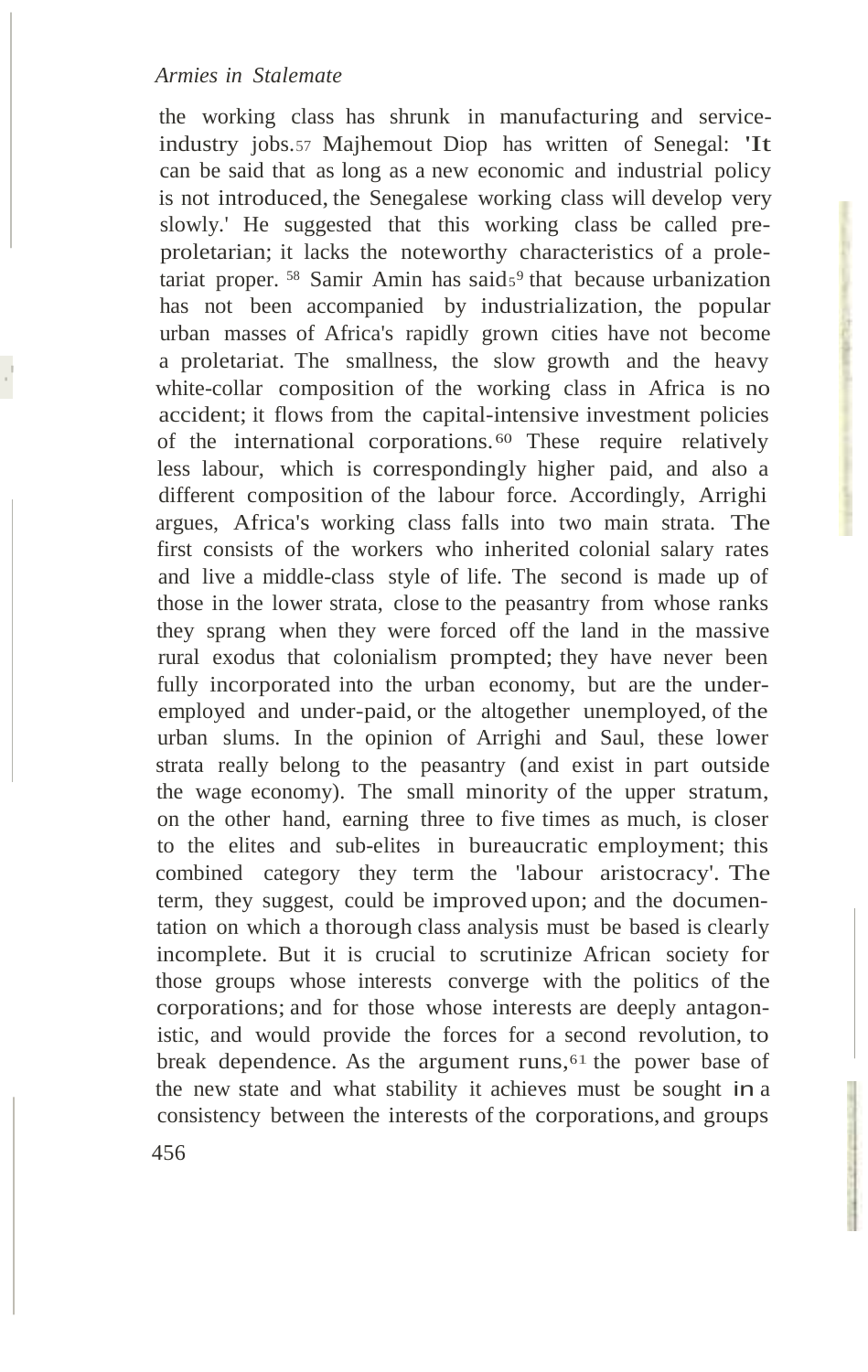#### *The Dependence Struggle*

other than the feudal, land-owning or bourgeoisie, which themselves either do not exist or are insufficiently solid to constitute the power base. It is the African elite, sub-elite and privileged stratum of the working class which owe their emergence and their consolidation to corporation capital-intensive policies, that promote the rapid income-growth of these labour aristocracies while restraining the absorption into the wage sectors of the migrant or near-peasant worker. What will break dependence and solve poverty; and who would resist such a policy ? Africa :1 needs not foreign capital-intensive, but domestic labour-intensive policies; not the squandering or extravagant consumption of savings, but their investment for capital accumulation. (Capitalintensive policies domestically generated might be another thing, but such a choice is unreal: capital-intensive development can come at this point of time for Africa only from abroad. For domestic capital-intensive policies, labour-intensive programmes must prepare the ground.) Such surplus as Africa produces is repatriated abroad as the reward of the corporations, or devoured by the elites. Any attempt to reallocate the surplus and the elite share, in a drive for primary accumulation, would hit directly at the elite groups that have benefited most from the pattern of growth without development. They would strive not to change but to perpetuate the existing order.

## SPRINGS OF CHANGE

.f

1

I i

.! I 1 .I

From where could change come: from worker-led insurrection, or peasant armies marching to power? The argument – which is the more revolutionary: the peasantry or the working class  $?$  has grown stiff and obstinate with a choice posed in absolute terms. Which peasantry is meant; and what are the spurs to peasant action? For, like Africa's workers, the peasantry is not as homogeneous and undiversified as the labels on the pigeonholes might suggest.

Eight in every ten Africans remain subsistence or nearsubsistence farmers on the land. These are Fanon's disinherited, the wretched of the earth; but, he also argued, they are the revolutionary class of the continent. How disinherited are they, how revolutionary ? And, as that is an unreal question so bluntly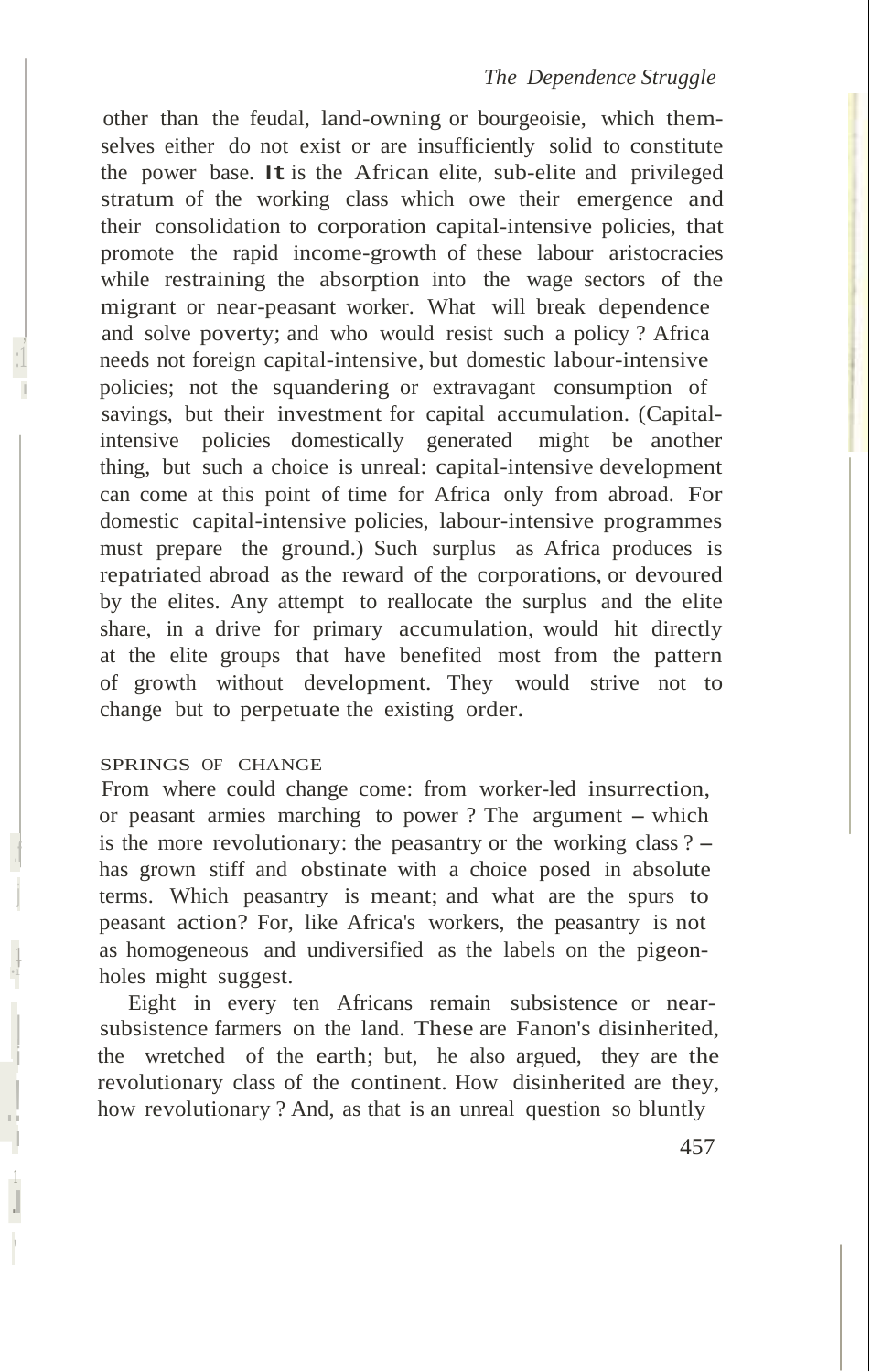posed, where and when and how is peasant insurgency to come ? For it *is* not one countryside but several. Here the peasantry has risen to its feet and seized guns. There, it has appeared to offer no challenge to authority or policy. And while it is certain that if the countryside does not change, nothing in Africa will, outside the shuffling of power-seeking groups in the capital, it is not certain that the change will be induced solely or largely by peasant action. 'We are a country of peasants,' Amilcar Cabral has written<sup>02</sup> of Guine-Bissau, fighting to free itself from Portuguese colonialism.' Does it represent the main revolutionary force ? I must confine myself to Guine: the peasantry is not a revolutionary force. Which may seem strange, particularly as we have based our armed struggle for liberation on the peasantry. A distinction must be drawn between a physical and the revolutionary force. Physically the peasantry is a great force ... but we have trouble convincing the peasantry to fight.' In Kenya it was the peasant rising of the Kikuyu that ignited the Mau Mau struggle; and the unemployed and wretched of the towns who supplied and sustained it, until these links between urban slums and the forests were severed, and the rising defeated. It is these dispossessed who will demand a settlement with the political elite which rose to office on their sacrifice, and then abandoned them.

In East and Central Africa, when the colonial administration was under fire during the I950s, it was facing peasant revolt against government schemes for agrarian change. The pressures of the peasantry at the periphery were at least as important in forcing a shift of colonial strategy as were the demands of the elite at the centre.<sup>63</sup> Rural struggles have been sharpest in the countries penetrated by white settlers. Algeria's war for independence was fought by the peasant *wilayas,* but it was the middle-class elite that captured their victory. Peasant struggle is important. But so is a crystallized ideology and leadership for independence, too. In the Congo after independence, the rural mass in the Eastern provinces where 'the mood in the villages reflected a stunned sense of betrayal' $64$  by the politicians, and peasant agriculture went into a catastrophic decline after Ig6o,peasant rebellion set up an alternative government.The year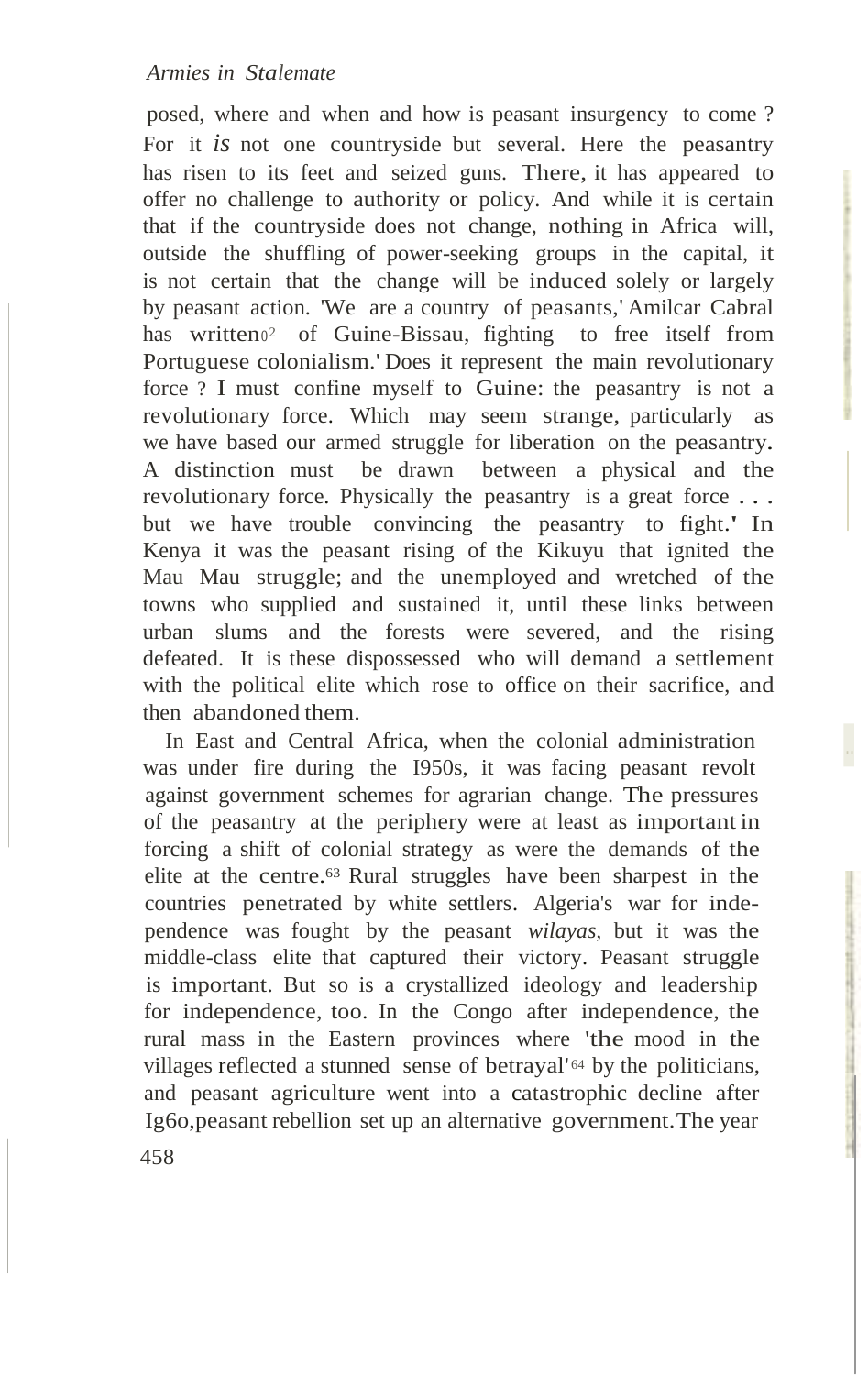of the rebellion in Stanleyville saw the assault on city government from the countryside, for the rebel army came from the peasantry; towns did not fall from within but were captured from without by their peasant-based armies. That rebellion might have been 'a social movement which had revolutionary tactics but lacked a revolutionary strategy',  $65$  yet it took a combination of fighter-bombers from the United States, the enlistment of white mercenaries, and the Belgian-United States paratroop drop on Stanleyville to defeat it.

West Africa's peasantry is different in kind from the peasantries of Kenya, Algeria and the Congo. Across huge regions, there has emerged neither a land-owning aristocracy nor a dependent agricultural force, for there has been little dispossession of the land. The revolution in the countryside will lie principally not in the acquisition of holdings from those who have too much, but in the revolutionizing of production by those who live their lives on the land, and win so little from it, for themselves or the economy. In general, the pattern of land-ownership and cultivation is based on the family and the community. In some regions, land has been brought within the market economy, and marked inequalities of wealth are developing. But in most, especially in West Africa, the peasantry is in the main neither spectacularly wealthy nor desperately poor; on the average they are middle peasants. <sup>66</sup> In Nigeria's Western region, where political divisions have been refined along class lines further than in most other areas of West Africa, there are acute inequalities in income, wealth and land-holding. A gentry class has emerged on the land, and an impoverished peasantry. But as yet there has been no sharp confrontation between landlord creditors and tenant debtors, because there is not yet much rural indebtedness, and there is no landless agricultural proletariat. <sup>67</sup> Landlord-tenant relations are still criss-crossed by family and kinship ties and obligations. Peasant resentment expressed in tax riots is directed at government and the politicians, not at the landed bourgeoisie; conflicts, however fierce, have remained parochial, and peasants have not acted as a social force beyond the confines of their own communities.

The countryside has been left by the privileged in power to  $\overline{1}$  459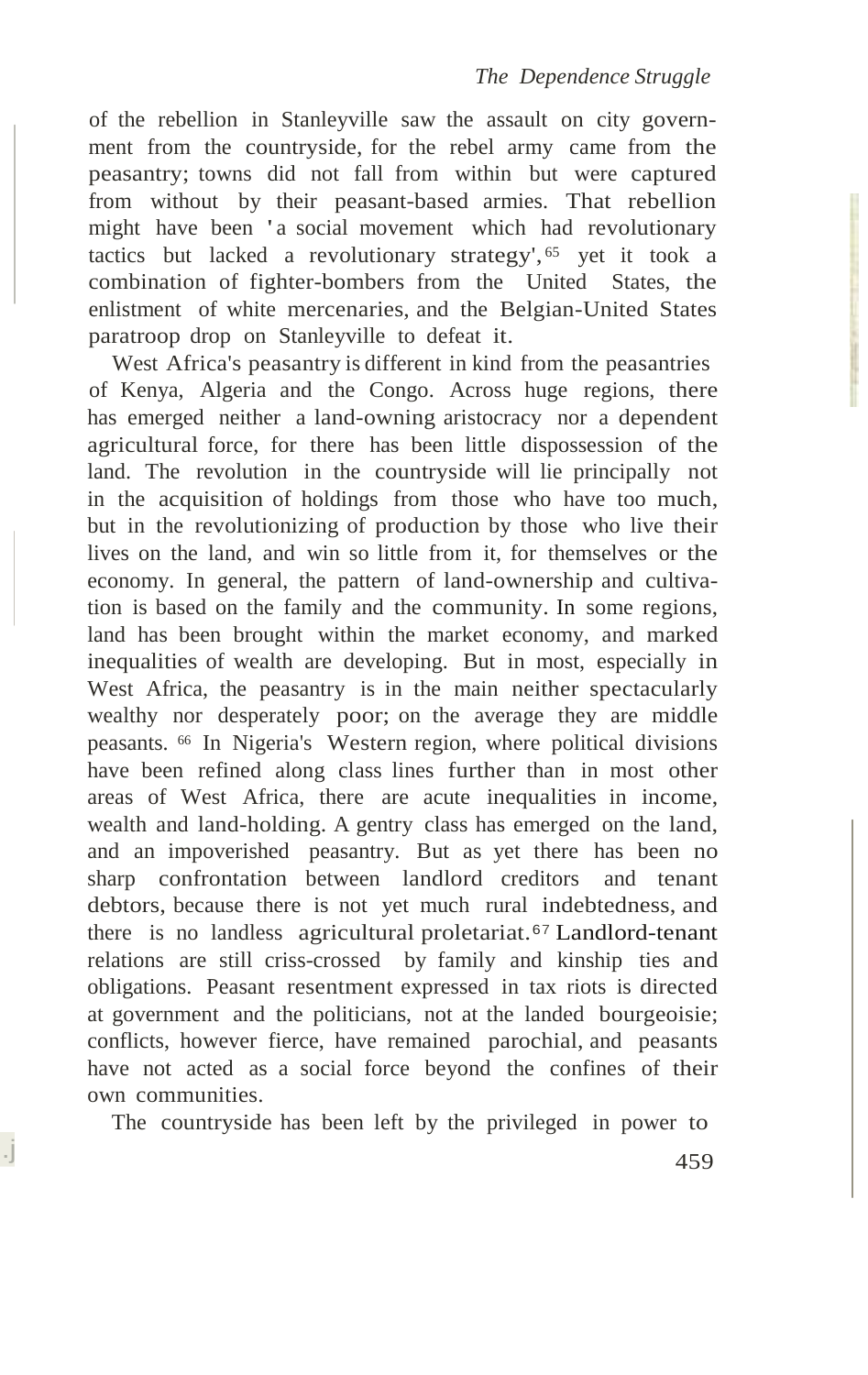wither in its poverty, and the peasantry has found, or used, no way to change the politics that are pursued in the cities. The peasantry is immobilized for struggle by its dispersal in small local communities, by its being subject to parochial authority; by the vagueness of its political purpose and aims; and by the fact that, while the poorest and most abandoned, the peasantry is in many ways the least touched by crisis. The land fulfils basic consumption needs, even if these are pitifully low; and when there is national crisis at the centre, peasant peripheries remain relatively untouched.

The patterns of Africa's dependence will not change until its peasantry 'stands up', as China's peasantry did. But it may need the mobilization of the urban working and unemployed poor, who are the close cousins of the peasantry; for through them, urban unrest could filter as rebellion into the countryside. Poverty becomes poverty by contrast; it is in the towns, where the privileged live their flashy lives, that the poor and the despised grow most easily disaffected. Searching for the springs of revolution in Guine-Bissau, Amilcar Cabral6<sup>8</sup> delineated a group  $-$ 'we have not yet found an exact term for'  $-$  composed of young people newly arrived in the towns, with contacts both urban and rural, who make a comparison between the living standards of their own families and those of the Portuguese. It was from the ranks of these that the first guerrilla fighters of Guine-Bissau were trained. They fight a traditional colonial enemy, of course. The ways and means at the disposal of those seeking and needing change in independent Africa are far different. But the spurs to action for change could similarly come for a new power base, linking a mobilized peasantry with the organized ranks of the dispossessed in the towns.

Settling the revolutionary potential of any force in Africa solely by a genetic-type investigation into the social origins of leadership or rank-and-file runs the risk of becoming a futile exercise in theoretical abstraction.<sup>69</sup> Instead, one must seek out those groups which share a dependence on, and an interest in, the perpetuation of the neo-colonial economic system, whether in the long or only the very short term; and they must be seen not only in statistical tables but in action. Whose 460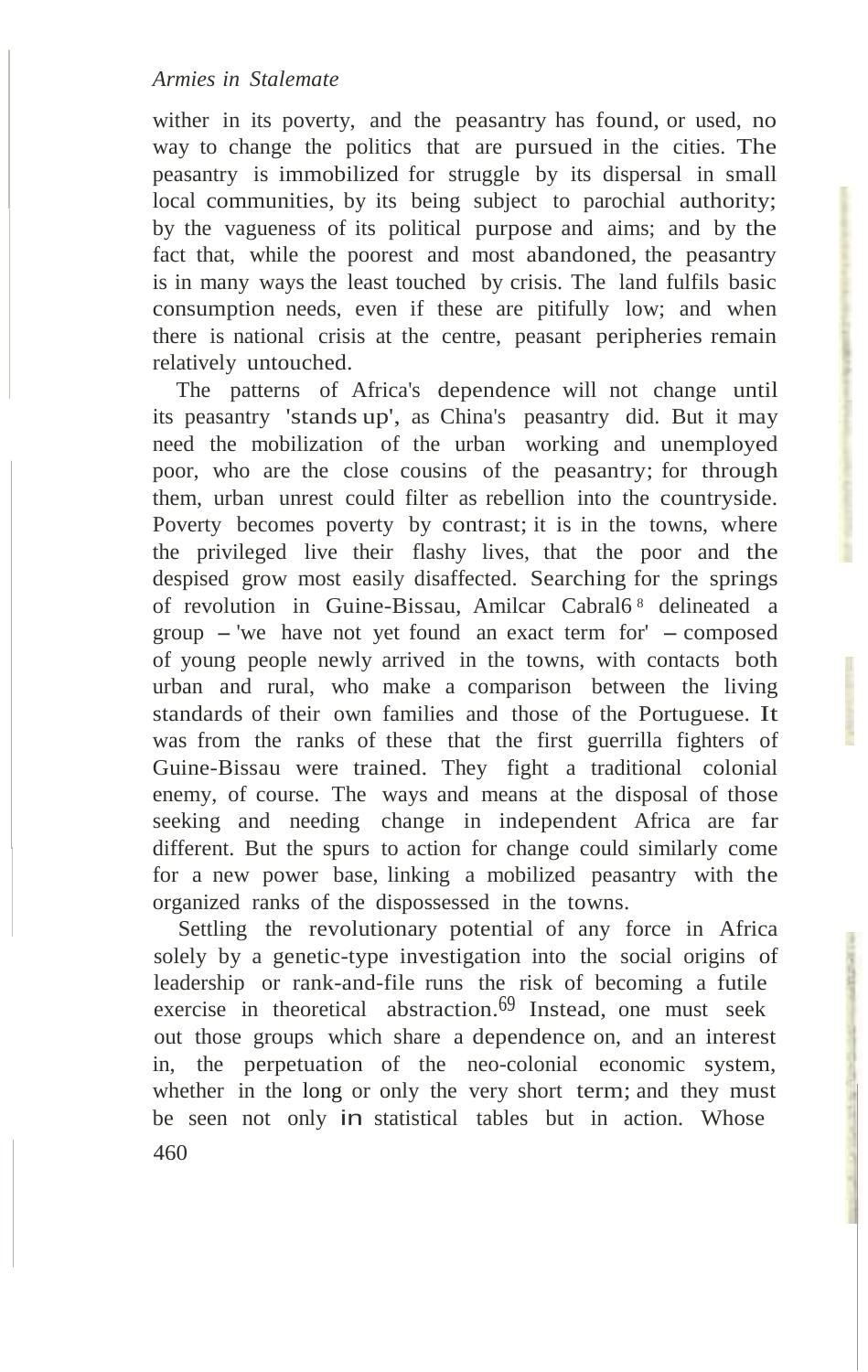## *The Dependence Struggle*

interests require preserving the internal structure of the new state;whose interests cry out for the dismantling of the structure? Who strikes to fight his way into the ranks of the privileged; and who to link with those forces that can transform the state of dependence ?

Could Africa's omnibus political parties be radicalized from within? Is there not a role for army officers, linked with revolutionary intellectuals and a popular front, as in the Sudan, to join and defend the cause of change ? These are real, not rhetorical questions; and they have, essentially, to be posed and answered in Africa, where conditions may lead people to think that the continent is ripe for revolution, but where the other ingredients are largely missing: the instruments and perspectives of change.

In Chad the armed forces led by Frolinat represent not only those left to perish in neglect but those who seek in their deprivation an instrument, if not yet a sustained ideology, for change. But discontent alone is not enough. Those hunting jobs and privilege could dissipate themselves in acrimony against their more successful competitors, through conflict within and around the elite; or they could generalize social protest and raise it to significant heights of action for a radical alternative. The jobless could be immobilized by despair; or they could find the energy of protest, even rebellion. In Africa, governments that were yesterday harassed by unemployed school-leavers will in future be besieged. The unemployed are overwhelmingly the young;'applicantship' for a job has become a

way of life. The cooking pot in the shanty town or crowded back street of the capital no longer stretches to feed the unemployed living on the under-employed; and those beaten by the city must retreat to the countryside, which they left not long before because it, too, offered too little. Even among Africa's large and plastic middle class, frustration could grow to ferment; because although the declarations of 'stability' proliferate, the better life grows more and more elusive. For many who see their place among the privileged, the system is closing up. There are plush positions in the burgeoning government bureaucracies, banks and commercial offices; but not for them. Their rebellion

., I

1

46!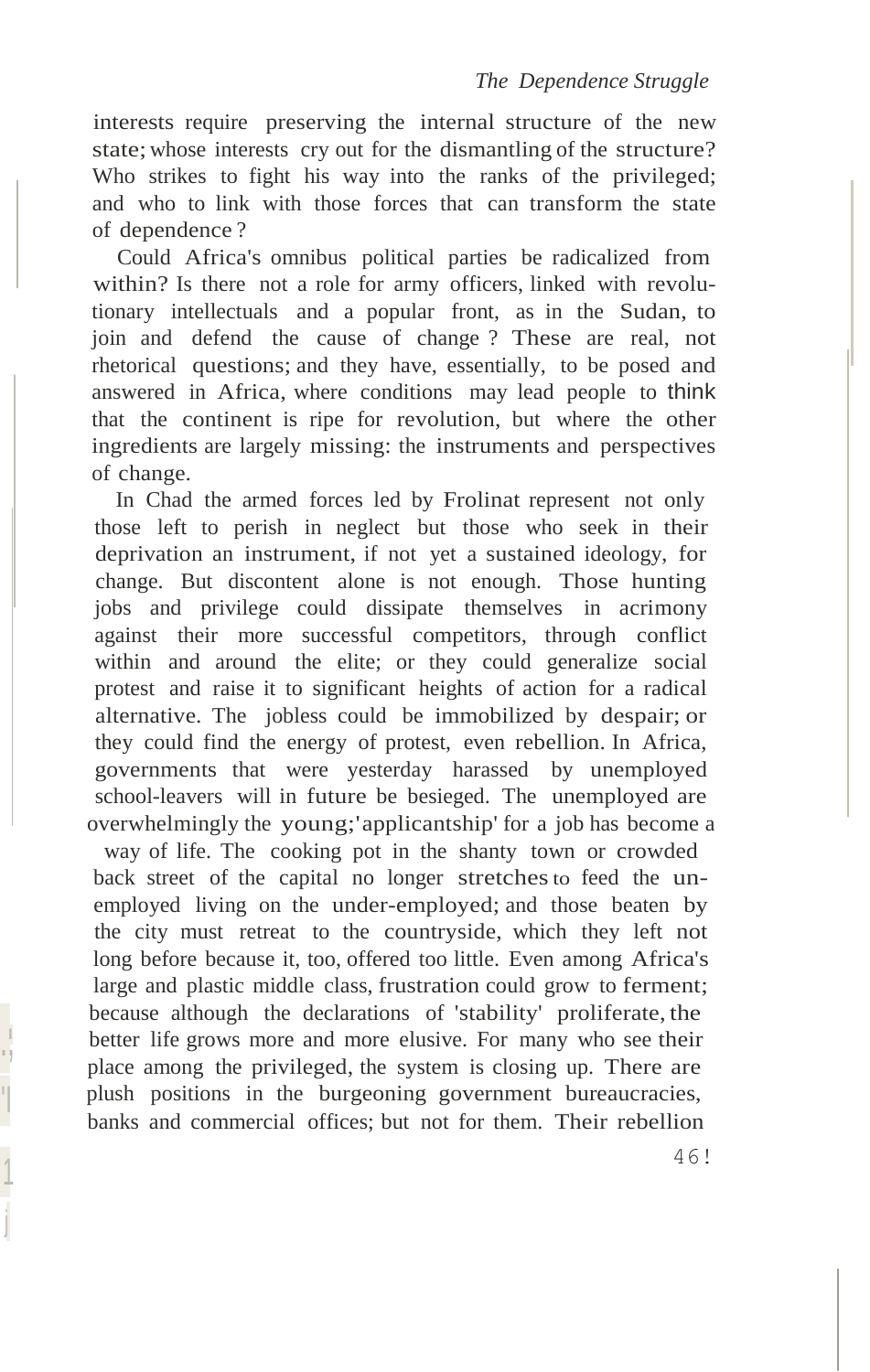I

.

could evaporate into accommodation, as those who protest their disability find room at the top. But accommodation at the top is already crowded, let alone unlimited. A compact of the intellectuals and the bitter young men of the cities trailing links with the countryside could be explosive in changing discontent into organized dissent.

The recognition of the need for change is far from the ability to realize it; but disciplined political movements could, in turn, translate disenchantment with the record of Africa's indepen ransiate disenchantment with the record of Africa's independence into a drive for real change. Such will not happen, however, until new forces seize the initiative from the privileged elite and the climbers towards privilege, who have so disqualified themselves from the right to rule.

> As for rule by the soldiers, this by its nature is emergency action that can have no permanence. The soldiers hold the ring while new internal power amalgams are arranged. They achieve no real alternatives, only postponements of solutions; for while the crisis and the conflict of dependence are temporarily frozen, the 'stability' promised by the military meanwhile shores up dependence itself.

> If the rgsos and the rg6os were the years of independence excitement and euphoria, the I970s are likely to be sober, chastening years. There have been failures of direction not only among those who promised an African paradise on earth, if they were entrusted to run it, but also among those seeking a genuine independence, who had a faulty understanding of the Mric¥1 reality, and of the new crucial corporations and powers. The political compromise of the old imperialisms was conceived, and presented, as total victory over them; and attention was diverted during the celebration of independence from those elements within African society that would ensure not the opportunity for but the impossibility of a changed life for the great majority of Africans.

I'

1

:·j ·I

This book has concentrated on the shape of power inside Africa; not on the power over Africa exercised from outside by investment capital, credit, trade and diplomacy. That is another book, and <sup>a</sup> required companion to this one. It would have to probe how important these coups have been to continuing foreign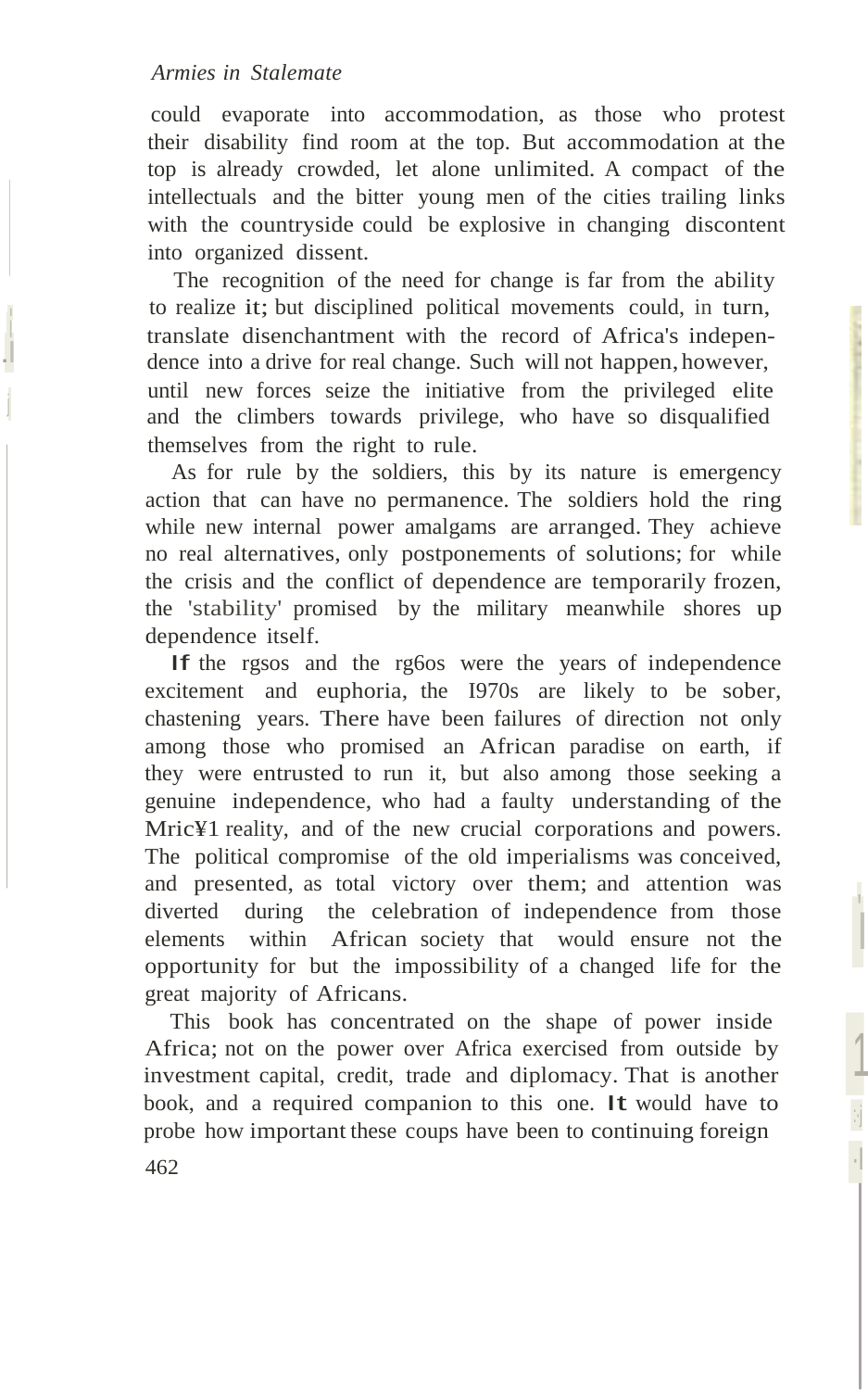control over the continent's economic infrastructure. It would have to trace the relations of multi-national corporations with African governments; the activities of the diplomats and cryptodiplomats, and the planners, technicians and advisers. It would have to scrutinize how Western government and business-investment strategies have been planned and pursued, pre-eminently by the United States.

In 1964 United States capital directly invested in Africa amounted to less than four per cent of capital from that country directly invested abroad. But throughout the African continent, as in Latin America and Asia, there is evidence of mounting American involvement by American money. The multi-national corporations, most of them based in the United States, are richer by far than the individual African states. Ranking African states (gross national product) and corporations (gross annual sales) Nigeria comes thirty-ninth on the list after General Motors, Ford, Standard, Royal Dutch, Shell, General Electric, Chrysler, Unilever, Mobil *Oil* and others. Ghana is seventy-eighth after Union Carbide; and apart from Algeria (sixty-first) and Morocco (sixty-fourth), there are no other countries in the first hundred.

A United States spokesman\* has said:

The large companies are very big and increasingly are becoming global in their pursuit of international business. It is imperative that both the large companies and governments re-evaluate their relationships and adjust them to the inter-dependence that exists. They both have tremendous economic power. But the nation state is dominant *in* the political sphere and the multi-national company bas access to the world market and is dominant in the commercial sphere. *They need one another.*

How they have used one another *is* the contemporary story of power over Africa.

Recent statements by United States spokesmen, including the Nixon state-of-the-world address, have served notice on African governments that they should count on less aid in the future and look instead to private interests for help in 'developing their countries'. The 1960 United States Foreign Aid Bill gave birth

\* Herbert Salzman, Assistant Administrator for Private Resources, Agency for International Development.

1 I I I

l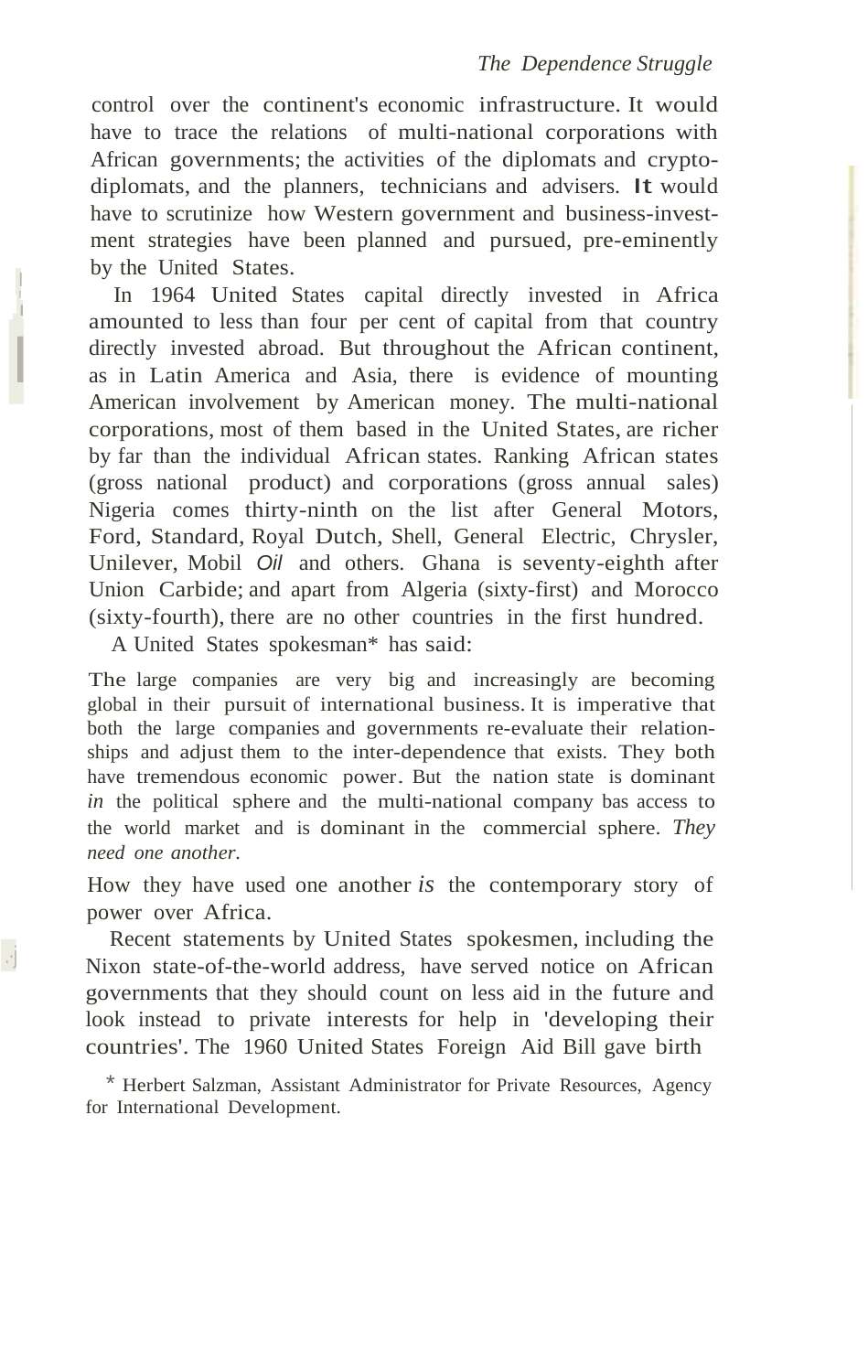to a publicly funded but privately controlled Overseas Private Investment Corporation (0PI C) to insure and further subsidize United States investors. In the 1970s the American foreign-aid programme is to be reorganized so as to transfer control over it even more explicitly to United States corporations. A report released by the presidential panel headed by the former President of the Bank of America recommends that the United States make more use of such international organizations as the United Nations and the World Bank in order to facilitate investment with fewer political problems.\* The World Bank particularly has announced plans to expand its activity in Africa.

In November 1969 a Business International round-table meeting took place in Addis Ababa. (Business International is an influential information-gathering arm of United States corporations.) The talks were off the record, said Business International's executive vice-president, 'with the entire leadership of less developed countries in Africa, Asia and Latin America'. *African Development* commented that 'behind the scenes information reveals that this is the beginning of a big new American raid on Africa. ... Judging by the talks in the corridors, the American raid, when it really comes, will be on an unprecedented scale... . The Americans are asking <sup>a</sup> higher price than the old, flexible colonial traders ever did.'

The World Bank has recently opened an office in Nigeria uniquely to concentrate on that one country. American aid to Nigeria continued throughout the war; Nigeria still benefits from the biggest U S-aid programme in Africa; and the postwar reconstruction plans for Nigeria were mapped out in the back rooms of American foundations, corporations and consulting firms. How can United States economic advisers and investors not try to maintain and revive systems in which international business can best function? The coup d'etat often presents them with the finest opportunity. It did in Ghana, where Harvard's Development Advisory Service re-vamped the economy. In Brazil after a recent coup d'etat a North American university academic admitted that he had, in an official capacity to the

\* Thjs new investment strategy is discussed in *lnternatio11al Depeudency,* by the Africa Research Group.